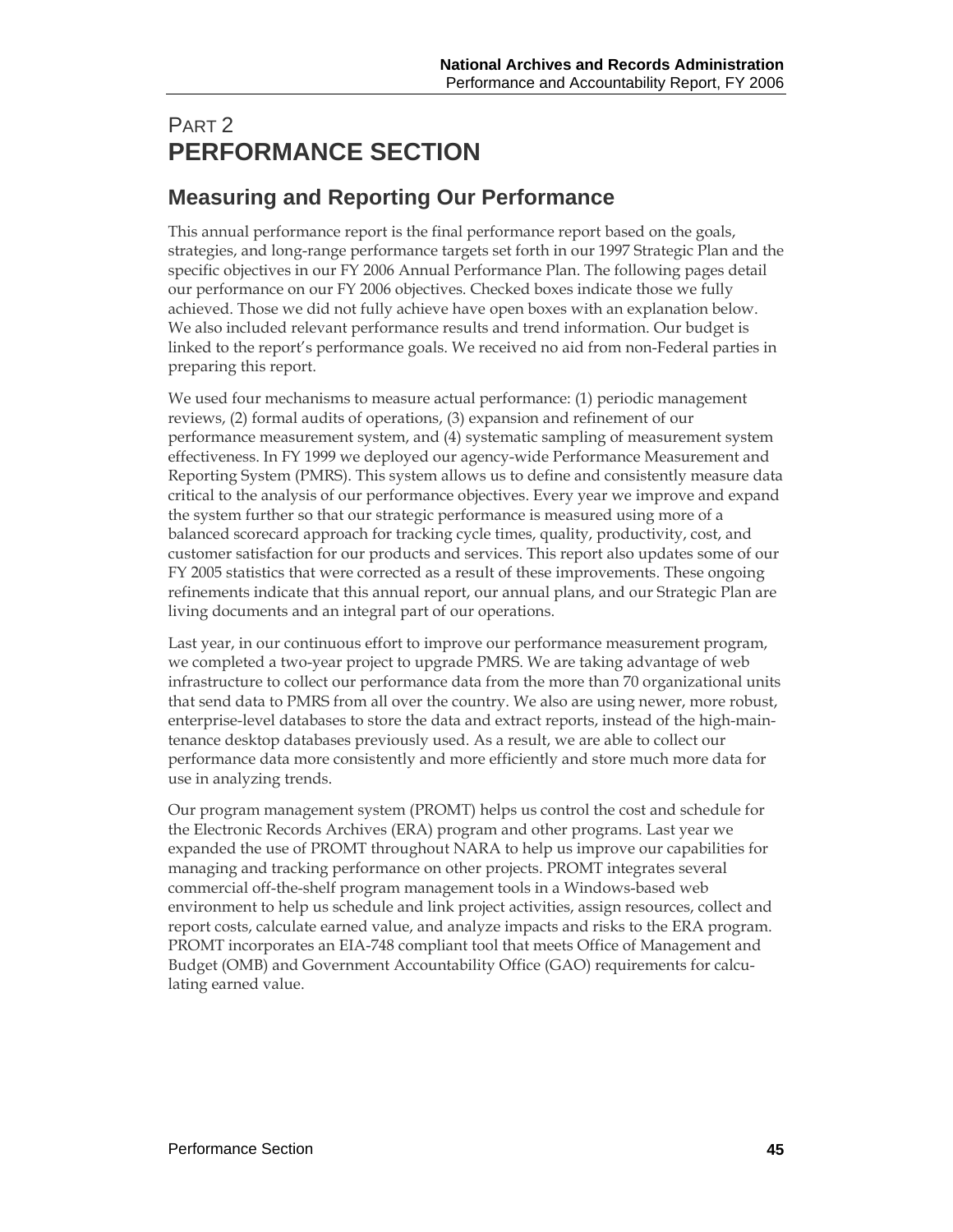# **FY 2006 Performance by Strategic Goal**

# *Strategic Goal 1: Records Management*

*Essential evidence is created, identified, appropriately scheduled, and managed for as long as needed.* 

| Long-Range<br><b>Performance Targets</b> | 1.1. By 2008, 95 percent of agencies view their<br>records management program as a positive tool<br>for asset and risk management.               |
|------------------------------------------|--------------------------------------------------------------------------------------------------------------------------------------------------|
|                                          | 1.2. By 2008, 95 percent of approved capital asset<br>plans have approved records schedules by the<br>time those systems begin creating records. |
|                                          | 1.3. By 2008, 95 percent of customers are<br>satisfied with NARA scheduling and appraisal<br>services.                                           |

**FY 2006 Resources Available to Meet This Goal:** \$17,186,000; 151 FTE

| <b>1.1 RECORDS MANAGEMENT REDESIGN</b> |  |
|----------------------------------------|--|
|                                        |  |

| FY 2006 Objectives                                                                                                  | ☑            | Deliver the results promised on 99 percent of<br>targeted assistance partnership projects.                                                                                                                               |
|---------------------------------------------------------------------------------------------------------------------|--------------|--------------------------------------------------------------------------------------------------------------------------------------------------------------------------------------------------------------------------|
|                                                                                                                     | ☑            | Survey Federal agencies to establish baseline<br>percentage of agencies that view their records<br>management programs as a positive tool for<br>asset and risk management.                                              |
|                                                                                                                     | ☑            | Increase by 10 percent the number of records<br>management training participants who are<br>taking a NARA records management course for<br>the first time.                                                               |
|                                                                                                                     | ☑            | Conduct two records management studies.                                                                                                                                                                                  |
| <b>Results</b>                                                                                                      | ✓            | We delivered the results promised on 100<br>percent of targeted assistance partnership<br>projects.                                                                                                                      |
| "We could not have gotten this<br>project off the ground without your<br>help." (Social Security<br>Administration) | $\checkmark$ | We surveyed Chief Information Officers (CIO) at<br>Federal agencies and established a baseline of<br>senior managers that view their records<br>management programs as a positive tool for<br>asset and risk management. |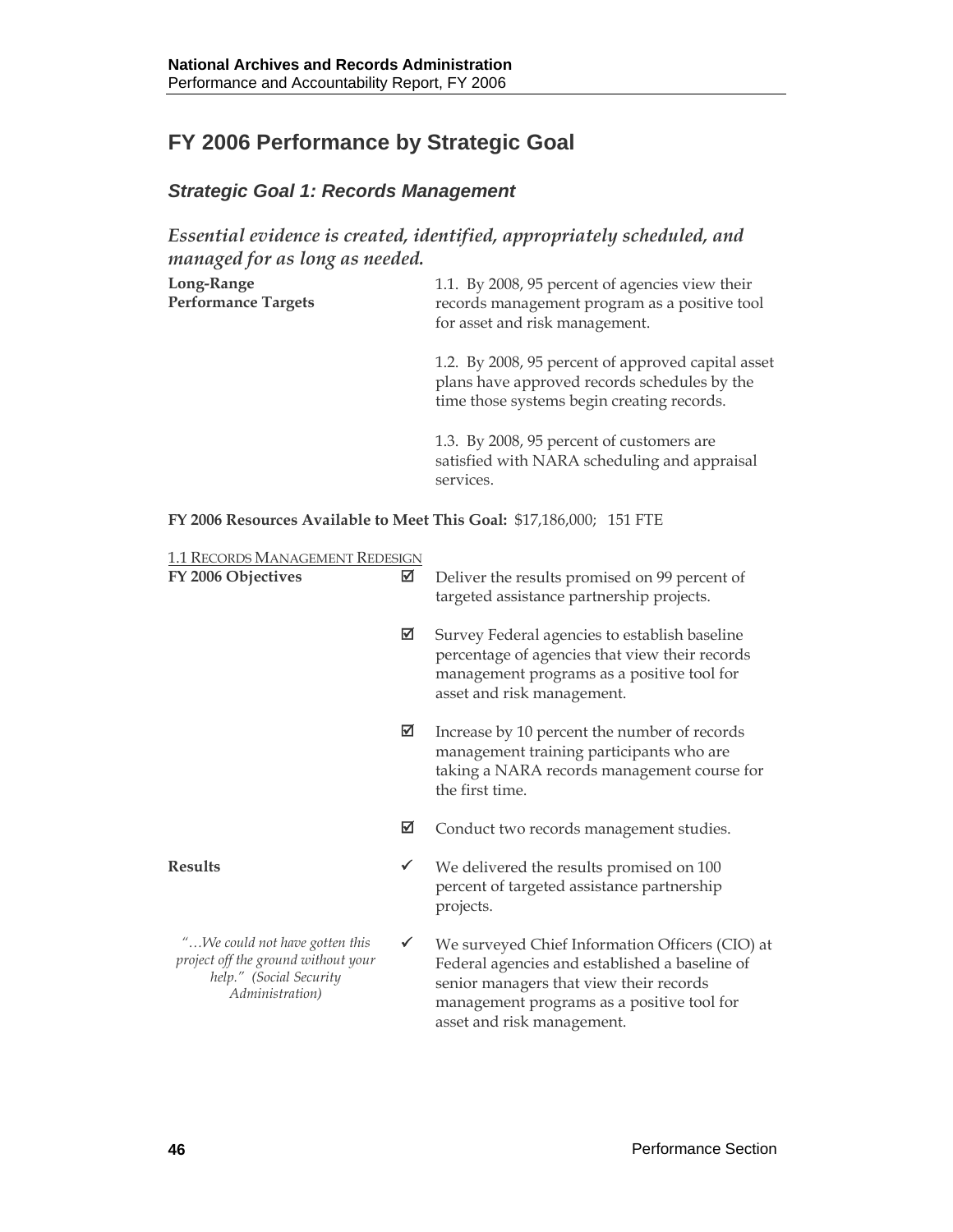- $\checkmark$  We increased by 39 percent the number of records management training participants taking a NARA records management course for the first time.
- We conducted two records management studies: a study of electronic records management in the Federal Government through a contract with the University of Maryland's Center for Information Policy, and a study of Department of Energy's Research and Development (R&D) records.

*Discussion* We delivered the results promised on 100 percent of our target assistance projects. The principle of targeted assistance is to work in partnership with agencies to resolve clearly defined records management challenges, and these partnerships have now become an integral part of the way we do business. Recently targeted assistance projects have focused more on electronic information systems and the challenges of maintaining and protecting information over time. Projects often include the development and delivery of leader-led or computer-based records management training specific to the agency.

We increased the number of targeted assistance projects with Federal agencies. For example, NARA has a memorandum of understanding (MOU) with the Office of the Secretary of Defense (OSD) to assist in its transition from a paper-based record management system to electronic recordkeeping. As part of the project we will assist OSD in conducting an agency-wide survey of its electronic record systems, provide manager briefings on records requirements, assist them in scheduling electronic record systems, and help them develop a DoD 5015.2-STD (v2) compliant Records Management Application (RMA).

NARA's Rocky Mountain Region worked with the U.S. Geological Survey Earth Resources Observation and Science (EROS) Data Center to ensure the long-term preservation and access of their aerial photographic collection. NARA's Great Lakes Region worked with the Defense Finance and Accounting Service (DFAS) to design distance learning records management training materials that could be accessed easily by DFAS staff worldwide using the DFAS ePortal intranet.

We surveyed CIO's at Federal agencies about their views of their records management programs as positive tools for asset and risk management. Our survey indicated that 81 percent of survey respondents viewed records management as a positive tool for asset and risk management. Overall, respondents also selected electronic records management as the topic of greatest interest. CIO's generally are more involved or aware of their agency records management programs. Next year we will use these results to determine how to best survey a broader range of senior managers.

Our redesigned records management training program has had its most successful year ever, now reaching even greater numbers of Federal records managers than before. We exceeded our goal of training 10 percent more first-time participants by 35 percent, training 1,484 participants who had never before taken a records management course from NARA. We offered our first online course "RM for Everyone," which was completed by 1,909 people. We also certified 320 records managers through our new professional certification program.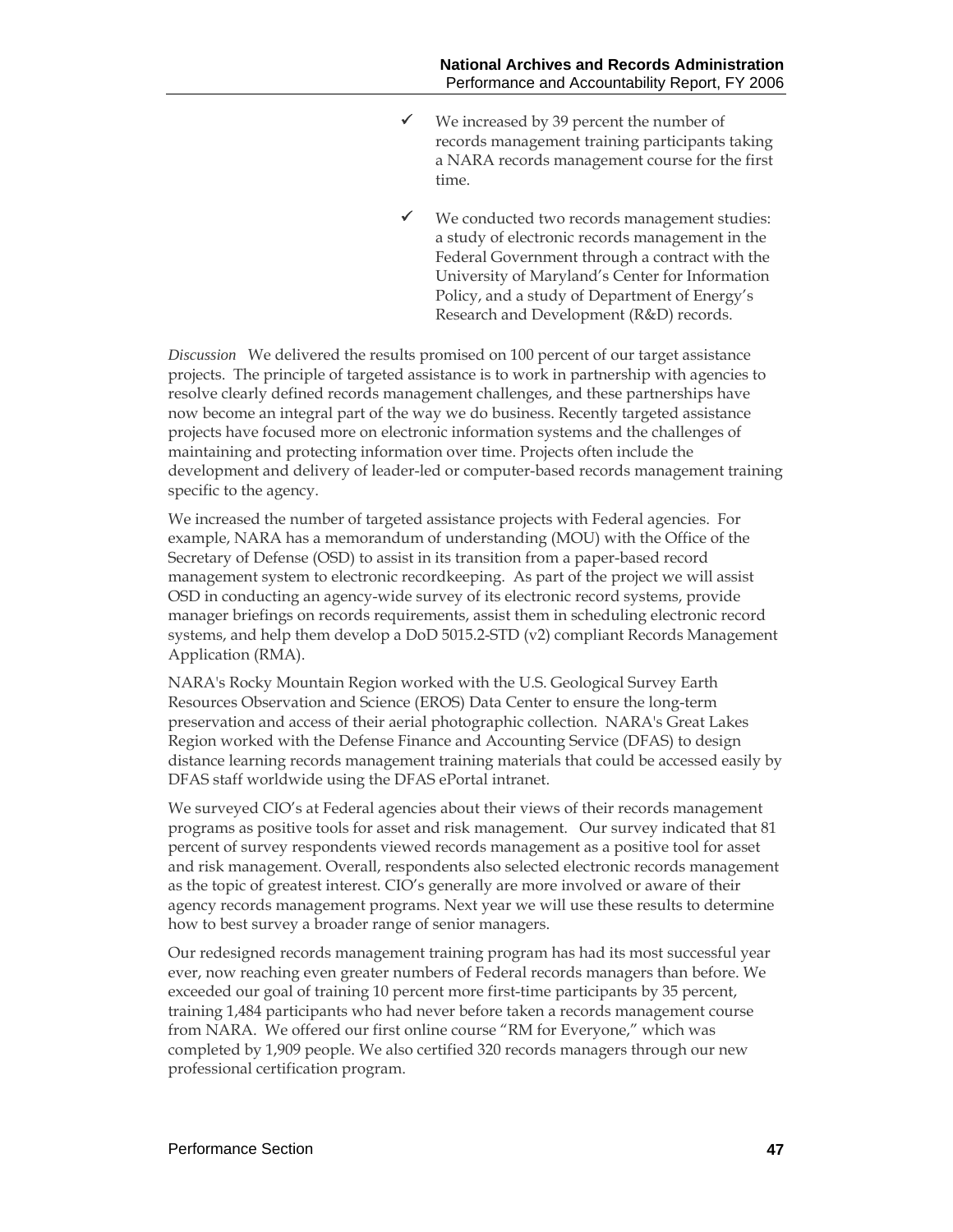We completed two records management studies this year. The first study examined electronic records management practices in Federal agencies. Based on visits to 21 Federal agency offices, the study found that most offices maintain both paper and electronic files and that the electronic files, especially e-mail, are not managed in accordance with agency policy. The second study focused on research and development records retained at Department of Energy facilities. This study found that the records schedule accurately reflects the records series that constitute R&D project files, but that historically significant collections need to be transferred to NARA. NARA records management studies identify costly performance weaknesses in Federal records management practices as well as innovative solutions and best practices.

| <b>Performance Data</b>                                                                                                                                                                      | 2001  | 2002  | 2003  | 2004  | 2005  | 2006                  |
|----------------------------------------------------------------------------------------------------------------------------------------------------------------------------------------------|-------|-------|-------|-------|-------|-----------------------|
| Performance target for annual percent of targeted<br>assistance partnership projects delivering the results<br>promised                                                                      | 75    | 85    | 90    | 95    | 95    | 99                    |
| Annual percent of targeted assistance partnership<br>projects delivering the results promised                                                                                                | 100   | 100   | 100   | 100   | 100   | 100                   |
| Annual number of targeted assistance partnership<br>projects initiated                                                                                                                       | 63    | 77    | 58    | 13    | 11    | 7                     |
| Annual number of targeted assistance partnership<br>projects completed                                                                                                                       | 58    | 76    | 67    | 26    | 13    | 6                     |
| Cumulative number of targeted assistance<br>partnership projects initiated with Federal<br>agencies                                                                                          | 213   | 290   | 348   | 361   | 372   | 379                   |
| Cumulative number of targeted assistance<br>partnership projects completed with Federal<br>agencies                                                                                          | 97    | 173   | 240   | 266   | 279   | 285                   |
| Performance target for percent increase in the number<br>of Federal agency senior managers who view their<br>records management programs as a positive tool for<br>asset and risk management |       |       |       |       |       | Establish<br>baseline |
| Percent of Chief Information Officers who view<br>their records management programs as a positive<br>tool for asset and risk management                                                      |       |       |       |       |       | 81                    |
| Performance target for percent increase in the number<br>of records management training participants who are<br>taking a NARA records management course for the<br>first time                |       |       |       |       | 10    | 10                    |
| Percent of records management training<br>participants taking a NARA records management<br>course for the first time                                                                         |       |       |       | 11    | 32    | 35                    |
| Number of Federal agency staff receiving NARA<br>training in records management and electronic<br>records management                                                                         | 2,506 | 3,746 | 3,497 | 4,166 | 3,366 | 4,234                 |
| Number of records management training<br>participants who are taking a NARA records<br>management course for the first time                                                                  |       |       |       | 442   | 1,069 | 1,484                 |
| Number of records management training<br>participants certified this year                                                                                                                    |       |       |       |       | 47    | 320                   |
| Number of records management training<br>participants taking an online course                                                                                                                |       |       |       |       |       | 1,909                 |

*FY 2007 Performance Plan Evaluation*NARA's *Strategic Directions for Federal Records Management* (2003) established the strategies we are using to improve records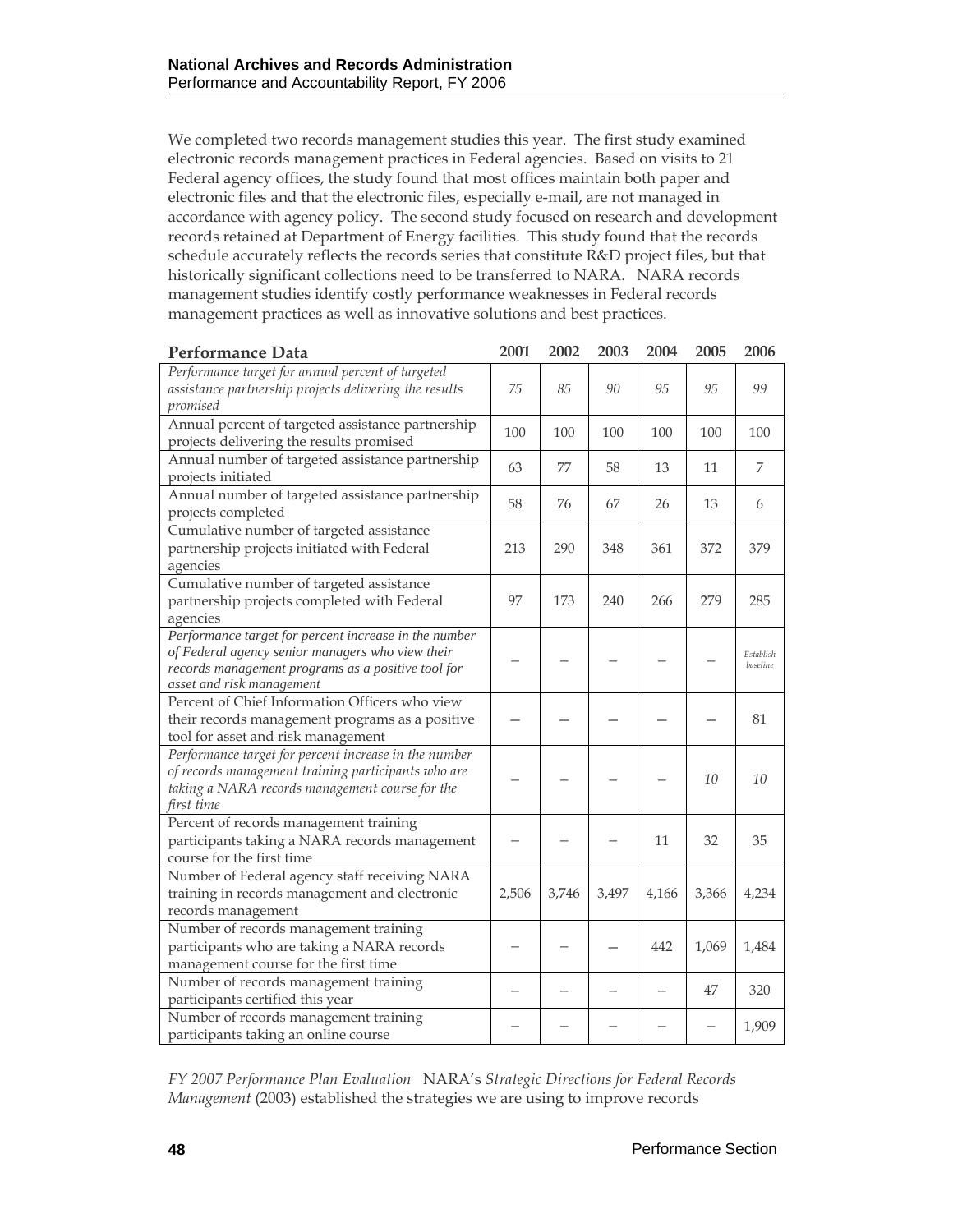management across the Government and achieve Goal 1. We will continue to implement these strategies through a unified NARA program to support Federal records management.

We will continue to make more effective use of our resources through improved and expanded communications with stakeholders, records management guidance and training, and assistance to Federal agencies. We are exploring ways to provide agencies with modern records center services and to preserve permanent records, focusing on electronic records. We will also use our authority to inspect agency records and records management programs, to conduct studies, and to report to Congress on Federal recordkeeping.

We are using the results of our survey of Federal agency senior managers to help us determine what additional advocacy activities for Federal records management programs and training of Federal records managers are required. With our online training and a professional certification program well under way, we have seen an increase in Federal agency staff taking training for the first time. We expect this trend to continue. We also expect a steady increase in the number of people who seek professional certification.

A status of the initiatives we are undertaking is provided in the section of this report entitled "Status of NARA Records Management Initiatives" on page 88. A report highlighting the progress of individual agencies in managing and preserving their records, entitled "Federal Records Management Evaluations," is available on page 91.

#### 1.2 SCHEDULES FOR CAPITAL ASSET PLANS

| FY 2006 Objectives                                                   | ☑            | Issue guidance to agencies on recordkeeping<br>policies and procedures for Federal Government<br>information on the Internet and electronic<br>records.                     |
|----------------------------------------------------------------------|--------------|-----------------------------------------------------------------------------------------------------------------------------------------------------------------------------|
|                                                                      | ☑            | Develop a Request for Information (RFI) for<br>industry as part of a project to create baseline<br>requirements for software that supports records<br>management functions. |
|                                                                      | □            | Complete flexible schedule pilots with two more<br>Federal agencies.                                                                                                        |
|                                                                      | □            | Participate in cooperative records projects for an<br>additional Federal Enterprise Architecture (FEA)<br>Business Reference Model Sub-function.                            |
|                                                                      | ☑            | Launch Electronic Records Management Toolkit<br>for Federal agencies.                                                                                                       |
| <b>Results</b>                                                       | $\checkmark$ | On December 15, 2005, NARA issued Bulletin<br>2006-02 ("NARA Guidance for Implementing<br>Section 207(e) of the E-Government Act of 2002.)                                  |
| "NARA and the 18 supporting<br>agencies have made an excellent start | ✓            | We developed an RFI as part of a project to                                                                                                                                 |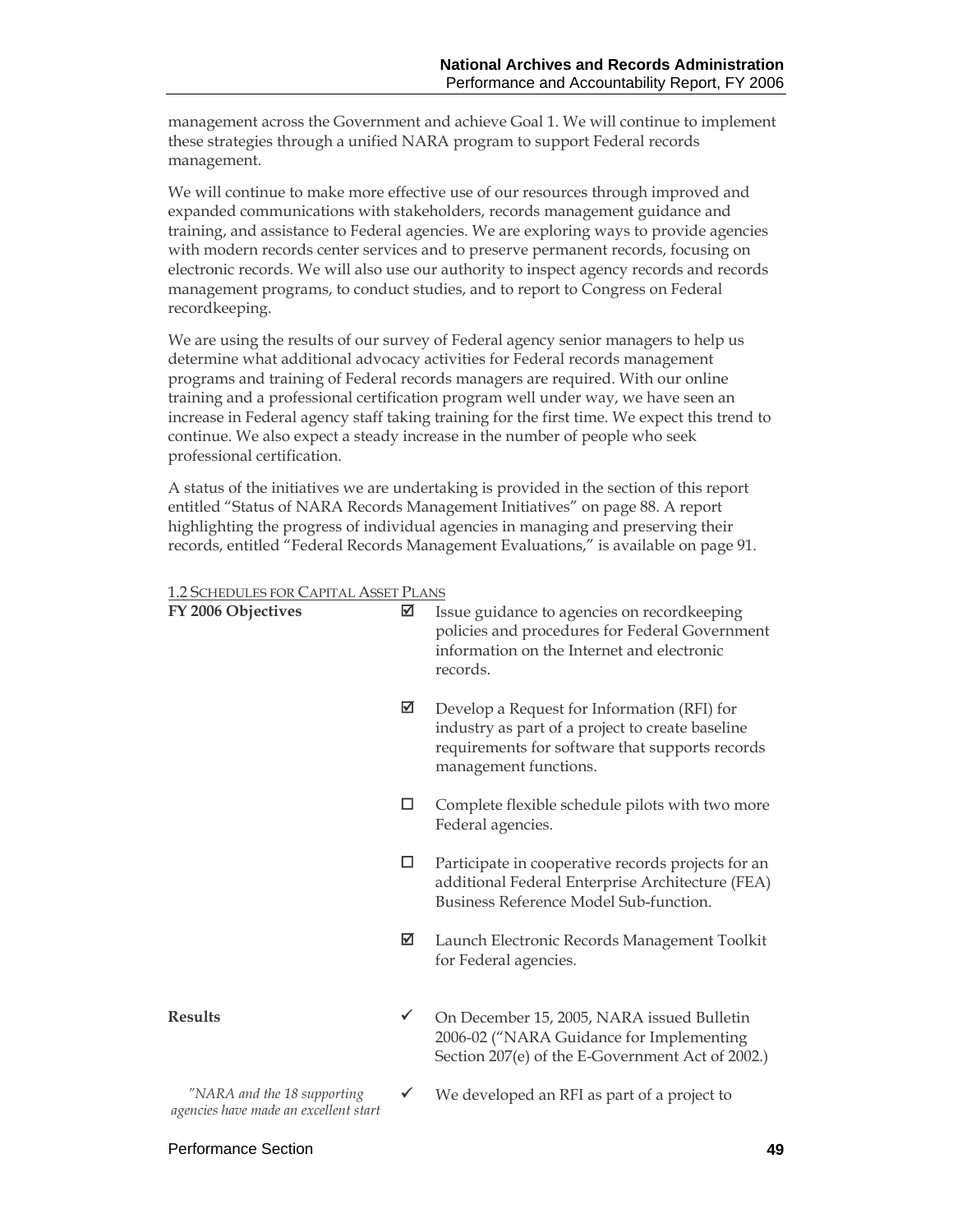*on an important concept to "put records first."* create baseline requirements for software that supports records management functions.  $\checkmark$  We initiated flexible scheduling pilots with two Federal Agencies—the Patent and Trademark office and the GAO.  $\checkmark$  We updated NARA guidance in the OPM Guide to Recordkeeping. *"I think the Toolkit is really cool, and I'm excited about it."*   $\checkmark$  We launched a Toolkit for Managing Electronic Records for Federal agencies.

*Discussion* In December, NARA issued Bulletin 2006-2, "NARA Guidance for Implementing Section 207(e) of the E-Government Act of 2002." This bulletin assists Federal agencies in the management of electronic records, including web records, as directed by the E-Government Act of 2002, [44 U.S.C. 3601]. All electronic records created and received by agencies are subject to the same existing statutory and regulatory records management requirements as records in other formats and on other media.

The Records Management Services (RMS) Program Requirements Devolvement Project was designed to make available to Government, industry, and academia the baseline functional requirements for software service components that support records management functions and activities. Contributing partner agencies identified seven records management activities that can be supported by services within an electronic environment, including the services-oriented architecture defined in the Federal Enterprise Architecture. These include Record Capture, Provenance, Category, Authenticity, Case File, Disposition, and Reference.

Completion of the flexible scheduling pilots required more time and resources than we originally estimated, both on our part and on the part of the partner agencies. The U.S. Patent and Trademark Office, for example, is in the process of ensuring that the business lines and records of all media within each business line have been properly identified and verified. We expect to complete the first of several flexible schedule pilots with GAO in early FY 2007.

OMB's Federal Enterprise Architecture Business Reference Model describes the Federal Government by the business operations it performs. NARA is using this model to develop cooperative records management projects for agencies with common lines of business. On one such project, we are working with the Office of Personnel Management (OPM) to update the General Records Schedule to allow for disposal of civilian Official Personnel Folders (OPF) once they are digitized.

This year NARA launched an online resource for Federal agencies to quickly and economically share information on electronic records. The Toolkit for Managing Electronic Records (*http://toolkit.archives.gov*) is a web portal that provides descriptions and links to guidance for managing electronic records and resources developed by NARA and other organizations. The collection is searchable by topic, occupation, the organization that created the tool, or within the descriptive text.

*FY 2007 Performance Plan Evaluation*The ERM Initiative will continue to promote the expansion of Government-wide electronic records management with additional guidance products. We will work with the Department of Defense to extend the DoD 5015.2-STD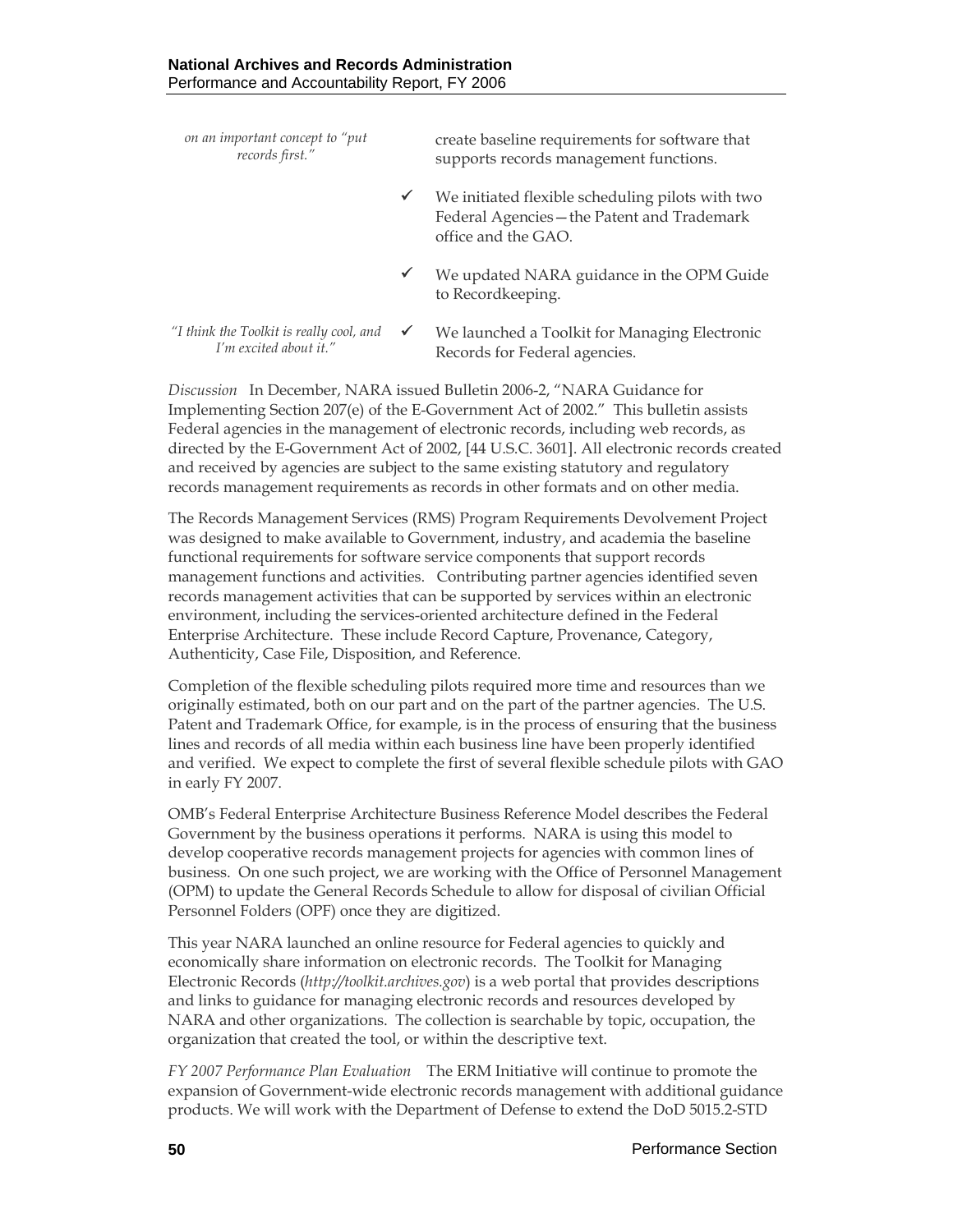and interoperability specifications. Future transitional products will be developed under the auspices of the Interagency Committee on Government Information (ICGI).

| Performance Data                                                               | 2004 | 2005 | 2006 |
|--------------------------------------------------------------------------------|------|------|------|
| Number of Federal Enterprise Architecture Business Reference Model sub-        | 153  | 163  | 163  |
| functions                                                                      |      |      |      |
| Performance target for cumulative number of Federal Enterprise Architecture    |      |      |      |
| Business Reference Model sub-functions covered by cooperative records projects |      |      |      |
| Cumulative number of Federal Enterprise Architecture Business Reference        |      |      |      |
| Model sub-functions covered by cooperative records projects                    |      |      |      |

#### 1.3 SCHEDULING AND APPRAISAL SERVICES

| FY 2006 Objectives |              | Process records schedule items within a median<br>time of 180 calendar days or less.                                            |  |  |
|--------------------|--------------|---------------------------------------------------------------------------------------------------------------------------------|--|--|
|                    | ☑            | Continue analysis and develop automated<br>workflow and collaboration tools.                                                    |  |  |
|                    | ⊠            | Increase by 10 percent the number of Federal<br>agencies that are satisfied with NARA<br>scheduling and appraisal services.     |  |  |
| <b>Results</b>     | $\checkmark$ | We processed records schedule items within a<br>median time of 324 calendar days.                                               |  |  |
|                    | $\checkmark$ | We continued analysis and developed<br>automated workflow and collaboration tools.                                              |  |  |
|                    | ✔            | We increased by 10 percent the number of<br>Federal agencies that are satisfied with NARA<br>scheduling and appraisal services. |  |  |

*Discussion* We continued working steadily on processing records schedules. Because this measure is affected by the age and item count of specific records schedules, performance tends to fluctuate and is not necessarily indicative of the effort involved in completing records schedules. Performance trends point to fluctuations between 155 days and 470 days, due to the complexity of the schedules and concerted efforts to clear out some of the oldest records schedule in the backlog.

The ultimate goal in continuing the analysis and development of automated workflow and collaboration tools is to successfully complete Release 1 of Increment 1 of the Electronic Records Archives (ERA) system. This system infrastructure will establish the framework required to develop the full functionality of the ERA system. We completed Increment 1 and 2 Critical Design Reviews (further discussed under Target 2.5).

NARA exceeded its customer satisfaction goal in scheduling and appraisal services, as indicated by an annual survey conducted of Federal records officers. They were asked about NARA responsiveness, guidance, and records schedule and appraisal timeliness. A 2004 survey established a baseline satisfaction measurement. A 2006 survey indicated customer satisfaction at 78 percent, exceeding our 2006 target of increasing satisfaction by 10 percent. One reason for the improvement is the new monthly status report we began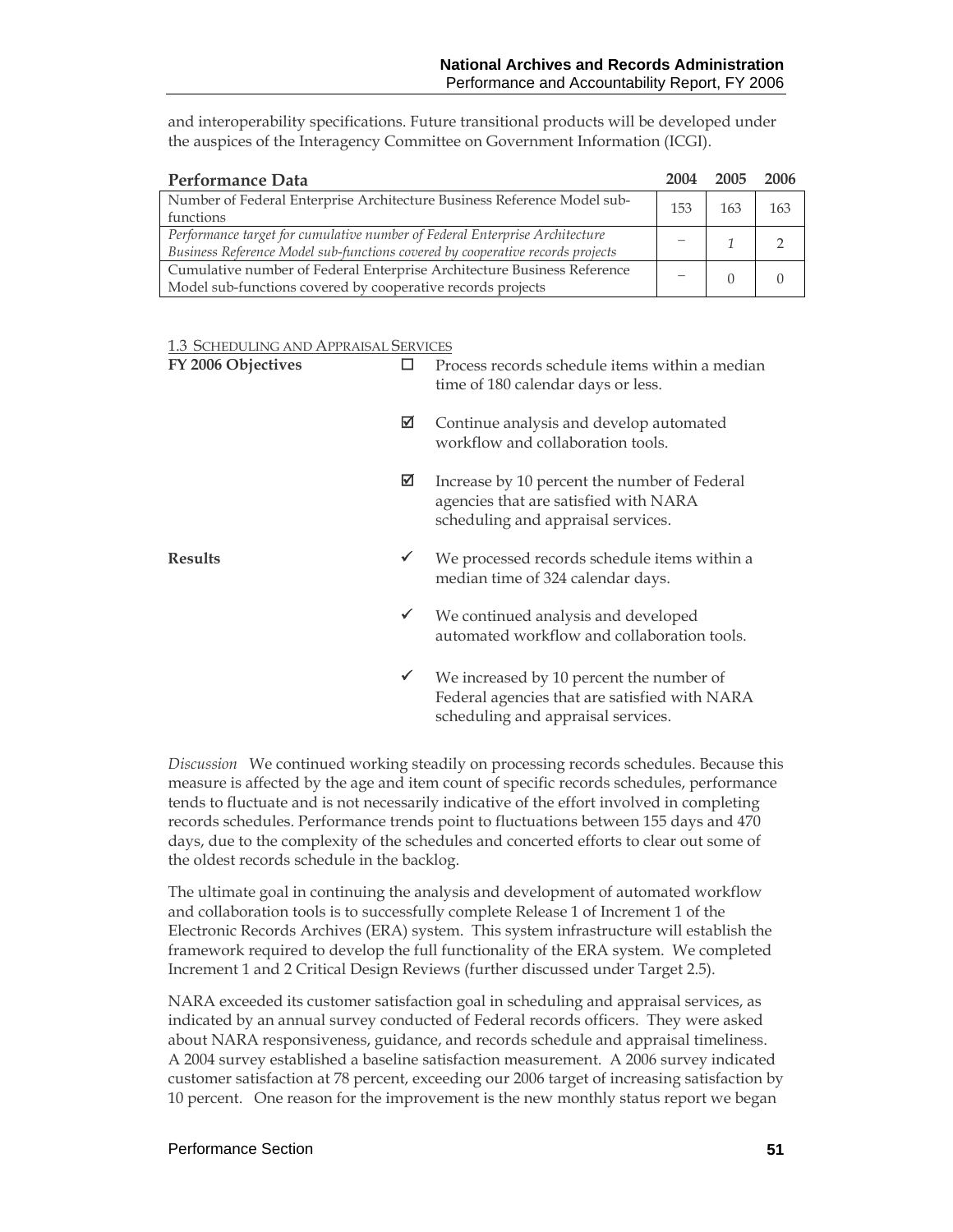providing to agencies, which updates and notifies agencies about the status of our work on their records schedules. We also removed a "neutral" response from the survey to get a clearer indication of whether our customers were satisfied or not. While customer satisfaction rose by 21 percent, customer dissatisfaction only rose 1 percent. Over the long term, repeated surveys will demonstrate improvement in customer satisfaction with NARA's redesigned scheduling and appraisal services.

| <b>Performance Data</b>                                                                                                              | 2001  | 2002  | 2003  | 2004  | 2005  | 2006  |
|--------------------------------------------------------------------------------------------------------------------------------------|-------|-------|-------|-------|-------|-------|
| Performance target for median time for records<br>schedule items completed (in calendar days)                                        | 260   | 240   | 225   | 220   | 200   | 180   |
| Median time for records schedule items<br>completed (in calendar days)                                                               | 237   | 470   | 155   | 253   | 372   | 334   |
| Average age of schedule items at completion (in<br>calendar days)                                                                    | 410   | 532   | 274   | 332   | 339   | 374   |
| Number of schedule items completed                                                                                                   | 4,728 | 9,374 | 4,686 | 3,182 | 4,260 | 3,900 |
| Cost per records schedule item completed                                                                                             |       |       |       |       | \$256 | \$372 |
| Number of records schedule items completed<br>within 120 calendar days of submission to NARA                                         | 659   | 1,999 | 1,573 | 507   | 681   | 254   |
| Percent of records schedule items completed<br>within 120 calendar days of submission to NARA                                        | 14    | 21    | 34    | 16    | 16    | 7     |
| Performance target for increase in percent of Federal<br>agencies that are satisfied with NARA scheduling and<br>appraisal services. |       |       |       |       |       | 10    |
| Percent increase in Federal agencies that are<br>satisfied with NARA scheduling and appraisal<br>services                            |       |       |       |       |       | 37    |
| Percent of Federal agencies that are satisfied with<br>NARA scheduling and appraisal services                                        |       |       |       | 57    |       | 78    |

*FY 2007 Performance Plan Evaluation*Improvements in delivery of our services to agencies depend largely on the scheduling and appraisal functionality that ERA will soon provide. While we will continue to track our timeliness in completing records schedules, our new Strategic Plan no longer sets a target for this measure but focuses instead on the satisfaction of our customers with our services.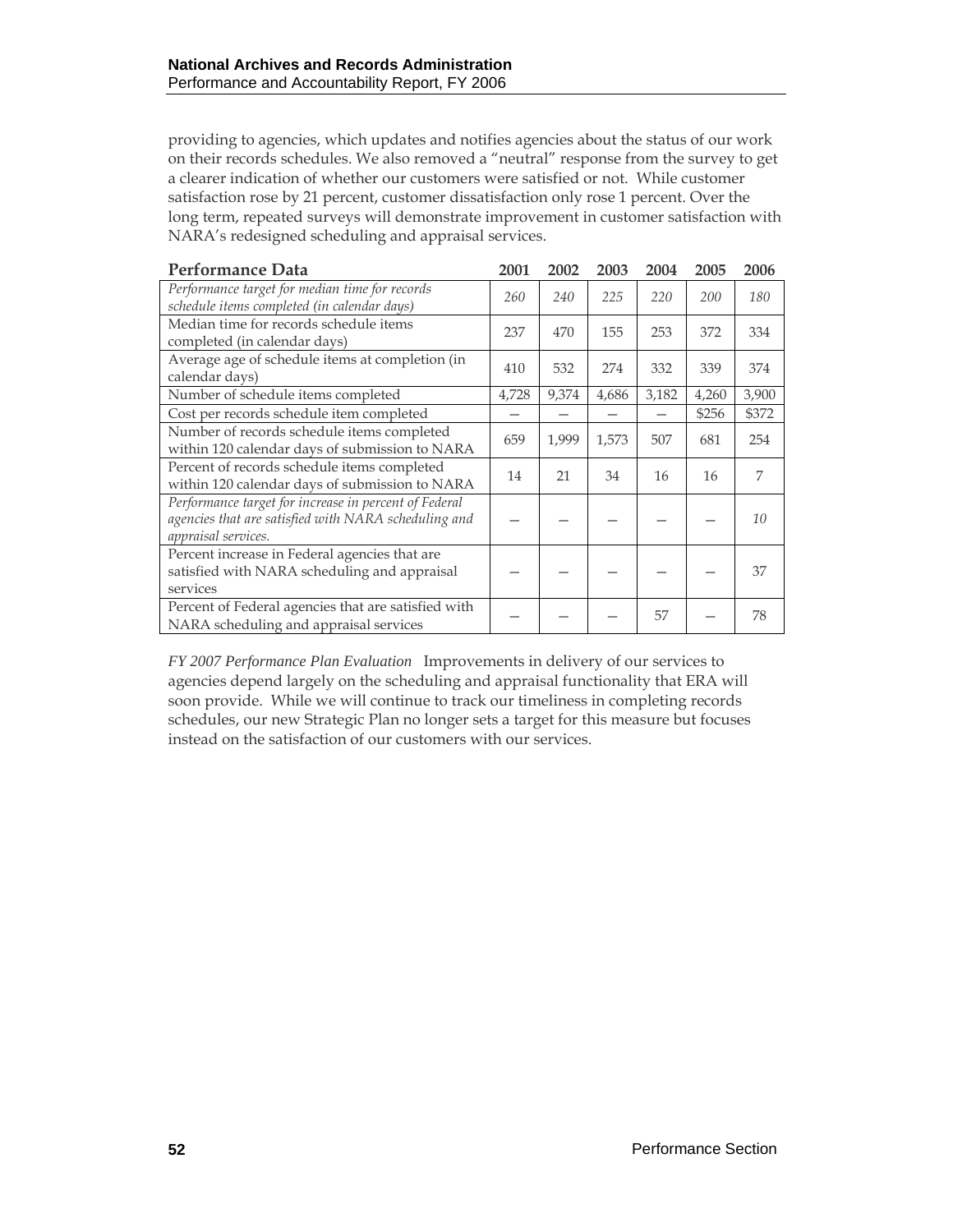# **Strategic Goal 2: Electronic Records**

*Electronic records are controlled, preserved, and made accessible as long as needed.* 

| Long-Range<br><b>Performance Targets</b> | 2.1. By 2008, NARA's Federal Records Center<br>Program accepts and services electronic records.                                                      |
|------------------------------------------|------------------------------------------------------------------------------------------------------------------------------------------------------|
|                                          | 2.2. By 2008, 80 percent of scheduled archival<br>electronic records are accessioned by NARA at<br>the scheduled time.                               |
|                                          | 2.3. By 2008, 80 percent of archival electronic<br>records are managed at the appropriate level of<br>service.                                       |
|                                          | 2.4. By 2008, the median time from the transfer<br>of archival electronic records to NARA until they<br>are available for access is 35 days or less. |
|                                          | 2.5. By 2008, the per megabyte cost of managing                                                                                                      |

archival electronic records through the Electronic Records Archives decreases each year.

#### **FY 2006 Resources Available to Meet This Goal:** \$51,177,000; 100 FTE

#### 2.1 SERVICING ELECTRONIC RECORDS IN NARA RECORDS CENTERS

| FY 2006 Objectives | ☑ | Offer remote servicing capability for electronic<br>Official Military Personnel Files to military<br>service departments. |
|--------------------|---|---------------------------------------------------------------------------------------------------------------------------|
|                    | □ | Pilot a digital conversion program to provide<br>indexing and delivery of scanned records<br>services.                    |
|                    | ப | Construct and operate an electronic records<br>storage environment at the Washington National<br>Records Center.          |
|                    | ⊠ | Evaluate existing production scan pilots and<br>develop a modular and flexible long-term<br>document conversion plan.     |
|                    |   | Complete requirements and build the Records<br>Center Program Operations System (ARCIS).                                  |
|                    |   | Migrate legacy applications and data to the<br>Records Center Program Operations System.                                  |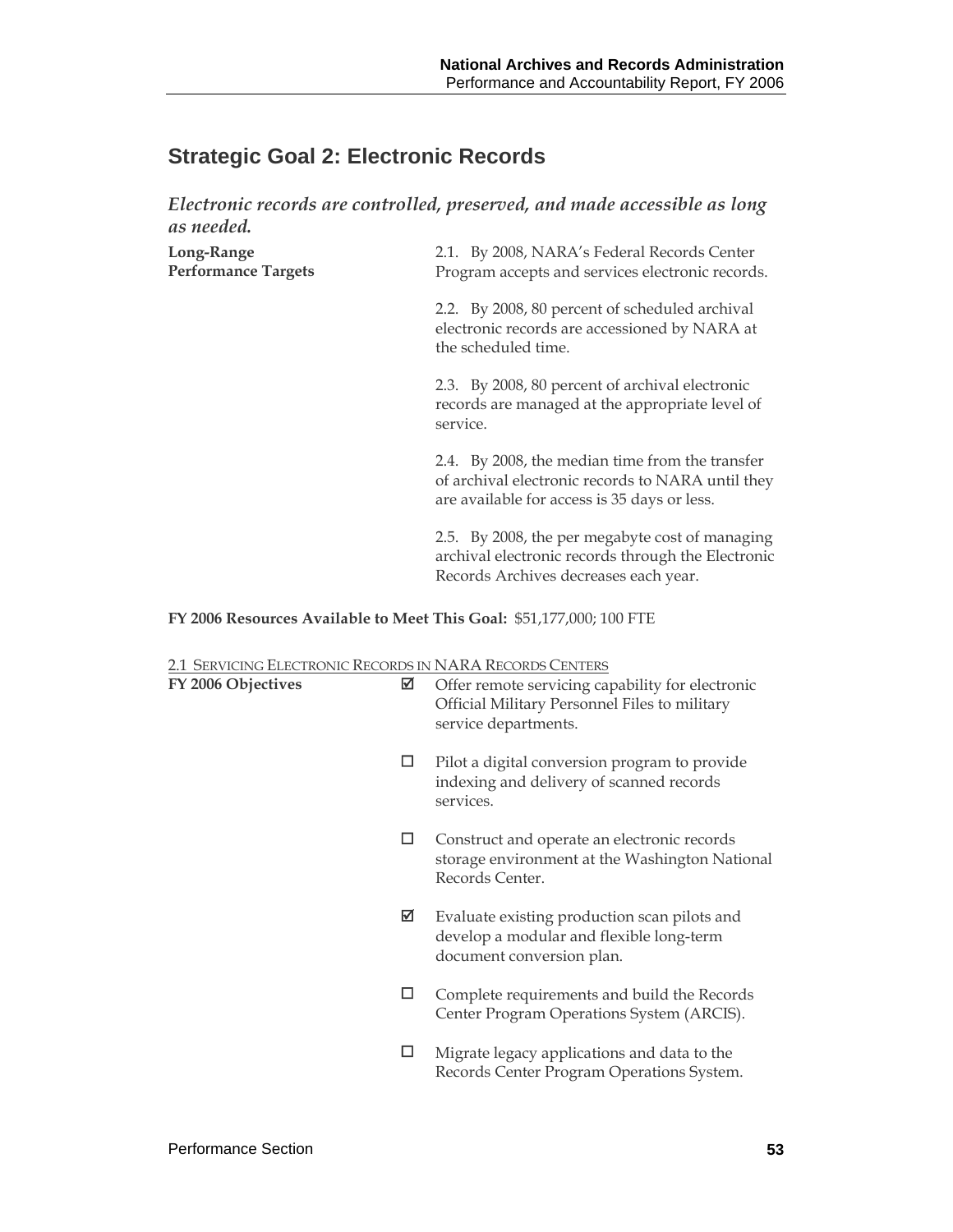- **Results**  $\checkmark$  We offered remote servicing capability for electronic Official Military Personnel Files to military service departments.
	- $\checkmark$  We tested a developmental digital conversion program, providing indexing and delivery of scanned records services. This system will be ready to launch in FY 2007.
	- We piloted basic storage capability and developed draft transfer and receipt procedures.
	- $\checkmark$  We evaluated existing production scan pilots and developed a modular and flexible long-term document conversion plan.
	- $\checkmark$  We began development of RCPOS pilot application.
	- $\checkmark$  We developed a migration strategy for legacy data to the Records Center Program Operations System.

*Discussion* We developed the necessary functionality to offer electronic servicing of Official Military Personnel files to Armed Services. This year we offered these costeffective services to the Army and Air Force, but both elected to continue to service their records in-house for the time being. We will continue to make these services available to our DOD customers

NARA is in the marketing phase of a pilot project that enables us to provide customers with scanned images of documents requested from our Fort Worth Records Center. If successful, this capability will be offered at other Federal Records Centers. In addition, the Federal Records Center Program (FRCP) has signed a Memorandum of Understanding with OPM to begin the digital conversion of Civilian Official Personnel Files stored in St. Louis.

We developed specifications and awarded a contract to construct an electronic records storage environment at the Washington National Records Center. This project was dependent on the successful deployment of a pilot storage environment at our underground records storage facility at Lee's Summit. We expect to have the storage environment ready in FY 2007, and have launched a nation-wide advertising campaign to market this new service to our customers.

The Records Center Program Operating System, renamed the Archives and Records Center Information System (ARCIS) during FY 2006, will enable the Federal Records Center Program to electronically manage all records storage. In addition to the cost savings we expect to recover from increasing the efficiency of our storage process, ARCIS will enable customers to request records and track their requests via the Internet. This will provide a significant advantage to every Federal agency that stores its records with NARA. In FY 2006, we awarded a contract to complete detailed design and develop a prototype system. In addition, we began work on a migration strategy for legacy data to ARCIS. This strategy identifies the multiple legacy systems that currently make up the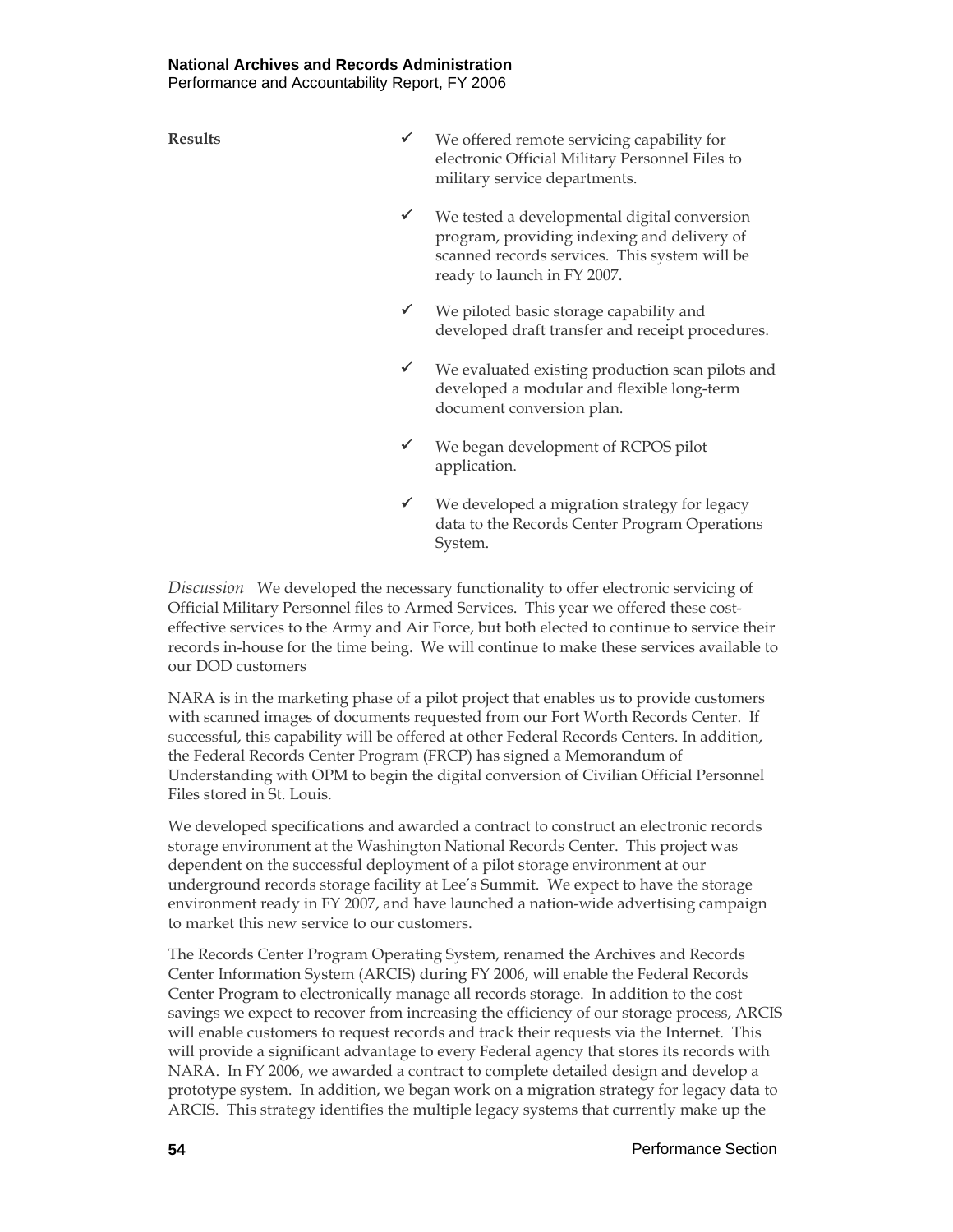backbone of the Federal Records Center Program, including inventory and billing systems.

*FY 2007 Performance Plan Evaluation* We will use our business model for the FRCP for electronic records services to deliver cost-effective, valuable services to our agency customers. The knowledge and experience from our pilots will be used to refine our services and prices for next year.

We will provide close oversight of the design and prototype contract of ARCIS.

| <b>2.2 ACCESSIONING ELECTRONIC RECORDS</b> |
|--------------------------------------------|
|--------------------------------------------|

| FY 2006 Objectives | □            | Populate pilot repository with legacy records<br>control schedules so that by FY 2007 some<br>schedules will be in the first increment of ERA.                     |
|--------------------|--------------|--------------------------------------------------------------------------------------------------------------------------------------------------------------------|
|                    | ☑            | Pre-accession two more transfers of electronic<br>records.                                                                                                         |
|                    | ☑            | Identify and schedule 10 percent more Federal<br>agency systems that generate electronic records<br>than we scheduled in FY 2005.                                  |
| <b>Results</b>     | $\checkmark$ | We developed a legacy schedule white paper<br>that was accepted by all stakeholders.                                                                               |
|                    | $\checkmark$ | We pre-accessioned two more transfers of<br>electronic records, from the Coalition Provisional<br>Authority, Baghdad, and the U.S. Patent and<br>Trademark Office. |
|                    | $\checkmark$ | We identified and scheduled 10 percent more<br>Federal agency systems that generate electronic                                                                     |

*Discussion* This year we developed a white paper about various alternatives for populating ERA with legacy records schedules. We anticipate that ERA will ingest the first legacy schedule in FY 2007.

records than we scheduled in FY 2005.

We successfully accepted a pre-accession of 800,000 PDF images from the Coalition Provisional Authority, Baghdad. We also received a pre-accession of the Patent Master Classification File from the U.S. Patent and Trademark Office's Automated Patent Search system. This important file contains records for more than 25 million patents from July 1790 to August 2006. Pre-accessioning electronic records into NARA avoids lengthy agency retentions that might jeopardize future access to these records, and provides for more accurate descriptions, earlier transfers, and better preservation.

Our identification and scheduling of Federal electronic records is the first step in increasing timely accessions. We targeted 12 Federal agencies this year that had high priority electronic records. Our advocacy with these agencies for electronic records scheduling increases the approval rate for electronic records schedules.

We assessed the opportunity to develop schedules for IT publications and websites of Federal agencies. Under a pilot program with FBI, we provided four schedules for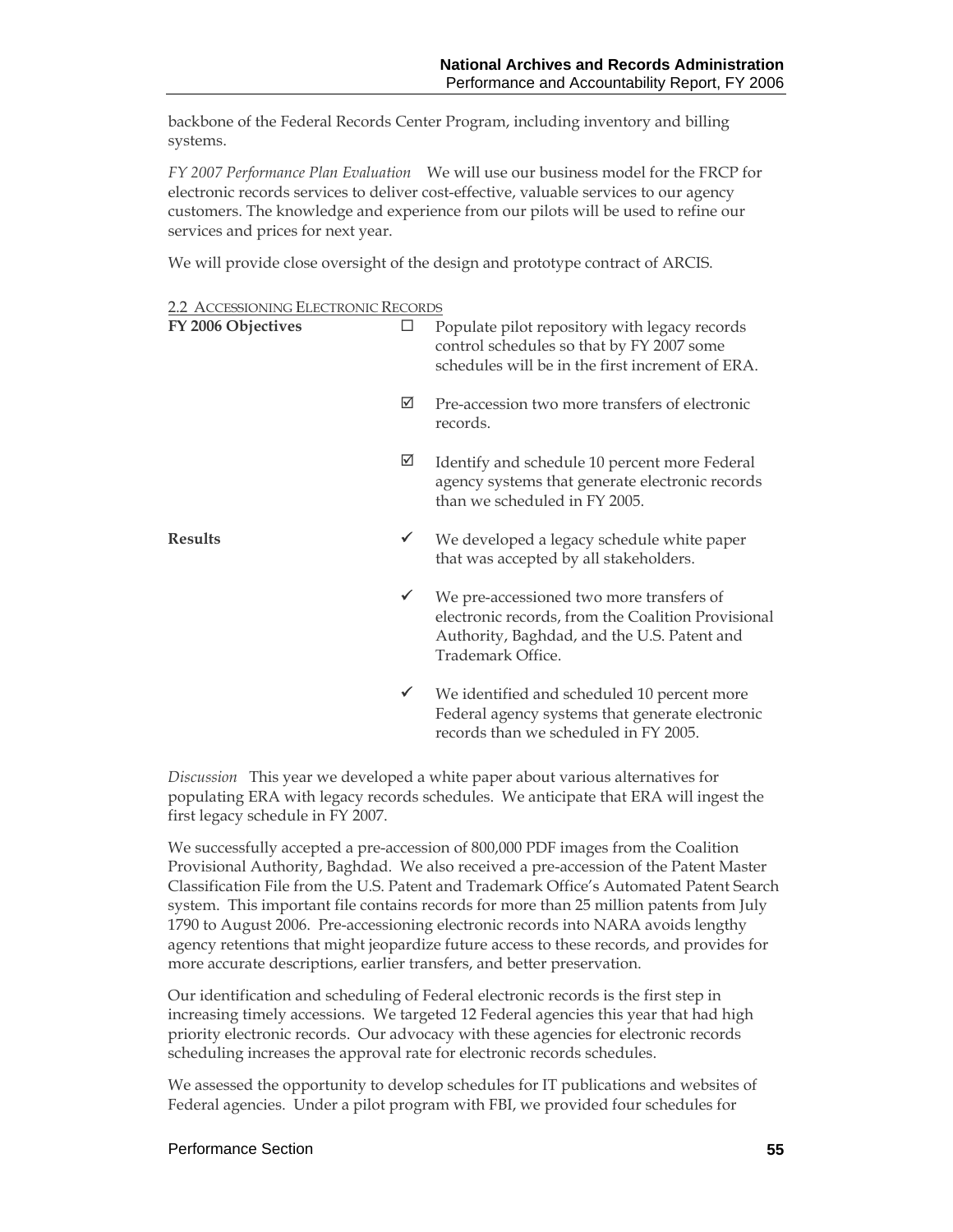identified record groups and the first has been accepted, signed, and published in the *Federal Register*.

| <b>Performance Data</b>                                                                                                 | 2002 | 2003 | 2004  | 2005 | 2006 |
|-------------------------------------------------------------------------------------------------------------------------|------|------|-------|------|------|
| Performance target for percentage of archival electronic<br>records accessioned by NARA at the scheduled time.          |      |      |       | 20   | 40   |
| Percent of archival electronic records accessioned by<br>NARA at the schedule time.                                     |      |      |       |      |      |
| Number of electronic records transferred (in millions of<br>logical data records)                                       |      |      | 533   | 85   | 348  |
| Number of electronic records accessioned (in millions of<br>logical data records)                                       |      |      | 4.8   | 245  | 576  |
| Number of electronic records accessioned in one of the<br>new transfer formats (in millions of logical data<br>records) |      |      | .0001 | 0.03 | 4.7  |
| Size of accessioning backlog (in millions of logical data<br>records)                                                   |      |      | 529   | 369  | 383  |

*\*We are unable to accurately measure the percent of archival electronic records accessioned by NARA at the scheduled time until ERA is deployed.* 

*FY 2007 Performance Plan Evaluation*We will continue to survey agencies to identify unscheduled electronic systems and, using our resource allocation model, will work with agencies to get those systems under approved records schedules. We do not anticipate that we will be able to address completely our significant backlog of archival electronic records until ERA is available. Until then, we will make workflow improvements and minor enhancements to our system capabilities in an attempt to keep up.

2.3 MANAGING ELECTRONIC RECORDS

| FY 2006 Objectives                                                                                                      | ☑ | Develop pilot preservation and access plans for<br>select electronic records using criteria established<br>for levels of service.      |
|-------------------------------------------------------------------------------------------------------------------------|---|----------------------------------------------------------------------------------------------------------------------------------------|
|                                                                                                                         | ⊠ | Launch Access to Archival Databases (AAD)<br>user interface improvements.                                                              |
|                                                                                                                         | ☑ | Improve AAD's customer satisfaction score to 65<br>on customer survey tool.                                                            |
| <b>Results</b>                                                                                                          | ✓ | We developed pilot preservation and access<br>plans for select electronic records using criteria<br>established for levels of service. |
| "You do a great job. You just need to<br>get more of your archives online<br>you have really improved your<br>website." | ✔ | We launched AAD user interface improvements.                                                                                           |
| "Wonderful use of tax money! Thank<br>you so very much!"                                                                | ✔ | We improved AAD's customer satisfaction score<br>to 65 on customer survey tool.                                                        |

*Discussion:* We developed preservation plans for 9/11 Commission records and NASA Space Shuttle Columbia records to organize and preserve these records within a classified environment until they can be made available to researchers. As part of this process, we designed a life cycle management plan that we will integrate into ERA.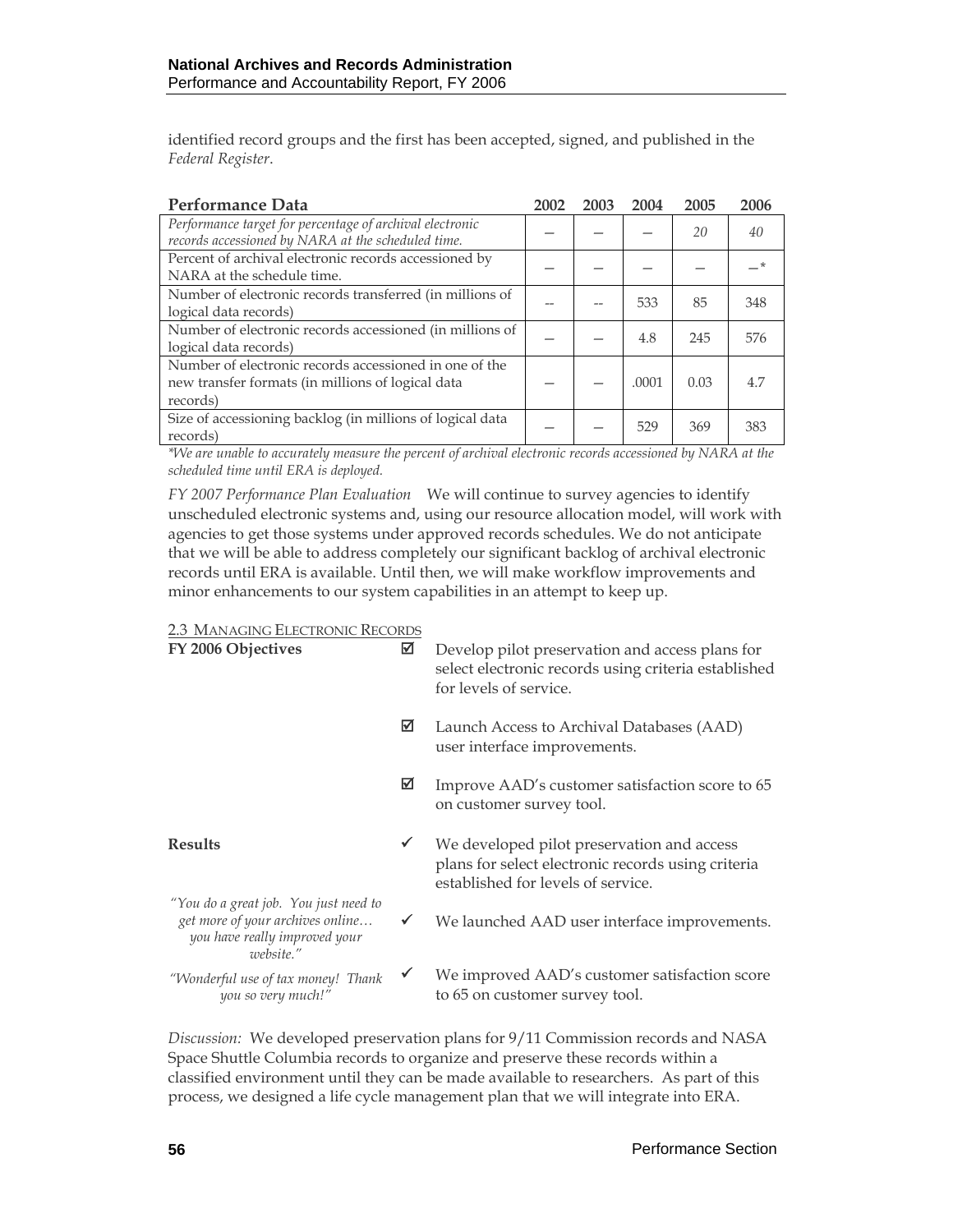In December, we released a redesigned AAD interface to improve public usability. We also focused on providing 1973-1974 State Department electronic telegrams and related records through AAD. AAD provides public access to database records directly through the Internet. AAD includes casualty databases from the Vietnam and Korean conflicts, indexes to NASA photographs, insider securities trading transactions, contracts between the private sector and the military, records of people emigrating to America during the Irish potato famine of the 1840s, and records of Japanese Americans interned during World War II.

We are delighted with the public response to this collection of highly heterogeneous "born-digital" records. Our new features are the likely cause of the significant increase in the number of AAD queries. With every enhancement to AAD, we receive more feedback from the public suggesting enhancements and requests that more records be made available online. Eventually the functionality of AAD will be provided by ERA.

| <b>Performance Data</b>                                                                                      | 2002  | 2003  | 2004  | 2005  | 2006   |
|--------------------------------------------------------------------------------------------------------------|-------|-------|-------|-------|--------|
| Performance target for percent increase in number of<br>archival electronic holdings accessible online       |       |       | 50    | 20    | 10     |
| Percent increase in number of archival electronic<br>holdings accessible online                              |       |       | 51    | 20    | 13     |
| Number of archival electronic holdings accessible<br>online (cumulative logical data records in<br>millions) |       | 47    | 71    | 85.8  | 97.1   |
| Number of archival electronic holdings<br>(cumulative logical data records in billions)                      | 3,714 | 4.743 | 5.629 | 8,108 | 10,547 |
| Percent of electronic records available online                                                               | 0     |       | 1.4   | 1.1   | 0.95   |
| Number of online visits to AAD (in millions of<br>visits)                                                    |       | 0.49  | 0.55  | 0.57  | 1.99   |

*FY 2007 Performance Plan Evaluation* We will continue to add electronic database holdings to AAD, and we will use the online customer satisfaction survey tool to evaluate the effectiveness of the redesigned AAD.

| 2.4 PROCESSING ELECTRONIC RECORDS |
|-----------------------------------|
|-----------------------------------|

| FY 2006 Objectives |              | Process transfers of archival electronic records<br>within a median time of 250 calendar days or<br>less. |
|--------------------|--------------|-----------------------------------------------------------------------------------------------------------|
| <b>Results</b>     | $\checkmark$ | We processed transfers of archival electronic<br>records within a median time of 259 calendar<br>days.    |

*Discussion* The growth in the volume of electronic records is staggering. At the end of the Clinton Administration, the White House transferred several terabytes of electronic records to NARA, the equivalent of approximately 50,000 compact discs.

The increase in new electronic records, especially those from the Clinton administration, created a backlog that we are still working to reduce. In FY 2006 we reduced the backlog by nearly 600 million logical data records, yet at the same time we received nearly 350 million new logical data records.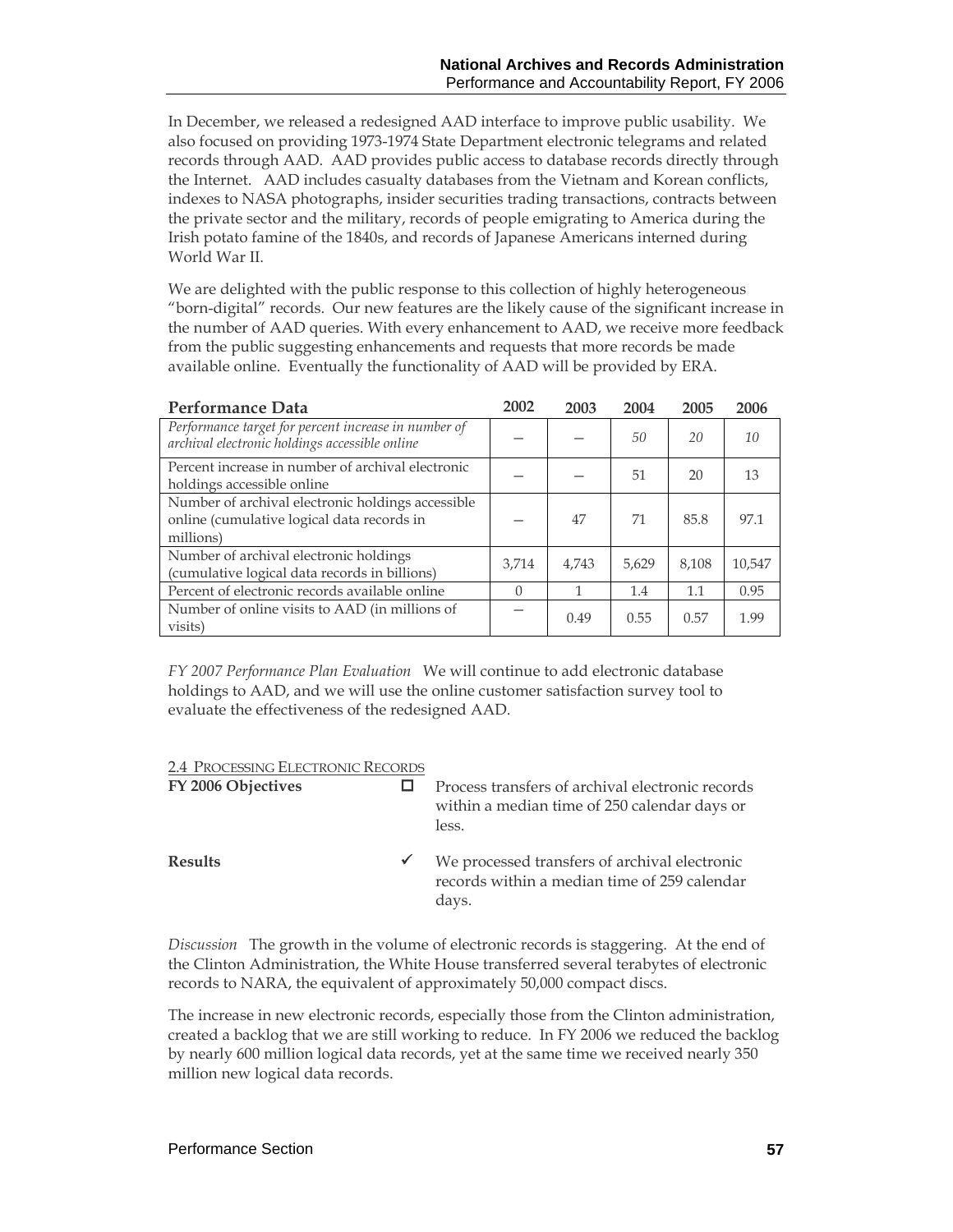We implemented hardware and software upgrades to our existing processing tools to become more efficient in reducing the backlog of unprocessed electronic records. We also purchased additional storage space and upgraded the network backbone as part of our tape farm project. This project will allow us to process electronic records stored on digital linear tape.

| Performance Data                                                                                                     | 2002 | 2003 | 2004   | 2005   | 2006   |
|----------------------------------------------------------------------------------------------------------------------|------|------|--------|--------|--------|
| Performance target for median time to make archival<br>electronic accessions available for access (in calendar days) |      |      | 250    | 250    | 250    |
| Median time (in calendar days) for processing<br>electronic records accessions from the time of transfer<br>to NARA  |      | 450  | 736    | 413    | 259    |
| Number of electronic records transferred (in millions<br>of logical data records)                                    |      |      | 534    | 85     | 348    |
| Cost per electronic record transferred                                                                               |      |      | \$0.01 | \$0.07 | \$0.02 |

*FY 2007 Performance Plan Evaluation*We are working to implement the recommendations of a technical study to extend our network capacity, improve our Archival Preservation System (APS) software, and improve the mechanisms for electronic file transfer modes. Despite these steps, we expect significant challenges to our ability to keep up with the volume of archival electronic records transferred to NARA in the near future.

#### 2.5 COST OF ELECTRONIC RECORDS PRESERVATION

| FY 2006 Objectives                                                                          | ☑            | Complete Preliminary Design Review for<br>Increment 1, Release 1 of the ERA system.         |
|---------------------------------------------------------------------------------------------|--------------|---------------------------------------------------------------------------------------------|
|                                                                                             | ⊠            | Complete Critical Design Review for Increment<br>1, Release 1 of the ERA system.            |
| <b>Results</b>                                                                              | ✔            | We completed the Preliminary Design Review<br>for Increment 1, Release 1 of the ERA system. |
| "ERA is the first system that will<br>manage electronic records in a<br>comprehensive way." | $\checkmark$ | We completed the Critical Design Review for<br>Increment 1, Release 1 of the ERA system.    |

*Discussion:* The Electronic Records Archives (ERA) is our innovative system that will capture electronic records and information, regardless of format, save them permanently, and make them accessible on whatever hardware or software is currently in use. ERA continues to advance our ability to leverage technology to reach this goal.

In FY 2006 we completed application-related software specifications for ERA's Ingestion, Dissemination, Preservation, and Records Management functions. We also designed business processes and business objects that contributed to the completion of the Critical Design Review (CDR) for the first Increment of ERA. The CDR process verifies that the design under review satisfies cost, schedule, and performance requirements. For further information about ERA's progress in 2006, read the story on page 14.

| Performance Data                                                                                                              | 2002 |    | 2003 2004 2005 |    | - 2006 |
|-------------------------------------------------------------------------------------------------------------------------------|------|----|----------------|----|--------|
| Performance target of percent of NARA's electronic holdings<br>stabilized in preparation for their transfer to the Electronic | 60   | 65 | 99             | 80 | 80     |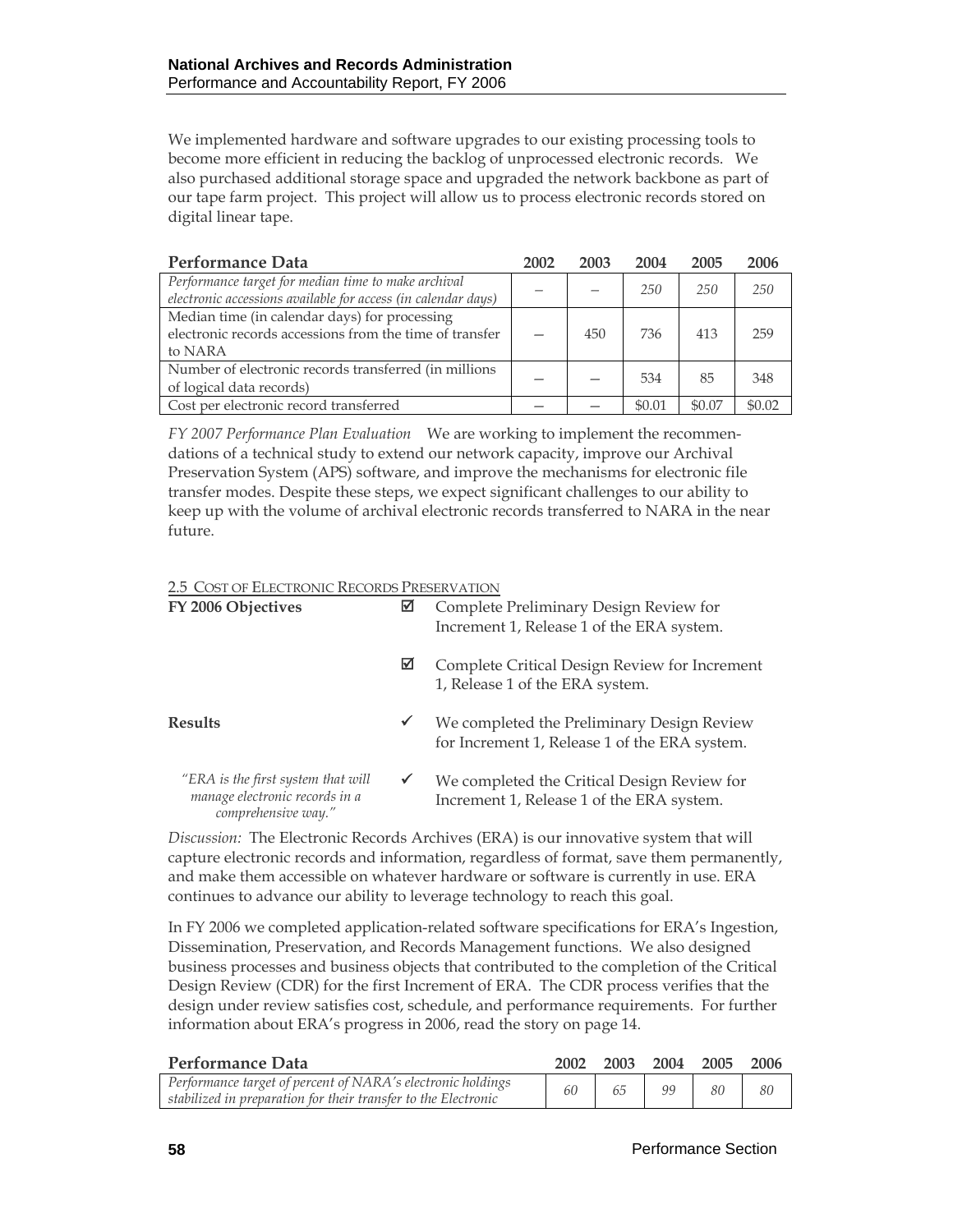#### **National Archives and Records Administration**  Performance and Accountability Report, FY 2006

| Performance Data                                                                                                                | 2002 | 2003   | 2004   | 2005   | 2006   |
|---------------------------------------------------------------------------------------------------------------------------------|------|--------|--------|--------|--------|
| Records Archives                                                                                                                |      |        |        |        |        |
| Percent of NARA's electronic holdings are stabilized in<br>preparation for their transfer to the Electronic Records<br>Archives | 98   | 97     | 93     | 99     | 96     |
| Number of logical data records in NARA's custody (in<br>billions)                                                               | 3.7  | 4.7    | 5.6    | 8.1    | 10.5   |
| Number of logical data records stabilized (in billions)                                                                         | 3.6  | 4.6    | 5.2    | 8.0    | 10.1   |
| Percent of Presidential logical data records managed and<br>stabilized                                                          | 49   | 49     | 62     | 90     | 102    |
| Number of Presidential logical data records (in millions)                                                                       | 35.3 | 35.3   | 35.3   | 35.3   | 35.3   |
| Number of Presidential logical data records stabilized (in<br>millions)                                                         | 17.3 | 17.3   | 22.1   | 31.7   | 36.1   |
| Per megabyte cost for stabilizing archival electronic records                                                                   |      | \$4.50 | \$4.77 | \$0.72 | \$0.43 |

*FY 2007 Performance Plan Evaluation*Our challenge in FY 2007 is to make business process decisions that shape system development decisions in a timely manner and effectively oversee the performance of the contractor working to develop the ERA system.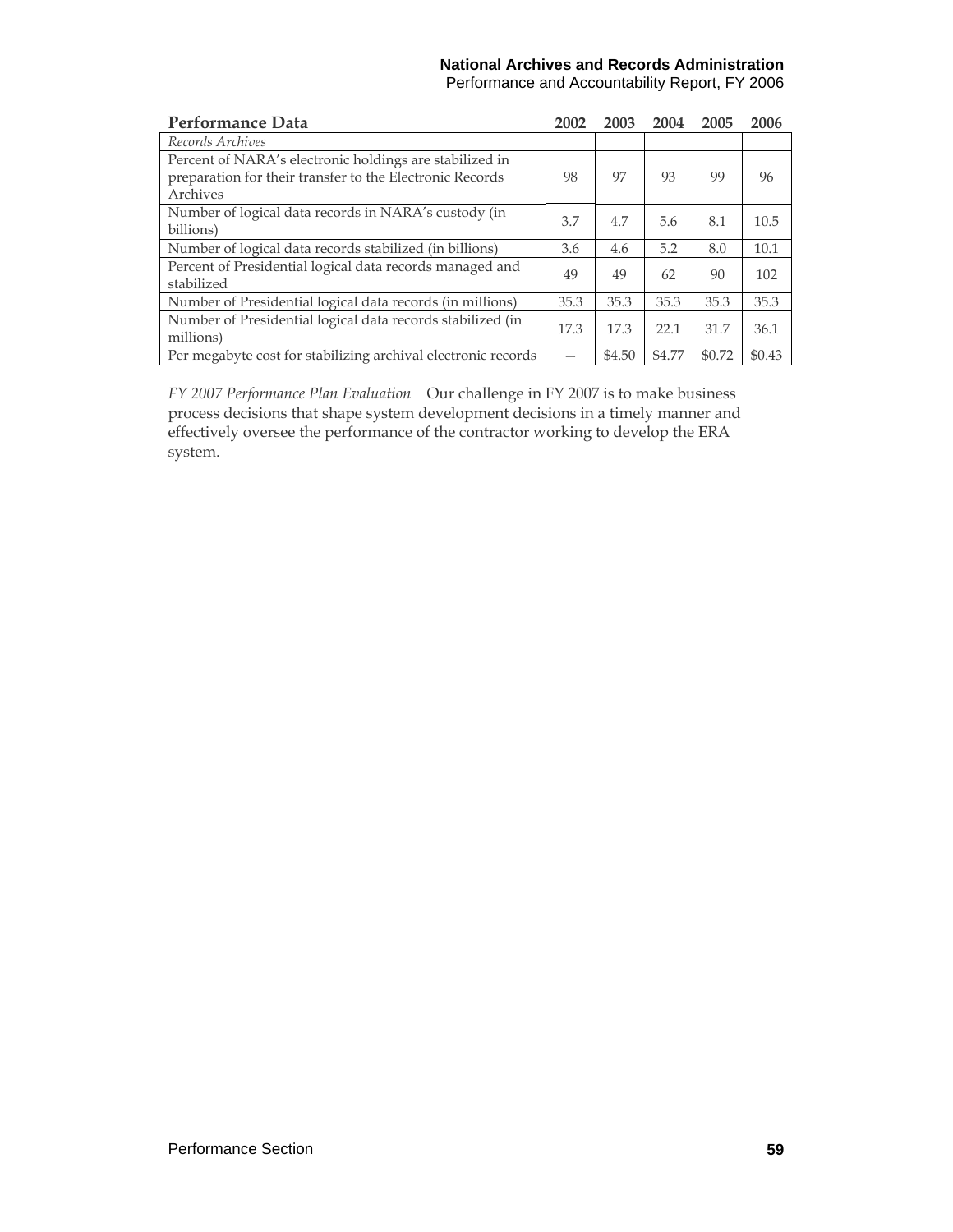# *Strategic Goal 3: Access*

## *Essential evidence is easy to access regardless of where it is or where users are for as long as needed.*

| Long-Range<br><b>Performance Targets</b>                                | 3.1. By 2007, access to records and services and<br>customer satisfaction levels meet or exceed<br>NARA's published standards.                                                                                                                                     |
|-------------------------------------------------------------------------|--------------------------------------------------------------------------------------------------------------------------------------------------------------------------------------------------------------------------------------------------------------------|
|                                                                         | 3.2. By 2007, 70 percent of NARA services are<br>available online.                                                                                                                                                                                                 |
|                                                                         | 3.3. By 2008, 80 percent of NARA archival<br>holdings are described in an online catalog.                                                                                                                                                                          |
|                                                                         | 3.4. By 2007, Government-wide holdings of 25-<br>year-old or older records are declassified,<br>properly exempted, or appropriately referred<br>under the provisions of Executive Order 12958,<br>as amended, through a series of ISOO-led<br>interagency efforts. |
|                                                                         | 3.5. By 2007, NARA archival holdings of 25-<br>year-old or older records are declassified,<br>properly exempted, or appropriately referred<br>under the provisions of Executive Order 12958,<br>as amended.                                                        |
|                                                                         | 3.6. By 2007, 10 percent of records of a two-term<br>President or 15 percent of records for a one-term<br>President are open and available for research at<br>the end of the five-year post-Presidential period<br>specified in the Presidential Records Act.      |
|                                                                         | 3.7. By 2007, 90 percent of all NHPRC-assisted<br>projects produce results promised in grant<br>applications approved by the Commission.                                                                                                                           |
| FY 2006 Resources Available to Meet This Goal: \$152,076,000; 2,360 FTE |                                                                                                                                                                                                                                                                    |
| <b>3.1 CUSTOMER SERVICE</b><br>FY 2006 Objectives                       | We met or exceeded NARA's published standards<br>for access to records and services, as noted below:                                                                                                                                                               |
| ☑                                                                       | 95 percent of written requests are answered<br>within 10 working days;                                                                                                                                                                                             |

- □ 90 percent of Federal Freedom of Information Act (FOIA) requests are completed within 20 working days;
- 95 percent of requests for military service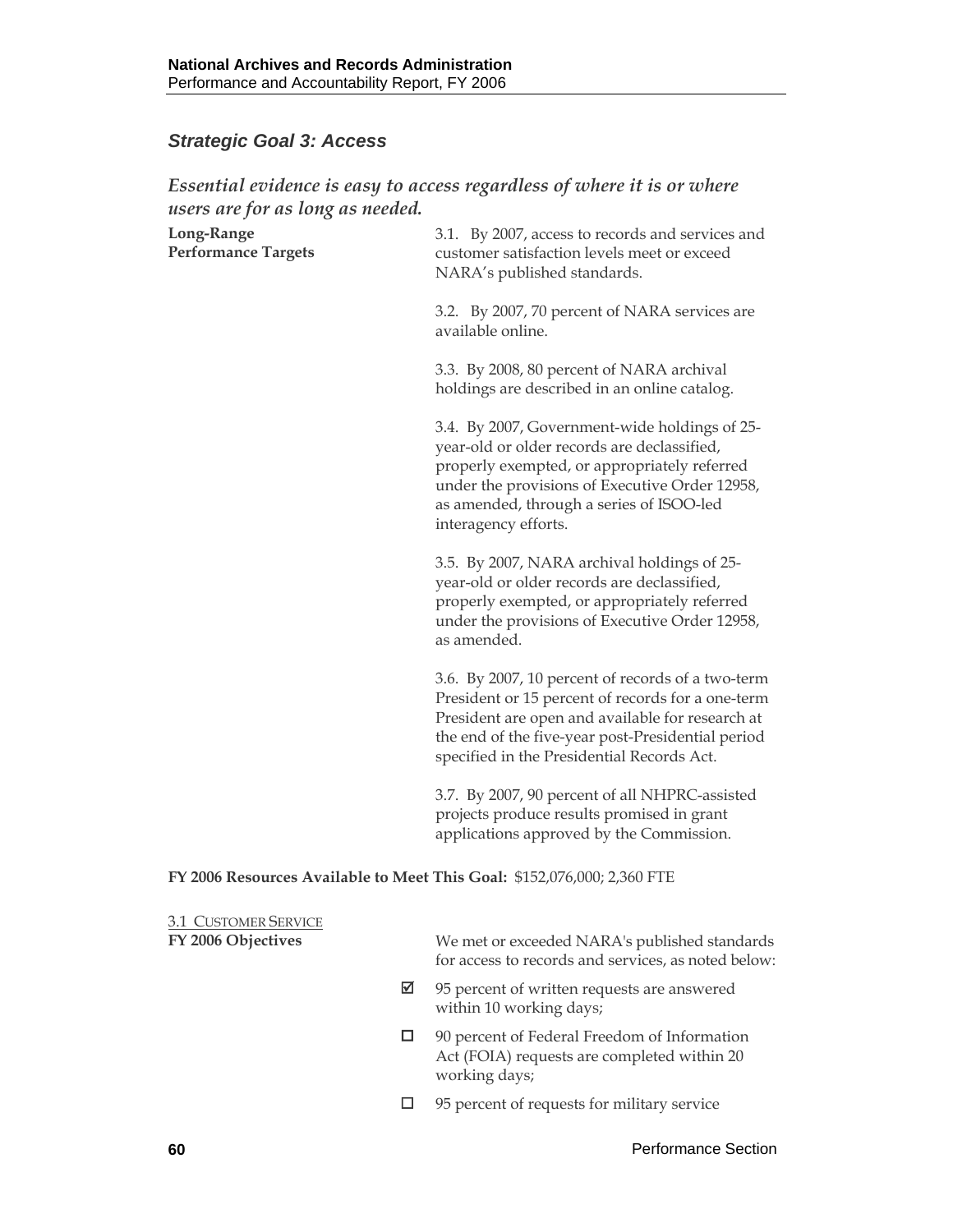separation records at the National Personnel Records Center in St. Louis are answered within 10 working days;

- $\boxtimes$  95 percent of items requested in our research rooms are furnished within one hour of request or of scheduled pull time;
- $\boxtimes$  99 percent of customers with appointments have records waiting at the appointed time;
- $\boxtimes$  95 percent of Federal agency records reference requests in Federal records centers are ready when promised to the customer;
- $\boxtimes$  99 percent of records center shipments to Federal agencies are the records they requested;
- $\boxtimes$  85 percent of archival fixed-fee reproduction orders through the Order Fulfillment Application System (OFAS) are completed in 35 working days or less;
- $\boxtimes$  95 percent of education programs, workshops, and training courses meet attendees' expectations.

**Results** We met or exceeded NARA's published standards for access to records and services, as noted below:

- $\checkmark$  We answered 97 percent of written requests within 10 working days;
- $\checkmark$  We completed 87 percent of Federal FOIA requests within 20 working days;
- $\checkmark$  We answered 91 percent of requests for military service separation records at the National Personnel Records Center in St. Louis within 10 working days;
- $\checkmark$  We furnished 96 percent of items requested in our research rooms within one hour of request or of scheduled pull time;
- $\checkmark$  We provided 99.7 percent of customers with appointments the requested records at the appointed time;
- $\checkmark$  We had 98 percent of Federal agency records reference requests in Federal records centers ready when promised to the customer;
- $\checkmark$  We ensured that 99.9 percent of records center shipments to Federal agencies were the records requested;
- $\checkmark$  We completed 97 percent of archival fixed-fee

*"That was surely the fastest transaction with a government agency so far."*

*"This is the first time I can recall in 58 years I have written a government agency praising their service, but you have excelled."* 

*"NARA's familiarity with the holdings and its corporate knowledge is in itself an asset to the public."* 

*"From the perspective of a writer that has conducted research through numerous sources, the National Archives represents one of the most positive experiences imaginable; largely due to its staff."* 

*"The turnaround time was good and the price reasonable. The work you do*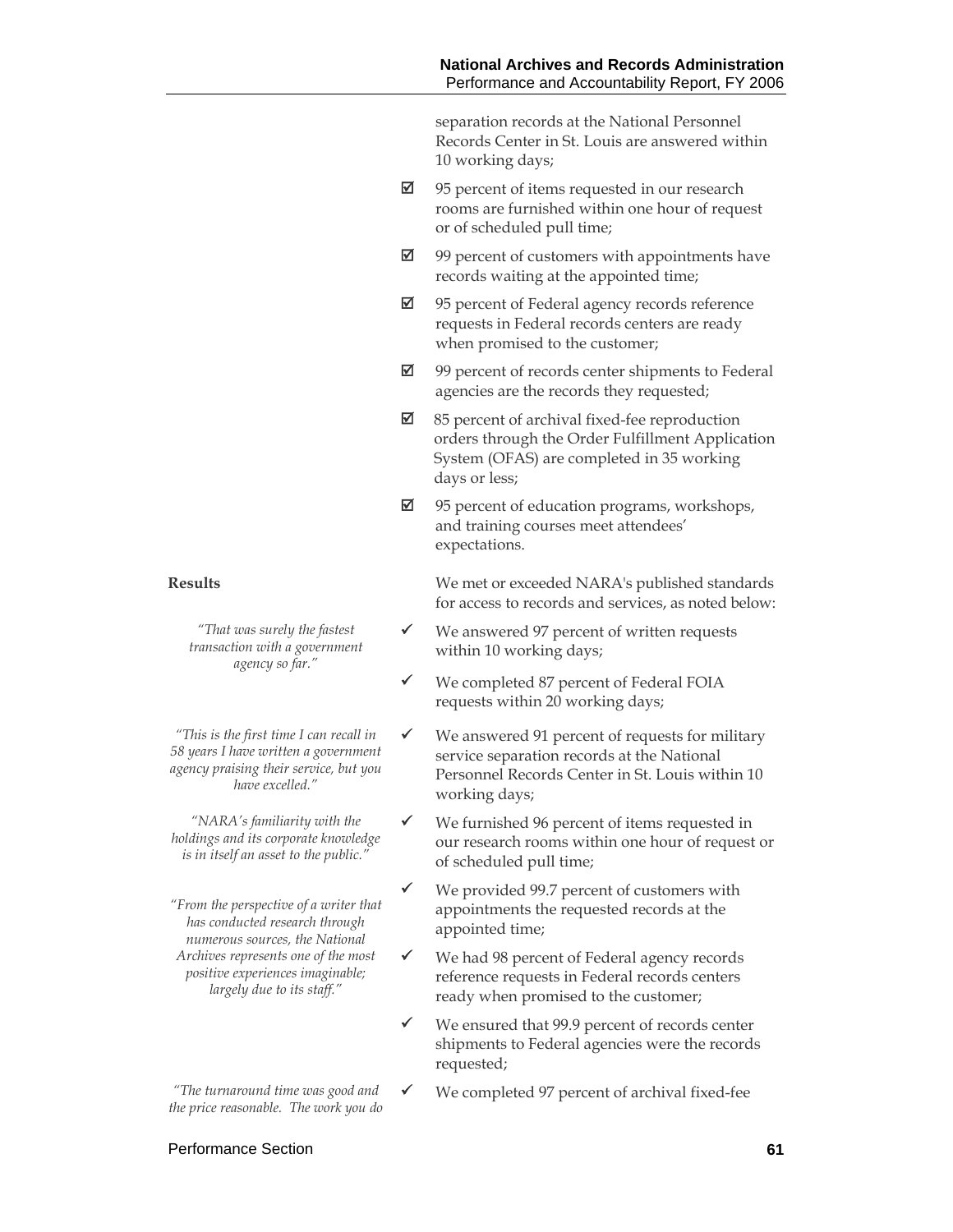*"One member told me that she never knew Annie Oakley was a real person. Thanks for bringing history to life for these folks!" "I yield to no one in an appreciation* 

*of the importance of those records for an understanding of American history. Again, congrats."* 

*is invaluable! Thanks."* reproduction orders through OFAS in 35 working days or less;

- $\checkmark$  We met attendees' expectations in 99 percent of education programs, workshops, and training courses.
- $\checkmark$  We completed the multi-year microfilm project of Freedmen's Bureau records.

*Discussion* We consider the timely and accurate response to the thousands of requests we receive every year for records and information to be a fundamental part of NARA's mission. NARA is, first and foremost, a customer service agency. Once again we met or exceeded almost all of our customer service targets in FY 2006. Although we fell short of this year's target, our customers received answers to their requests for military service separation records within 10 days 91 percent of the time, while answering 30 percent more requests over last year. The trend from a 7 percent response rate in 2001 to a 91 percent response rate in 2006 represents the remarkable results of a multi-year business reengineering effort at our National Personnel Records Center to provide more timely response to the requests for military records by veterans and their families.

While our timely response to Freedom of Information Act (FOIA) requests improved again last year, we fell just short of meeting our target for completing 90 percent of FOIA requests for Federal records within 20 working days. Several factors have consistently contributed to this. FOIA requests for military records take considerably longer than the 20-day standard if the requests are for records that were lost in the 1973 fire at the National Personnel Records Center and the data must be reconstructed from other sources, or if the records have been borrowed by another agency. The extent of time to respond to a FOIA can be lengthened also if the records must be referred to another agency for declassification review before releasing information, or if the records requested are sizeable. Overall the average age of completed FOIA's continues to decline, an improvement over last year at an average of 16 days.

We completed the multi-year project to microfilm the records of the Bureau of Refugees, Freedmen, and Abandoned Lands (Freedmen's Bureau) from the Reconstruction era, which contains a great deal of information about the African American family experience across 15 states and the District of Columbia. The fragile records, once available only at one NARA location, were microfilmed and distributed to our regional archives and microfilm rental program. A partnership with the Genealogical Society of Utah (GSU) and Howard University will create a digital copy from the microfilm and partners have set up a program for volunteers to create an electronic index of the records.

| <b>Performance Data</b>                                                                                   | 2001 | 2002 | 2003 | 2004 | 2005 | 2006 |
|-----------------------------------------------------------------------------------------------------------|------|------|------|------|------|------|
| Performance target for written requests<br>answered within 10 working days                                | 80   | 85   | 85   | 90   | 95   | 95   |
| Percent of written requests answered<br>within 10 working days                                            | 93   | 93   | 94   | 95   | 96   | 97   |
| Performance target for Freedom of Information<br>Act requests completed within 20 working days            | 80   | 85   | 85   | 85   | 90   | 90   |
| Percent of Freedom of Information Act<br>requests for Federal records completed<br>within 20 working days | 27   | 76   | 61   | 65   | 79   | 87   |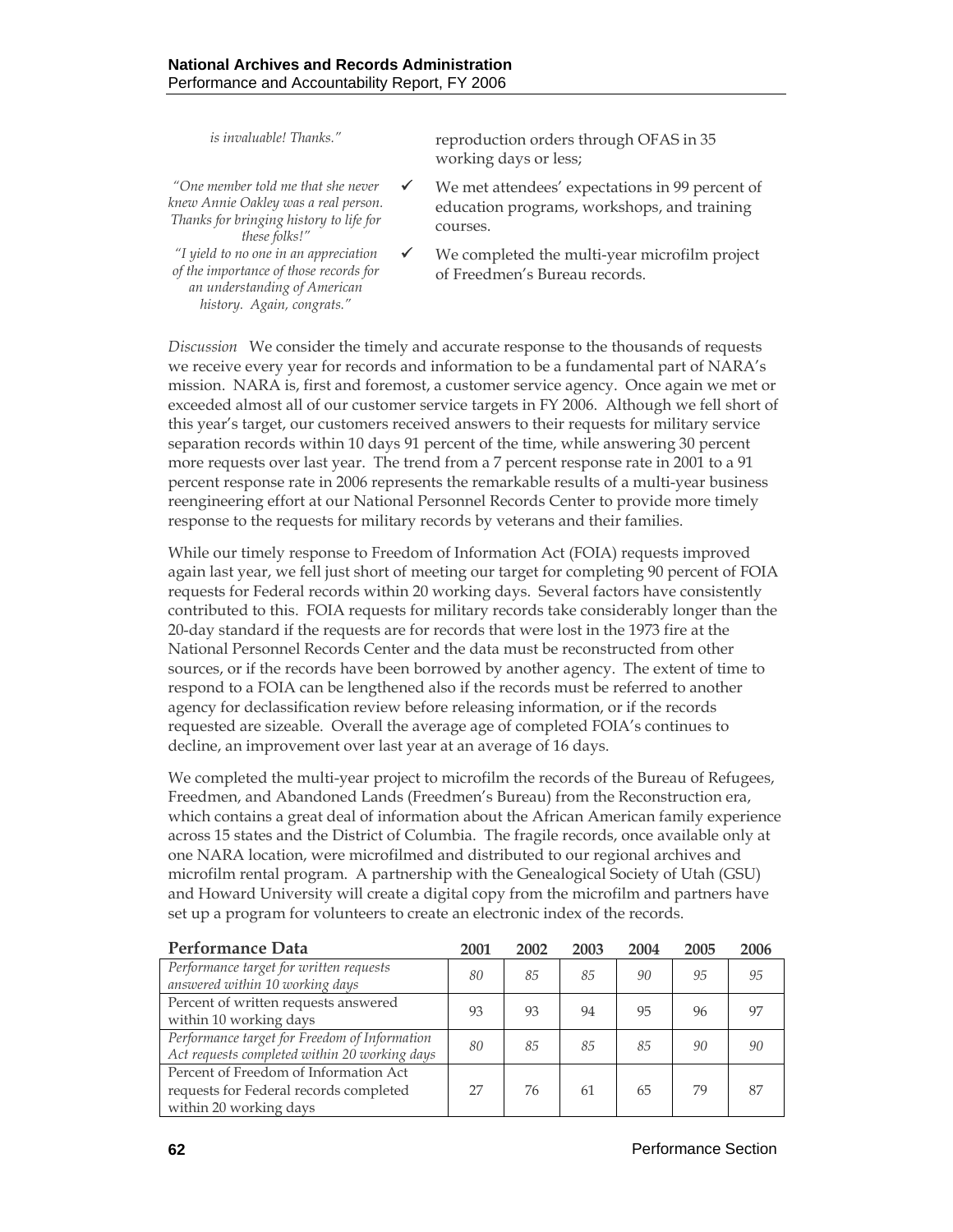#### **National Archives and Records Administration**  Performance and Accountability Report, FY 2006

| Performance Data                                                                               | 2001              | 2002   | 2003    | 2004    | 2005    | 2006    |
|------------------------------------------------------------------------------------------------|-------------------|--------|---------|---------|---------|---------|
| Number of FOIAs processed                                                                      | 7,634             | 8,824  | 4,810   | 5,213   | 8,877   | 8,877   |
| Annual cost to process FOIAs (in millions)                                                     |                   | \$1.54 | \$1.35  | \$1.43  | \$1.74  | \$2.62  |
| Annual per FOIA cost                                                                           | $\qquad \qquad -$ | \$175  | \$265   | \$273   | \$196   | \$295   |
| Performance target for requests for military                                                   |                   |        |         |         |         |         |
| service separation records at the National                                                     |                   |        |         | 70      | 95      | 95      |
| Personnel Records Center (NPRC) in St. Louis                                                   |                   |        |         |         |         |         |
| answered within 10 working days                                                                |                   |        |         |         |         |         |
| Percent of requests for military service                                                       |                   |        |         |         |         |         |
| separation records at NPRC answered                                                            | 7                 | 40     | 37      | 75      | 88      | 91      |
| within 10 working days                                                                         |                   |        |         |         |         |         |
| Number of military service separation                                                          | 297               | 361    | 390     | 372     | 352     | 442     |
| records (DD-214) requests (in thousands)                                                       |                   |        |         |         |         |         |
| Average price per request for military                                                         | —                 |        | \$29.70 | \$29.70 | \$29.70 | \$29.70 |
| service separation records                                                                     |                   |        |         |         |         |         |
| Performance target for requests for all military<br>service records at NPRC answered within 10 | 25                | 30     | 35      |         |         |         |
| working days                                                                                   |                   |        |         |         |         |         |
| Percent of requests for all military service                                                   |                   |        |         |         |         |         |
| records at NPRC answered within 10                                                             | 4                 | 28     | 28      | 48      | 51      | 61      |
| working days                                                                                   |                   |        |         |         |         |         |
| Performance target for items requested in our                                                  |                   |        |         |         |         |         |
| research rooms furnished within one hour of                                                    | 95                | 95     | 95      | 95      | 95      | 95      |
| request or scheduled pull time                                                                 |                   |        |         |         |         |         |
| Percent of items requested in our research                                                     |                   |        |         |         |         |         |
| rooms furnished within one hour of request                                                     | 93                | 94     | 96      | 98      | 98      | 96      |
| or scheduled pull time                                                                         |                   |        |         |         |         |         |
| Number of researchers visiting our                                                             |                   | 248.7  | 204.5   | 168.5   | 171.3   | 134.2   |
| research rooms (in thousands)                                                                  |                   |        |         |         |         |         |
| Number of items furnished in our research                                                      | 1,056             | 613    | 607     | 696     | 537     | 421     |
| rooms (in thousands)                                                                           |                   |        |         |         |         |         |
| Number of items furnished on time in our                                                       | 985               | 578    | 584     | 683     | 527     | 405     |
| research rooms (in thousands)                                                                  |                   |        |         |         |         |         |
| Performance target for customers with                                                          |                   |        |         |         |         |         |
| appointments for whom records are waiting at                                                   | 99                | 99     | 99      | 99      | 99      | 99      |
| the appointed time                                                                             |                   |        |         |         |         |         |
| Percent of customers with appointments                                                         |                   |        |         |         |         |         |
| for whom records are waiting at the                                                            | 99.7              | 99.8   | 99.9    | 99.3    | 99.4    | 99.7    |
| appointed time<br>Performance target for Federal agency reference                              |                   |        |         |         |         |         |
| requests in Federal records centers that are                                                   | 90                | 90     | 90      | 90      | 95      | 95      |
| ready when promised to the customer                                                            |                   |        |         |         |         |         |
| Percent of Federal agency reference re-                                                        |                   |        |         |         |         |         |
| quests in Federal records centers that are                                                     | 93                | 92     | 94      | 96      | 97      | 98      |
| ready when promised to the customer                                                            |                   |        |         |         |         |         |
| Performance target for records center shipments                                                |                   |        |         |         |         |         |
| to Federal agencies are the records they                                                       | 99                | 99     | 99      | 99      | 99      | 99      |
| requested                                                                                      |                   |        |         |         |         |         |
| Percent of records center shipments to                                                         |                   |        |         |         |         |         |
| Federal agencies are the records they                                                          | 99.99             | 99.99  | 99.99   | 99.99   | 99.99   | 99.99   |
| requested                                                                                      |                   |        |         |         |         |         |
| Performance target for archival fixed-fee                                                      |                   |        |         |         |         |         |
| reproduction orders through OFAS are                                                           |                   | 50     | 60      | 75      | 80      | 85      |
| completed in 35 working days or less                                                           |                   |        |         |         |         |         |
| Percent of archival fixed-fee reproduction                                                     |                   |        |         |         |         |         |
| orders through OFAS are completed in 35                                                        |                   | 88     | 99      | 99      | 99      | 97      |
| working days or less                                                                           |                   |        |         |         |         |         |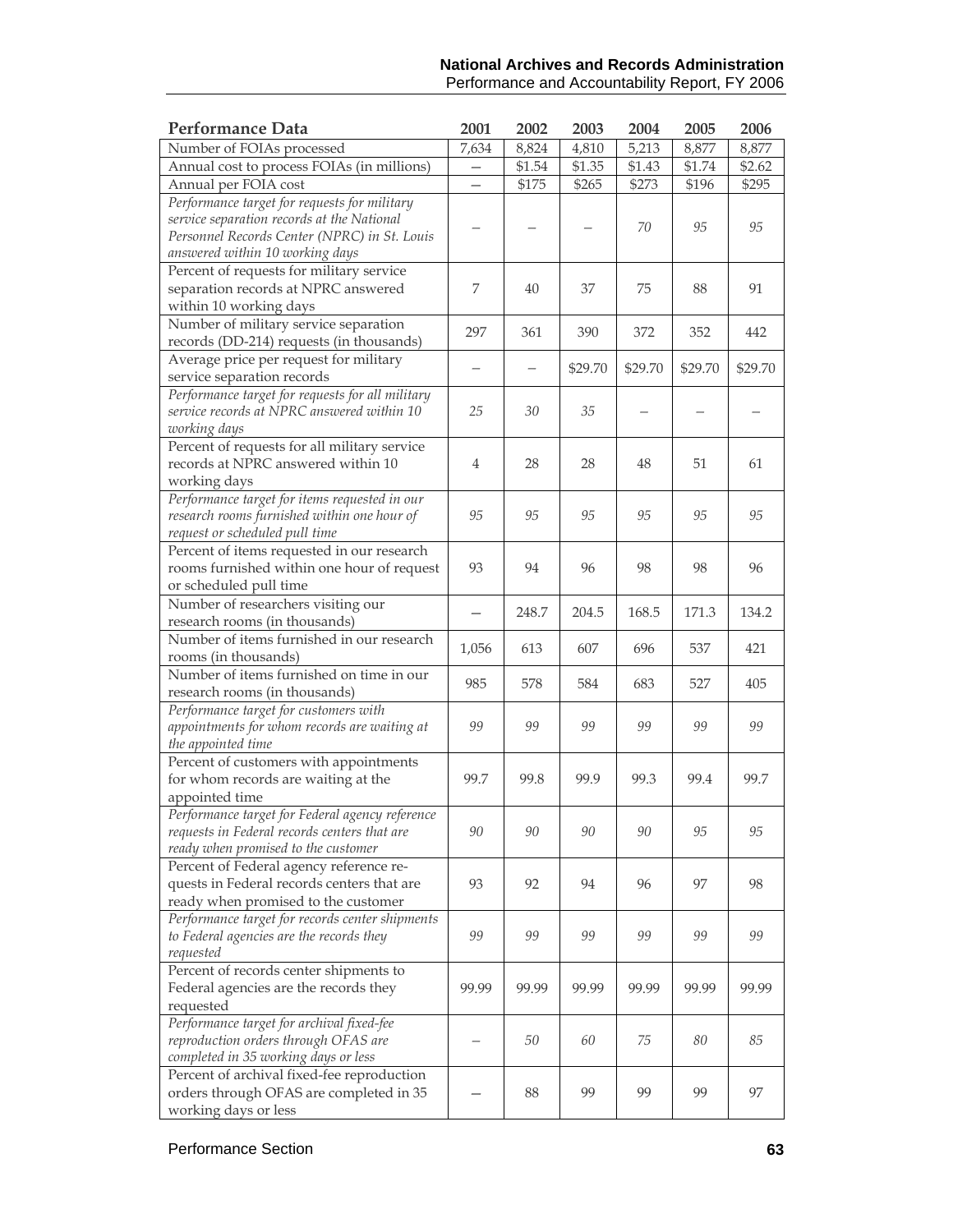| Performance Data                                                                                                            | 2001  | 2002  | 2003    | 2004    | 2005    | 2006    |
|-----------------------------------------------------------------------------------------------------------------------------|-------|-------|---------|---------|---------|---------|
| Average per order cost to operate fixed-fee<br>ordering                                                                     |       |       | \$26.34 | \$29.35 | \$27.31 | \$28.74 |
| Average order completion time (days)                                                                                        |       | 20    | 14      | 9       | 12      | 14      |
| Performance target for percent of education<br>programs, workshops, and training courses<br>meeting attendees' expectations | 90    | 95    | 95      | 95      | 95      | 95      |
| Percent of education programs, workshops,<br>and training courses meeting attendees'<br>expectations                        | 97    | 96    | 95      | 99      | 99      | 99      |
| Number of program attendees                                                                                                 | 6.291 | 8.447 | 7.601   | 8.125   | 9,248   | 10.394  |

*FY 2007 Performance Plan Evaluation*For customer service targets that we currently meet, we expect to continue that trend for most measures. For those that we have not met, we expect to see steady improvements in FY 2007. In 2007 we will make some modest resource adjustments to address our new strategic plan initiative to reduce the backlog of unprocessed holdings in an effort to make more of our holdings available for research. We will carefully monitor our customer service performance during this multi-year initiative.

| <i><b>J.Z UNLINE JERVICES</b></i><br>FY 2006 Objectives |              | Ensure 60 percent of NARA services are<br>available online.          |
|---------------------------------------------------------|--------------|----------------------------------------------------------------------|
| <b>Results</b>                                          |              | We ensured that 52 percent of NARA services<br>are available online. |
|                                                         | $\checkmark$ | We received nearly 33 million online visits to<br>NARA websites.     |

*Discussion* We recognize that the Internet is an important tool in providing essential services to the public and making records available to historians, teachers, researchers, and family genealogists. Our goal is to provide more and more of our services online, so that visitors to the National Archives can come in the doors or visit us on the Internet with equal ease.

While we fell short of our target this year, we have made significant progress in providing the online services our customers most care about in a relatively short period of time. Visitors to our websites can now locate descriptions for more than 50 percent of our holdings in a NARA-wide online catalog. They can apply for a job or learn how to apply for a grant. They can order records and in a few months will be also able to purchase items from our online store. Family historians can learn how to take care of their precious family records, and Federal agencies can learn how to preserve their growing electronic holdings. Researchers can access digitized records or online databases. People can learn about our programs, hours of our facilities around the country, ask a question, comment on a rule, register for a public program, and view an online exhibit.

| Performance Data                      | 2001 | 2002 | 2003 | 2004 | 2005 | 2006                                                |
|---------------------------------------|------|------|------|------|------|-----------------------------------------------------|
| Online visits to NARA's web sites (in |      |      |      |      |      | 16,106   19,538   30,943   30,428   26,715   32,951 |

3.2 ONLINE SERVICES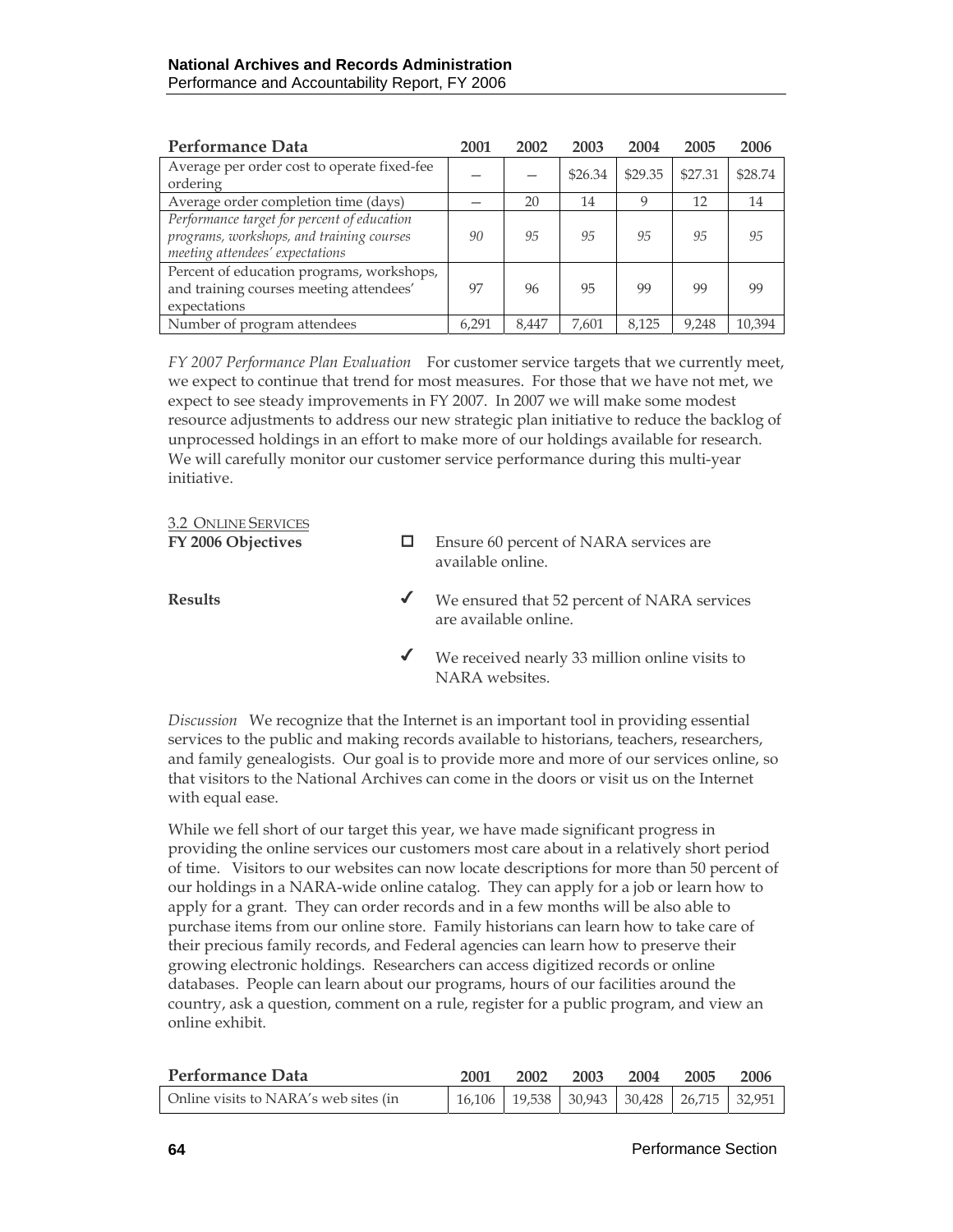| thousands)*                                                         |    |    |        |        |        |        |
|---------------------------------------------------------------------|----|----|--------|--------|--------|--------|
| Cost to provide NARA services online per<br>visit                   |    |    | \$0.16 | \$0.13 | \$0.17 | \$0.10 |
| Performance target for percent of NARA<br>services available online |    | 20 | 30     | 40     | 50     | 60     |
| Percent of NARA services available online                           | 24 | 25 | 30     | 40     | 50     | 52     |
| Number of NARA services online                                      | 29 | 30 | 36     | 48     | 60     | 62     |

*\*In 2005 we upgraded the tool we use to collect our online visit statistics (WebTrends). The new version of this product does not count agents that index our site constantly (agents from search engines, for instance). As a result, while our overall online visit count since 2005 is lower we now have a total that more accurately reflects the number of actual visits to our sites.* 

*FY 2007 Performance Plan Evaluation*Our customers are telling us that they want to be able to access more of our holdings online, and our new Strategic Plan takes us in that new direction. While we will continue to track the percent of our services online, we will no longer set a target for those services. Instead, our performance measures will focus on the quantity of the holdings and satisfaction of our customers as more of our records become available online, either in "born digital" formats or paper holdings that we digitize.

| <b>3.3 ONLINE CATALOG</b><br>FY 2006 Objectives       | ⊠            | Describe 50 percent of NARA traditional<br>holdings in the Archival Research Catalog.     |
|-------------------------------------------------------|--------------|-------------------------------------------------------------------------------------------|
|                                                       | ☑            | Describe 50 percent of NARA artifact holdings in<br>the Archival Research Catalog.        |
|                                                       | ☑            | Describe 20 percent of NARA electronic holdings<br>in the Archival Research Catalog.      |
| <b>Results</b>                                        | $\checkmark$ | We described 51 percent of NARA traditional<br>holdings in the Archival Research Catalog. |
| "I can't wait until you have<br>everything in there!" | $\checkmark$ | We described 57 percent of NARA artifact<br>holdings in the Archival Research Catalog.    |
| "ARC is great! Records are very easy<br>to access."   | $\checkmark$ | We described 43 percent of NARA electronic<br>holdings in the Archival Research Catalog.  |

*Discussion* We continued our agency-wide description work this year and our online catalog now contains descriptions of more than 50 percent of our holdings at the series level. The cross-NARA effort this year more than doubled the amount of work accomplished when compared with last year. ARC now contains descriptions of more than 1.6 million cubic feet of traditional records (51 percent of our traditional holdings), more than 300,000 artifacts (57 percent of our artifacts), and 4.5 billion logical data records (43 percent of our electronic records).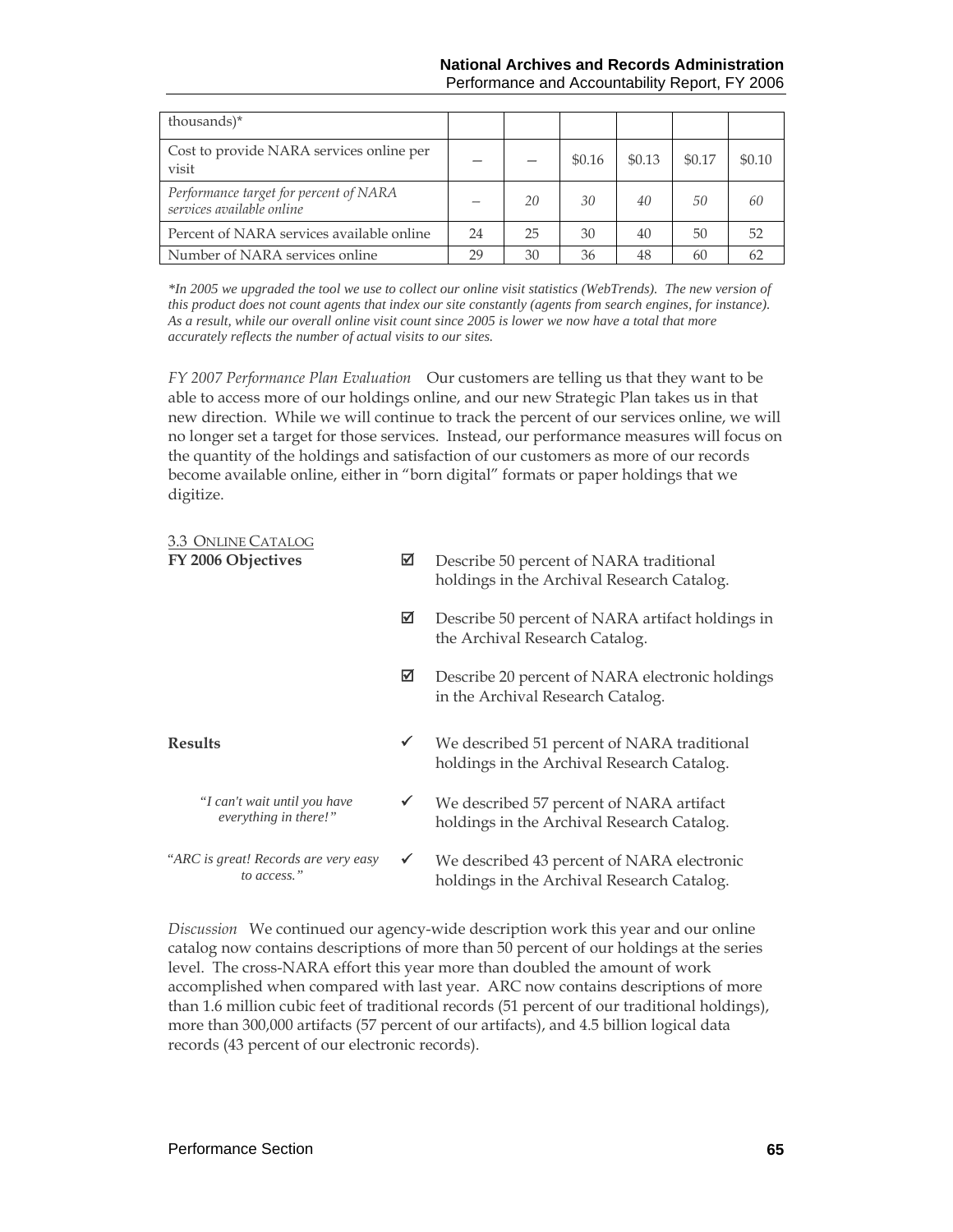In FY 2006, we added 13,451 series to ARC. Although the average series size has dropped from 94 cubic feet in FY 2004, to 50 cubic feet in FY 2005, to 28 cubic feet per series in FY 2006, we made the goal by more than doubling our description efforts.

Archivists create and use a variety of finding aids that provide lists of files for particular series. These finding aids may be in the form of word processing documents, spreadsheets or databases. We developed a tool that can take the file information from any of these finding aids and convert them into file unit records in ARC. This is a remarkably efficient way to leverage previous work and to provide detailed, searchable information on the web, a huge value to our researchers. After adding more than 350,000 file units this year, ARC now includes more than 715,000 file units.

| <b>Performance Data</b>                                                                               | 2001  | 2002                     | 2003                     | 2004                     | 2005                     | 2006   |
|-------------------------------------------------------------------------------------------------------|-------|--------------------------|--------------------------|--------------------------|--------------------------|--------|
| Percent of nationwide archival holdings<br>described in an online catalog                             | 13.2  |                          |                          |                          |                          |        |
| Cubic feet of archival holdings (in thousands)                                                        | 2,915 | $\overline{\phantom{0}}$ | $\overline{\phantom{0}}$ | $\overline{\phantom{0}}$ | $\overline{\phantom{0}}$ |        |
| Cubic feet of archival holdings described in<br>an online catalog                                     | 386   |                          |                          |                          |                          |        |
| Performance target for traditional holdings in an<br>online catalog                                   |       | 20                       | 25                       | 30                       | 40                       | 50     |
| Percent of traditional holdings in an online<br>catalog                                               |       | 19                       | 20                       | 33                       | 43                       | 51     |
| Number of traditional holdings described in<br>an online catalog (thousands of cubic feet)            |       | 550                      | 602                      | 1,033                    | 1,366                    | 1,671  |
| Number of traditional holdings in NARA<br>(thousands of cubic feet)                                   |       | 2,890                    | 3,025                    | 3,157                    | 3,167                    | 3,299  |
| Performance target for artifact holdings in an<br>online catalog                                      |       | 20                       | 25                       | 30                       | 40                       | 50     |
| Percent of artifact holdings in an online<br>catalog                                                  |       | 19                       | 17                       | 40                       | 43                       | 57     |
| Number of artifact holdings described in an<br>online catalog (thousands of items)                    |       | 90                       | 90                       | 215                      | 233                      | 309    |
| Number of artifact holdings in NARA<br>(thousands of items)                                           |       | 470                      | 528                      | 540                      | 544                      | 544    |
| Performance target for electronic holdings in an<br>online catalog                                    |       | $\theta$                 | $\theta$                 | .5                       | 10                       | 20     |
| Percent of electronic holdings in an online<br>catalog                                                |       | 0.02                     | 0.02                     | 10                       | 31                       | 43     |
| Number of electronic holdings described in<br>an online catalog (millions of logical data<br>records) |       | $\mathbf{1}$             | $\mathbf{1}$             | 535                      | 2,539                    | 4,517  |
| Number of electronic holdings in NARA<br>(millions of logical data records)                           |       | 3,714                    | 4,743                    | 5,629                    | 8,108                    | 10,547 |
| Number of ARC users (in thousands of user<br>hits*)                                                   |       | 713                      | 1,884                    |                          |                          |        |
| Number of ARC users (in thousands of<br>visits*)                                                      |       |                          |                          | 158                      | 286                      | 254    |

*\* Online visits: One person using our web site is counted as one "visit." It is a count of the number of visitors to our web site, and is similar to counting the number of people who walk through our front door. In contrast, it does not count "hits," which refers to the number of files used to show the user a web page. A visit in which a user accessed a web page comprising 35 files would count as one visit and 35 hits. Counting visits is a more accurate way of showing how much use our web site is getting than counting hits.*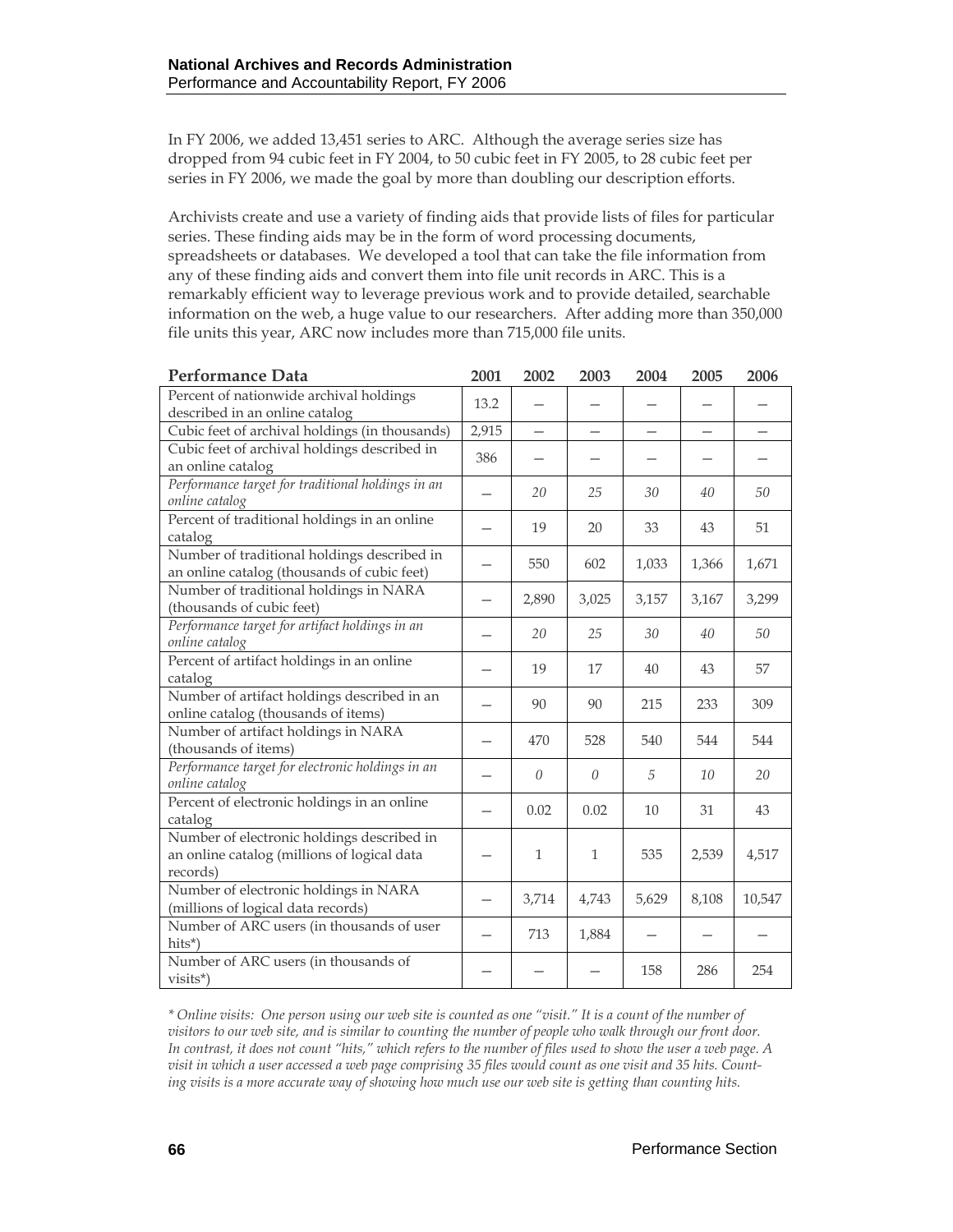*FY 2007 Performance Plan Evaluation*We anticipate meeting our targets set for 2007. However, much of the description work occurring over the past several years has been for larger series that represent considerably more holdings and get more of our holdings into ARC quickly. As we move forward to other smaller records series, representing smaller numbers of holdings, but more description work, our performance may diminish simply because the methodology for measuring our performance does not recognize the size of a series. We must use this methodology, however, because until archival holdings are processed, we do not know how many series are contained in the materials.

#### 3.4 GOVERNMENT-WIDE DECLASSIFICATION

| FY 2006 Objectives | ⊠ | Ensure that 95 percent of the FY 2004 baseline of<br>Government-wide holdings of classified records<br>25 years old or older are declassified, properly<br>exempted, or appropriately referred.         |
|--------------------|---|---------------------------------------------------------------------------------------------------------------------------------------------------------------------------------------------------------|
| <b>Results</b>     | ✔ | We ensured that 95 percent of the FY 2004<br>baseline of Government-wide holdings of<br>classified records 25 years old or older were<br>declassified, properly exempted, or<br>appropriately referred. |

*Discussion* Cooperation from Federal agencies to meet the deadlines in Executive Order 12958, as amended, continues to be our greatest challenge. While we expect most agencies will make the December 31, 2006, deadline to declassify, properly exempt, or appropriately refer their classified records 25 years old or order, we continue to have serious concerns about whether all the agencies will be able to process the referrals of equities by December 31, 2009, and special media by 2011.

We continue to work with all executive branch agencies, especially those that submitted inadequate declassification plans last year. While our initial review is complete, we will continue to meet with senior officials to encourage compliance with the program, which requires refinement of their declassification plans and enhancements to their programs. We have also established dialogues between agencies with similar concerns and encouraged participation in the External Referral Working Group (ERWG), an interagency working group originally created within the Intelligence Community to address the declassification issues presented by E.O. 12958, as amended. We also developed a declassification guide for use as a model to assist agencies in developing their own declassification guides.

| Performance Data                                                             | 2001    | 2002     | 2003   | 2004   | 2005   | $2006*$    |
|------------------------------------------------------------------------------|---------|----------|--------|--------|--------|------------|
| Number of pages declassified Govern-<br>ment-wide (in millions of pages)     | 100.1   | 44.4     | 43.1   | 28.4   | 29.5   | <b>TBD</b> |
| Per page cost of Government-wide<br>declassification                         | \$2.32  | \$2.55   | \$1.25 | \$1.70 | \$1.93 | <b>TBD</b> |
| Total cost of declassification Govern-<br>ment-wide (in millions of dollars) | \$231.9 | \$112.96 | \$53.8 | \$48.3 | \$57.0 | <b>TBD</b> |

*\*FY 2006 data will be collected from Federal agencies and reported to the President in 2007.* 

*FY 2007 Performance Plan Evaluation*Meeting the targets set forth in E.O. 12958, as amended, will be very challenging. Security concerns related to the war on terrorism may lead to the withholding of additional records. Agencies' cooperation is essential in identifying the records subject to automatic declassification, impediments to meeting the new deadline, and solutions to these impediments.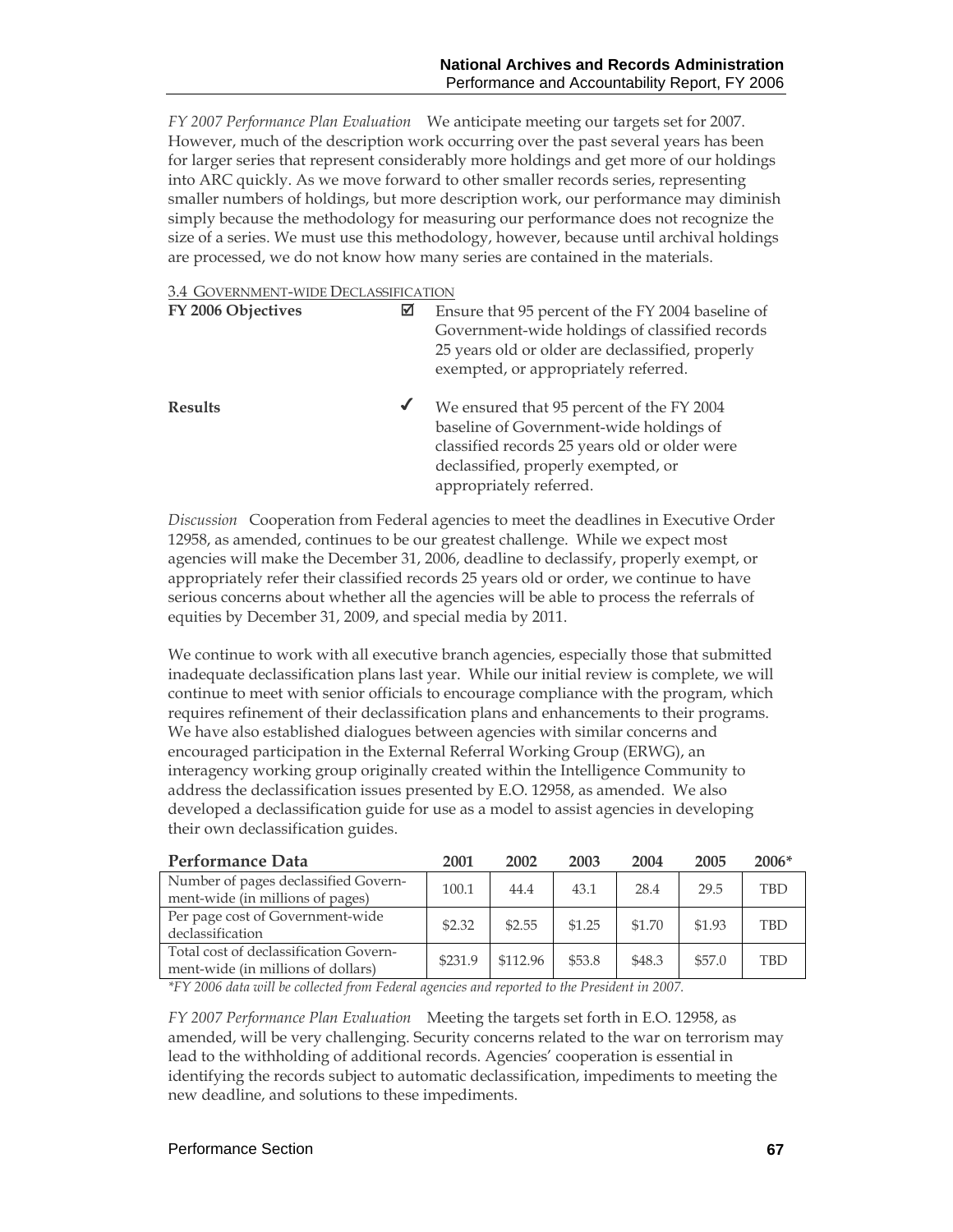| <b>3.5 NARA DECLASSIFICATION</b><br>FY 2006 Objectives | □            | Ensure that 95 percent of the FY 2004 baseline of<br>NARA archival holdings of classified records 25<br>years old or older are declassified, properly<br>exempted, or appropriately referred.                                                                    |
|--------------------------------------------------------|--------------|------------------------------------------------------------------------------------------------------------------------------------------------------------------------------------------------------------------------------------------------------------------|
|                                                        | ☑            | Scan 500,000 pages of Presidential archival<br>materials eligible for declassification review as<br>part of the Remote Archives Capture project.                                                                                                                 |
| <b>Results</b>                                         | $\checkmark$ | We completed a multi-year effort to review for<br>declassification all classified material in our<br>Presidential holdings through the Carter<br>administration, in compliance with E.O. 12958, as<br>amended.                                                   |
|                                                        | $\checkmark$ | We indexed 208,000 Federal records for referral<br>to other equity holding agencies.                                                                                                                                                                             |
|                                                        | $\checkmark$ | We resolved the status of more than 7,000 cubic<br>feet (more than 17 million pages) of Federal<br>classified records in our holdings that are subject<br>to automatic declassification on December 31,<br>2006, for which no equity holder had taken<br>action. |
|                                                        | $\checkmark$ | We scanned 500,000 pages of Presidential<br>archival materials eligible for declassification<br>review as part of the Remote Archives Capture                                                                                                                    |

*Discussion* Executive Order 12958, as amended, requires the declassification of material 25 years old unless specifically exempt. The Government protects millions of classified documents at great expense, including more that 390 million pages in our Washington, DC, area facilities and 38 million pages in Presidential Libraries. The majority of these documents more than 25 years old no longer require classified protection and can and should be accessible to citizens as part of the history of our nation. This year we reviewed 830,000 pages of classified material, declassified 178,000 pages, and released nearly 652,000 pages for access by the public. Since 1996, NARA has processed and released close to 460 million pages of Federal records, working in partnership with the agencies that originated the records. Over the years, NARA has processed more than 1.1 billion pages of national security classified Federal records, resulting in the declassification and release of 91 percent of the records.

project.

The Interagency Referral Center (IRC), our system designed to support the process of agency review of referred materials in Federal records that are part of the National Archives, indexed more than 1 million pages this year for referral. By handling referrals through the IRC, NARA retains physical and intellectual control of the records. The IRC provides access to agency reviewers and allows us to prioritize the order in which referrals are processed so we can deal with records of high research interest in a timely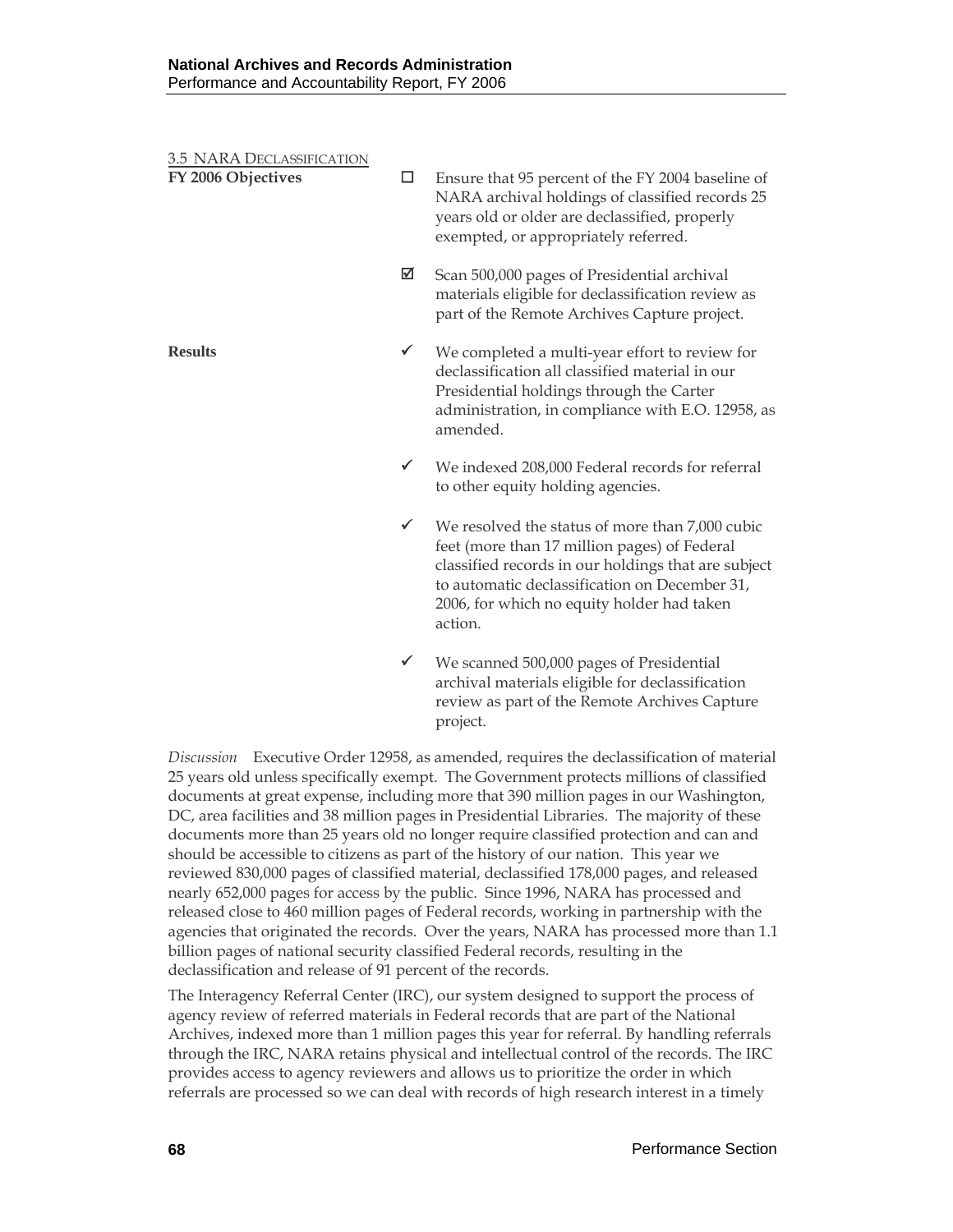manner. The IRC supports a standard method for recording agency decisions, ensuring that when NARA staff process the records for release or exemption, the agency determination will be clearly understood and NARA will avoid inadvertent releases of still sensitive information.

Progress on our multi-year effort to review and declassify Presidential records (or refer for declassification) marked the completion of all classified material in our holdings through the Carter administration to comply with the deadlines associated with the Executive Order. Of the more than 200,000 pages of material more than 25 years old awaiting review at the beginning of this year, our staff reviewed all of it, declassifying and releasing nearly 90,000 pages. For classified materials in the Presidential library system for which we have no delegated declassification authority, we continue to work in partnership with the Central Intelligence Agency (CIA) to prepare and scan classified materials for distribution to agencies with equities in the documents.

This year, we initiated a National Declassification Initiative pilot to establish a more efficient and effective means for the referral of classified equities between Executive branch entities, particularly with the high concentration of referrals at the National Archives at College Park. The goals of the program are to preclude redundancies in security reviews, promote accuracy and consistency in declassification decisions, improve equity recognition, develop centralized priorities and databases, and enhance transparency to the public. More information about NARA's declassification efforts can be found at *www.archives.gov/declassification/*.

| Performance Data                                                                                                                                                   | 2001   | 2002   | 2003   | 2004           | 2005           | 2006           |
|--------------------------------------------------------------------------------------------------------------------------------------------------------------------|--------|--------|--------|----------------|----------------|----------------|
| Backlog of Federal records requiring<br>declassification at start of year (in thousands)                                                                           | 25,029 | 20,979 | 18,980 | 25,581         | 25,020         | 25,483         |
| Performance target for annual percent of<br>Federal records NARA reviewed that are more<br>than 25 years old for which NARA has<br>declassification authority      | 50     | 85     | 90     |                | 50             | 95             |
| Annual percent of Federal records NARA<br>reviewed that are more than 25 years old<br>for which NARA has declassification<br>authority                             | 9      | 12     | 7      | $\overline{2}$ | $\overline{2}$ | $\overline{2}$ |
| Backlog of Presidential materials requiring<br>declassification at start of year (in thousands)                                                                    | 1,562  | 1,240  | 960    | 806            | 668            | 218            |
| Performance target for annual percent of<br>Presidential records NARA reviewed that are<br>more than 25 years old for which NARA has<br>declassification authority | 25     | 85     | 90     |                | 50             | 95             |
| Annual percent of Presidential records<br>NARA reviewed that are more than 25<br>years old for which NARA has declassi-<br>fication authority                      | 21     | 23     | 16     | 17             | 67             | 104            |
| Annual number of Federal pages reviewed<br>(in thousands)                                                                                                          | 2,129  | 2,490  | 1,257  | 547            | 605            | 602            |
| Annual number of Federal pages<br>declassified (in thousands)                                                                                                      | 807    | 402    | 340    | 116            | 35             | 89             |
| Annual number of Federal pages released<br>(in thousands)                                                                                                          | 1,788  | 2,184  | 1,092  | 994            | 527            | 562            |
| Annual number of Presidential pages<br>reviewed (in thousands)                                                                                                     | 322    | 280    | 154    | 138            | 449            | 228            |
| Annual number of Presidential pages<br>declassified (in thousands)                                                                                                 | 219    | 119    | 71     | 94             | 78             | 89             |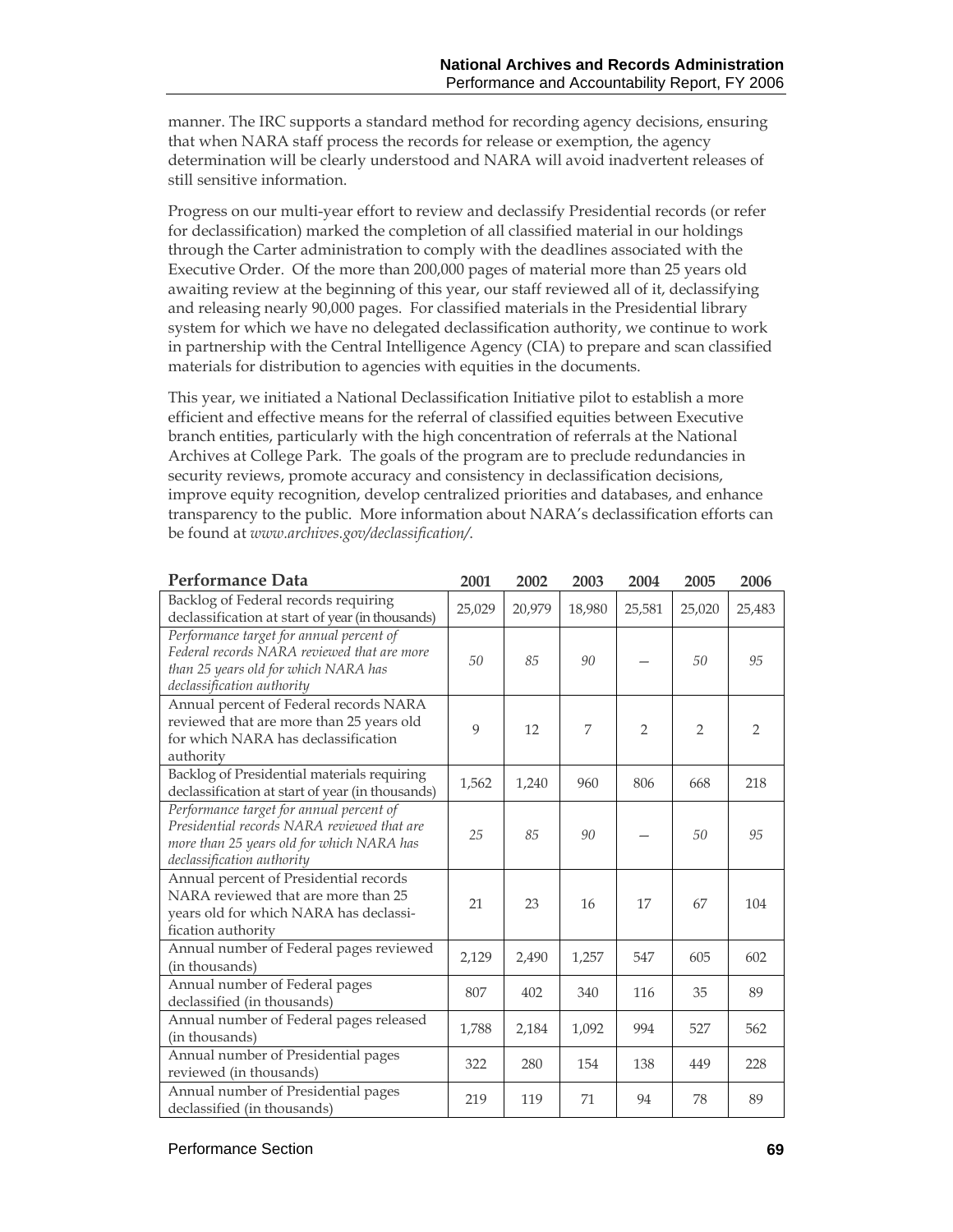| Performance Data                          | 2001 | 2002 | 2003    | 2004    | 2005    | 2006 |
|-------------------------------------------|------|------|---------|---------|---------|------|
| Annual number of Presidential pages       | 207  | 182  | 71      | 94      | 78      | 89   |
| released (in thousands)                   |      |      |         |         |         |      |
| Performance target for annual number of   | 300  | 300  | 600     | 300     | 300     | 500  |
| Presidential pages scanned (in thousands) |      |      |         |         |         |      |
| Annual number of Presidential pages       | 322  | 332  | 470     | 500     | 563     | 506  |
| scanned (in thousands)                    |      |      |         |         |         |      |
| Cost per page declassified (Federal and   |      |      | \$23.44 | \$24.29 | \$27.60 | TBD* |
| Presidential)                             |      |      |         |         |         |      |

*\*Declassification costs are derived from annual reports submitted to ISOO. We receive this report approximately nine months after the fiscal year measured.* 

*FY 2007 Performance Plan Evaluation*Meeting the targets of Executive Order 12958, as amended, will be a significant challenge.

| <b>3.6 PRESIDENTIAL RECORDS</b><br>FY 2006 Objectives | □            | Process an additional 1 percent of Clinton<br>Presidential and Vice Presidential records.              |
|-------------------------------------------------------|--------------|--------------------------------------------------------------------------------------------------------|
|                                                       | ☑            | Opened processed Clinton Presidential and Vice<br>Presidential records on January 20, 2006.            |
| <b>Results</b>                                        | ✔            | We processed an additional 178 cubic feet of<br>Clinton Presidential and Vice Presidential<br>records. |
|                                                       | $\checkmark$ | We opened processed Clinton Presidential and<br>Vice Presidential records on January 20, 2006.         |

*Discussion* The Presidential Records Act requires Presidential records to be available for Freedom of Information Act requests five years after the President leaves office. We opened processed Clinton Presidential records on January 20, 2006. All Clinton Presidential records became subject to FOIA requests on January 20, 2006, as well. To date, about 3 percent have been opened. Since opening the holdings to FOIA requests, the Library has accumulated 236 requests in its FOIA queue, and now has a backlog similar to the multi-year backlogs at the Reagan and Bush Libraries. Our ability to respond to these FOIA requests will be the primary challenge to our ability to provide access to Clinton Presidential records.

| Performance Data                                                                                                                                            | 2001   | 2002   | 2003   | 2004          | 2005   | 2006   |
|-------------------------------------------------------------------------------------------------------------------------------------------------------------|--------|--------|--------|---------------|--------|--------|
| Performance target for cumulative percent of<br>Clinton Presidential and Vice Presidential<br>traditional records processed for opening<br>January 20, 2006 | 1      | 3      | 3      | 5             | 5      | 6      |
| Cumulative percent of Clinton<br>Presidential and Vice Presidential<br>traditional records processed for opening<br>January 20, 2006                        | 1      |        |        | $\mathcal{P}$ | 3      | 3      |
| Cumulative cubic feet of Clinton<br>Presidential and Vice Presidential<br>traditional records                                                               | 28,925 | 28,925 | 37,686 | 39.049        | 36,589 | 36,589 |
| Cumulative cubic feet of Clinton<br>Presidential and Vice Presidential                                                                                      | 291    | 291    | 291    | 752           | 944    | 1,122  |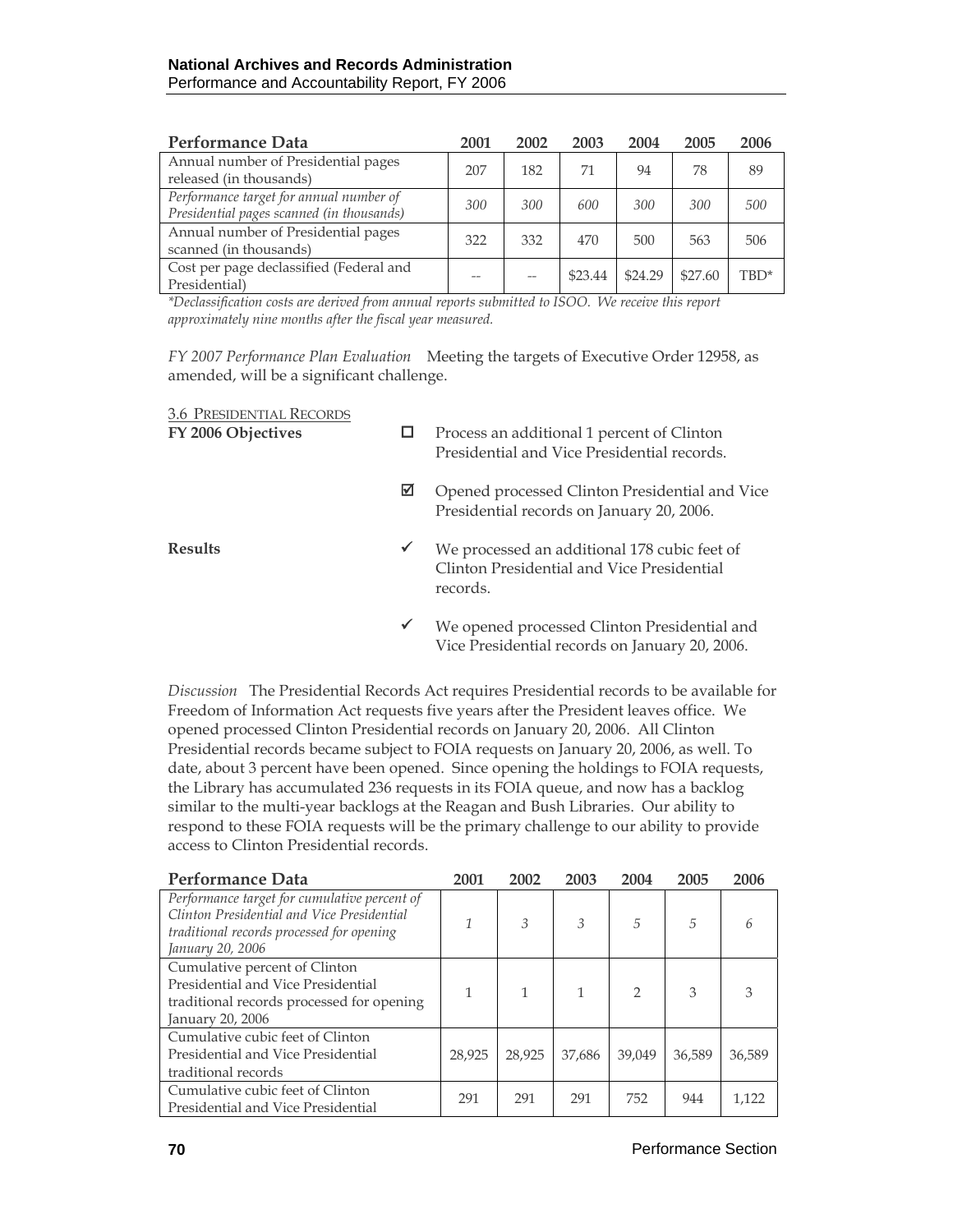| Performance Data                                                                                                                                           | 2001 | 2002 | 2003 | 2004 | 2005 | 2006 |
|------------------------------------------------------------------------------------------------------------------------------------------------------------|------|------|------|------|------|------|
| traditional records processed for opening                                                                                                                  |      |      |      |      |      |      |
| Performance target for cumulative percent of<br>Clinton Presidential and Vice Presidential<br>electronic records processed for opening<br>January 20, 2006 |      |      |      |      |      |      |
| Performance target for cumulative percent of<br>Clinton Presidential and Vice Presidential<br>artifacts processed for opening January 20, 2006             |      |      |      |      |      |      |

*FY 2007 Performance Plan Evaluation*We will continue to devote our resources to archival processing. Our new Strategic Plan describes the challenge of addressing a growing backlog of unprocessed holdings. New measures are under development to quantify processing progress for all NARA archival holdings, not just Clinton records. This measure will be subsumed under the larger NARA-wide measure next year.

| 3.7 NHPRC GRANTS<br>FY 2006 Objectives | ⊠ | 88 percent of all NHPRC-assisted projects<br>produce results promised in grant applications<br>approved by the Commission. |
|----------------------------------------|---|----------------------------------------------------------------------------------------------------------------------------|
| <b>Results</b>                         |   | We delivered 88 percent of the results promised<br>in all NHPRC-assisted projects grants approved<br>by the Commission.    |

*Discussion* We met our target for successful completion of grant projects. This year we completed 89 projects, 78 of which produced the results promised in their grant applications. Roughly 40 percent of the projects were publications efforts, and approximately 60 percent were records projects.

From the work accomplished this year, nearly 29,000 cubic feet of records were reported by grantees to be preserved and made accessible, and 19 documentary editions were published. We continued posting NHPRC grant opportunities on the Government-wide *Grants.gov* web site and made grant application forms available on our *Archives.gov* web site. We simplified the process for our grantees by accepting alternate means, such as fax, for the transmission of interim reports and requests. We streamlined our grant guidelines and made our application packages available for online applications using the *Grants.gov* portal. In addition, we completed a business process engineering study and pursued several internal process improvements.

For a more comprehensive list of NHPRC-funded grants products, visit *www.archives.gov/nhprc/publications/.* 

| <b>Performance Data</b>                                                                                              | 2001 | 2002 | 2003 | 2004  | 2005  | 2006  |
|----------------------------------------------------------------------------------------------------------------------|------|------|------|-------|-------|-------|
| Performance target for percent of NHPRC grant-<br>funded projects produced results promised in grant<br>applications | 84   | 84   | 85   | 86    | 87    | 88    |
| Percent of NHPRC grant-funded projects that<br>produced results promised in grant applications                       | 91   | 79   | 86   | 88    | 85    | 88    |
| Number of NHPRC-assisted projects completed                                                                          | 115  | 104  | 72   | 96    | 107   | 89    |
| Number of NHPRC-assisted projects that<br>produced the results promised                                              | 105  | 82   | 62   | 84    | 91    | 78    |
| Number of traditional records preserved and                                                                          |      |      |      | 1,803 | 9,434 | 2.875 |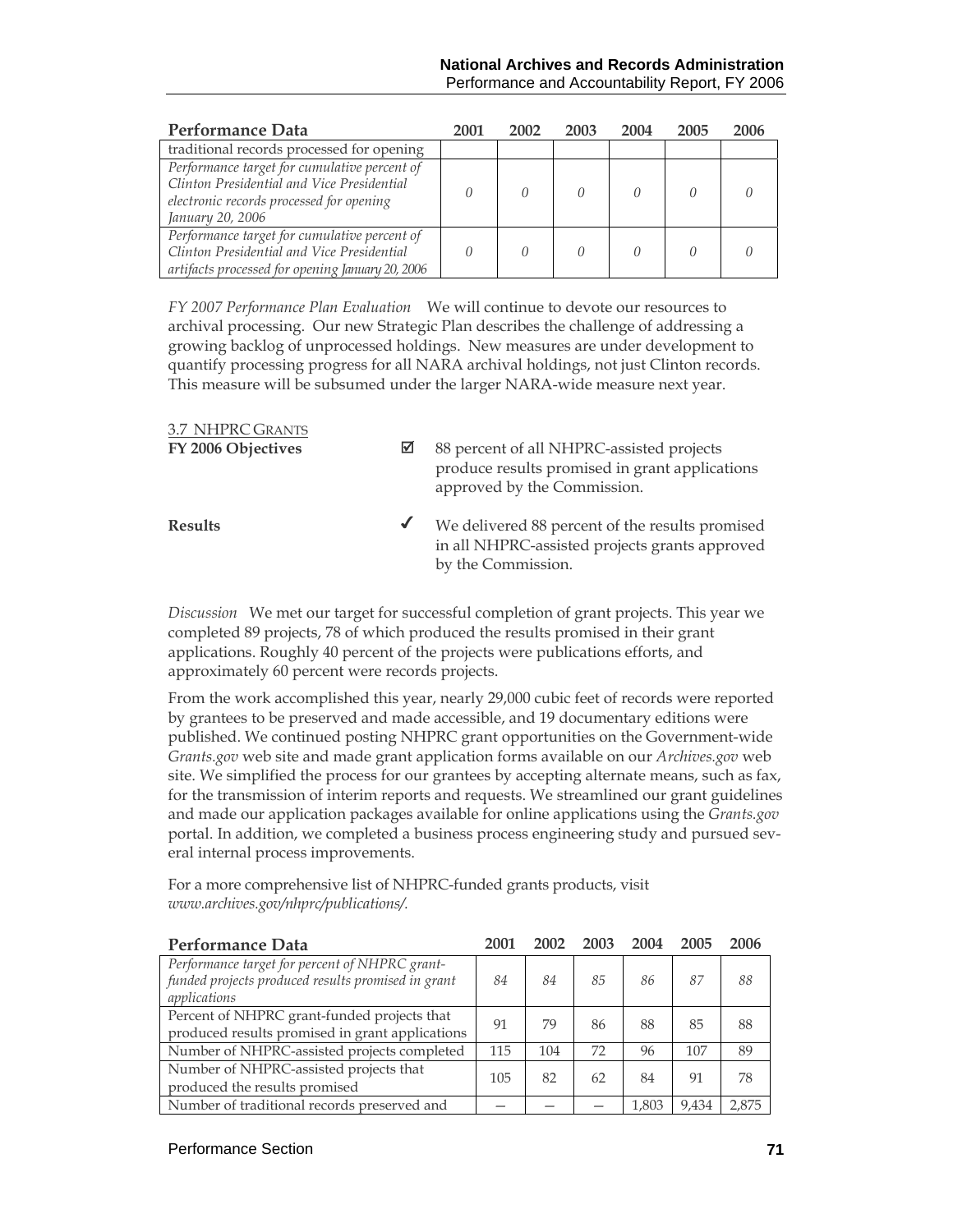| Performance Data                                | 2001 |  |     | 2002 2003 2004 2005 | 2006 |
|-------------------------------------------------|------|--|-----|---------------------|------|
| made accessible through our grants projects (in |      |  |     |                     |      |
| cubic feet)                                     |      |  |     |                     |      |
| Number of documentary editions published        |      |  | 14  |                     | 19   |
| through our grants project (in volumes)         |      |  |     |                     |      |
| Percent of NARA's grants announced on           |      |  | 100 | 100                 | 100  |
| Grants.gov                                      |      |  |     |                     |      |

*FY 2007 Performance Plan Evaluation*The Commission and its staff are committed to projects that will stretch the archival, documentary editing, and electronic records communities, encouraging them to take risks. While this will produce many more useful products, it increases the possibility of projects being rated unsuccessful in meeting their criteria.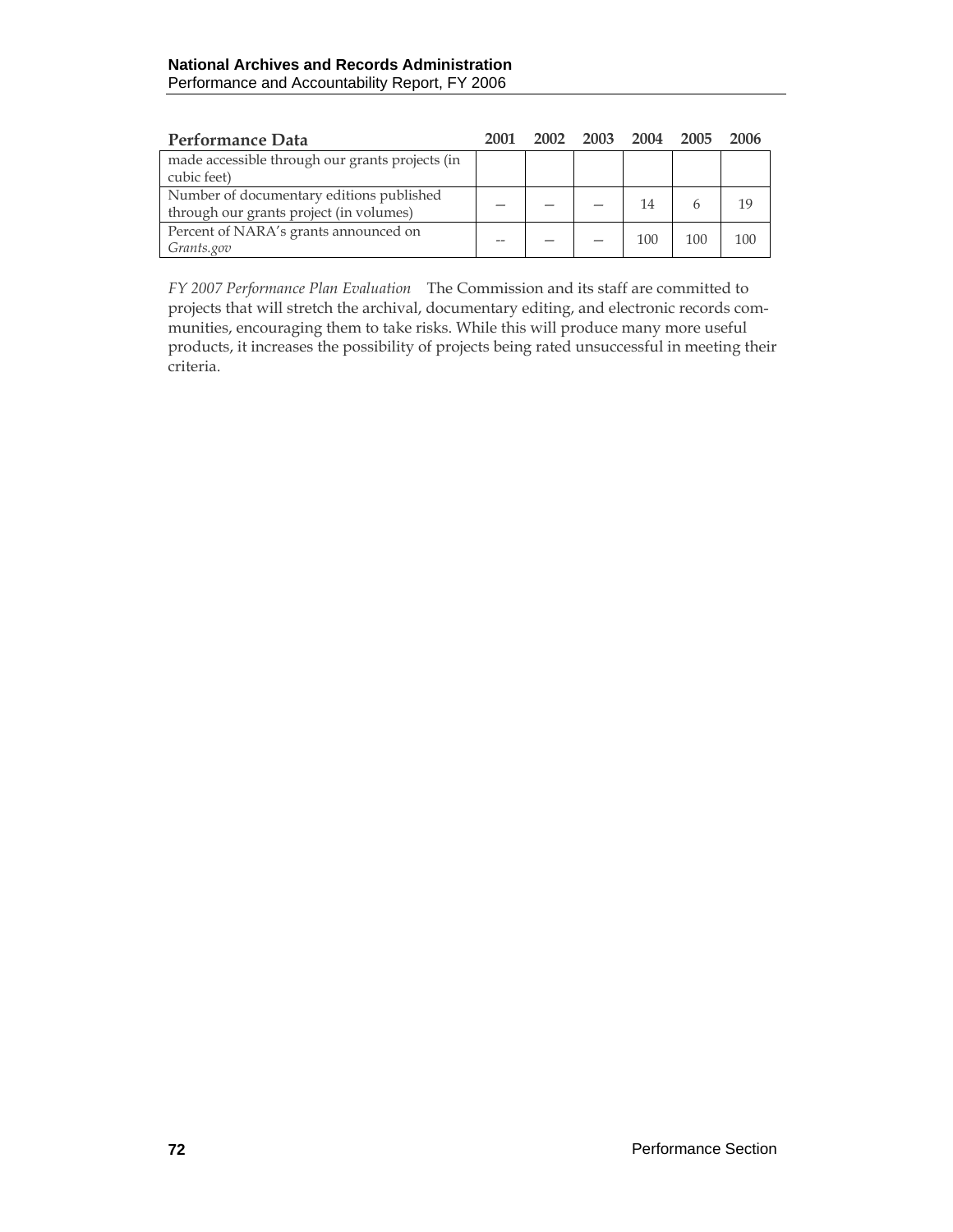# *Strategic Goal 4: Space and Preservation*

|                            | All records are preserved in an appropriate environment for use as long as |
|----------------------------|----------------------------------------------------------------------------|
| needed.                    |                                                                            |
| Long-Range                 | 4.1. By 2009, 100 percent of NARA's archival                               |
| <b>Performance Targets</b> | holdings are in appropriate space.                                         |
|                            |                                                                            |

4.2. By 2009, 100 percent of NARA records centers comply with the October 2009 regulatory storage standards.

4.3. By 2007, 50 percent of NARA's at-risk archival holdings are appropriately treated or housed so as to retard further deterioration.

**FY 2006 Resources Available to Meet This Goal:** \$67,521,000; 157 FTE

#### 4.1 ARCHIVAL HOLDINGS IN APPROPRIATE SPACE

| FY 2006 Objectives | ☑            | Study alternatives for location of a new<br>Southwest Regional Archives facility.                                       |
|--------------------|--------------|-------------------------------------------------------------------------------------------------------------------------|
|                    | ☑            | Study alternatives for a location of a new Central<br>Plains Regional Archives facility.                                |
|                    | □            | Accept final design of Pacific Alaska Regional<br>Archives and Records Center.                                          |
|                    | ☑            | Identify specific holdings within NARA to be<br>transferred to the new National Personnel<br>Records Center.            |
|                    | □            | Complete certification of existing Nixon Library<br>building.                                                           |
|                    | ☑            | Transfer Nixon artifact holdings from Laguna<br>Niguel, CA and College Park, MD, to Nixon<br>Library in Yorba Linda, CA |
|                    | □            | Complete 50 percent of the design of the<br>Roosevelt Library renovation.                                               |
|                    | □            | Complete design of Kennedy Library renovation<br>and expansion.                                                         |
| <b>Results</b>     | ✓            | We studied alternatives for location of a new<br>Southwest Regional Archives facility.                                  |
|                    | $\checkmark$ | We studied alternatives for a location of a new<br>Central Plains Regional Archives facility.                           |
|                    | $\checkmark$ | We have completed 95 percent of the final design                                                                        |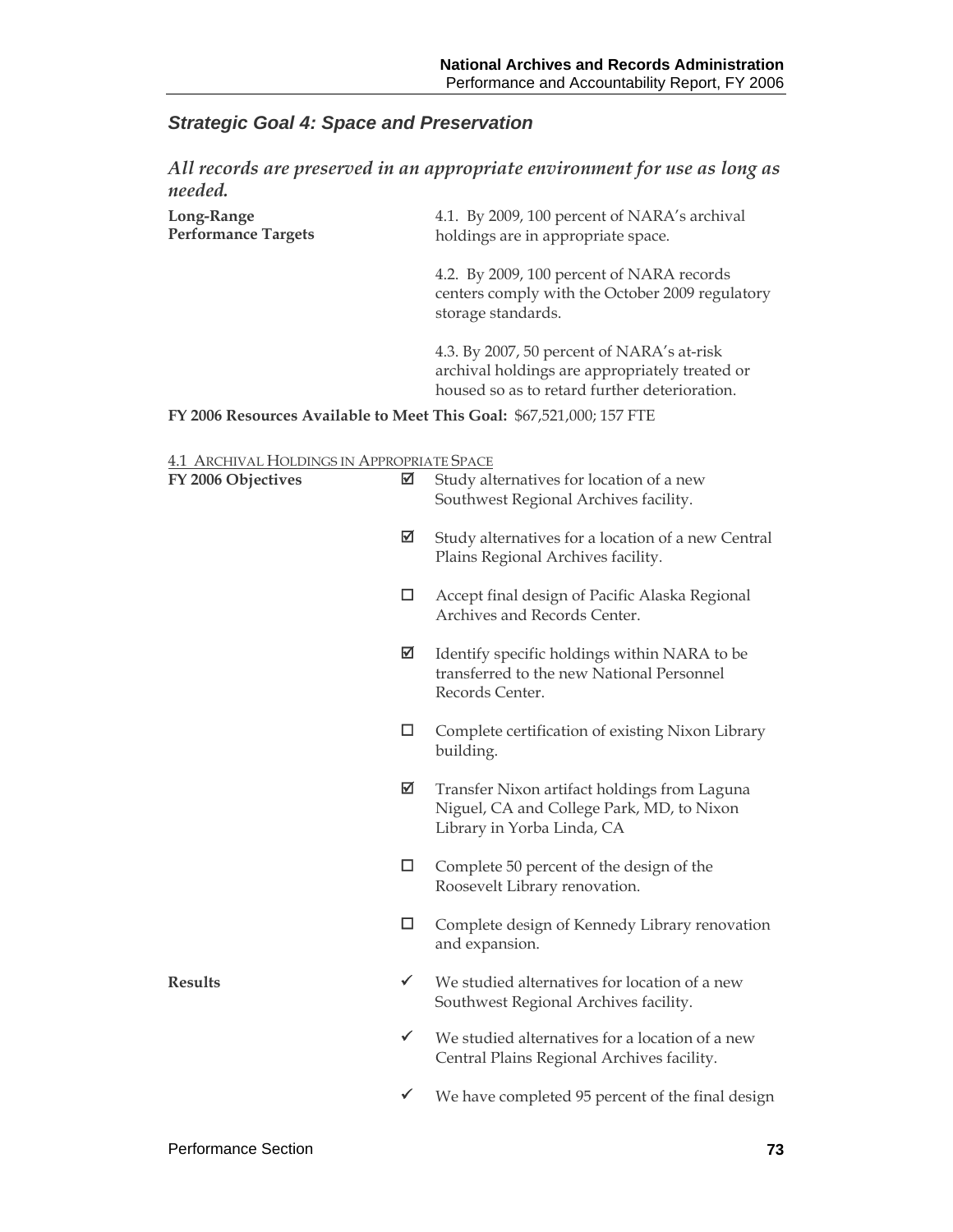specifications for the Pacific Alaska Regional Archives and Records Center.

- $\checkmark$  We identified specific holdings within NARA to be transferred to the new National Personnel Records Center.
- $\checkmark$  We completed the first of two phases in the renovation of the Nixon Library.
- $\checkmark$  We awarded the move contract for the transfer of Nixon Library materials and began to ship artifact holdings to Yorba Linda.
- $\checkmark$  We completed 35 percent of the design of the Roosevelt Library renovation.
- We have 75 percent of the design documents for the Kennedy Library renovation.

*Discussion* By the end of 2007, NARA must relocate from two General Services Administration (GSA) spaces that house our regional archives operation in Fort Worth, TX, and Kansas City, MO. GSA is terminating the leases on both substandard facilities, located in Federal warehouse depots. To meet archival storage standards and provide appropriate, secure public access to archival services, we plan to move most of the records to archival storage in a new Southwest Regional Records Center and subterranean storage operated by the Federal Records Center Program in the Kansas City area. We studied a variety of alternatives for location of a new Southwest Regional Archives facility in the Fort Worth area and a new Central Plains Regional Archives facility in the Kansas City area.

The final design is nearly complete for the new Pacific-Alaska Regional Archives and Records Center. This new facility will provide space for researchers and genealogists, as well as programs and training, and when complete will be compliant with our 2009 storage standards.

Current facilities of the National Personnel Records Center (NPRC), the largest NARA operation outside the Washington, DC, area with more than 4 million cubic feet of records, do not meet our storage standards for record center and archival records. While the location of a new facility has not yet been determined, we have developed a project plan to prepare the collection for an eventual move and identified all required actions to move the records from their current location to a new location. A new facility is part of the agency's facility replacement project to meet NARA's standards for archival and temporary storage.

As a result of legislation that allows for the creation of a federally-operated Richard Nixon Library, the Richard Nixon Library and Birthplace Foundation, with NARA's input, has undertaken a project to retrofit and expand the existing Nixon Library in Yorba Linda, CA. The first phase of the project involved retrofitting the basement of the Loker Center for museum collections storage, artifact processing, and a registrar's office. The second phase, expected to finish in early FY 2007, completes archival office areas, processing rooms, and the research room. We began moving Nixon materials from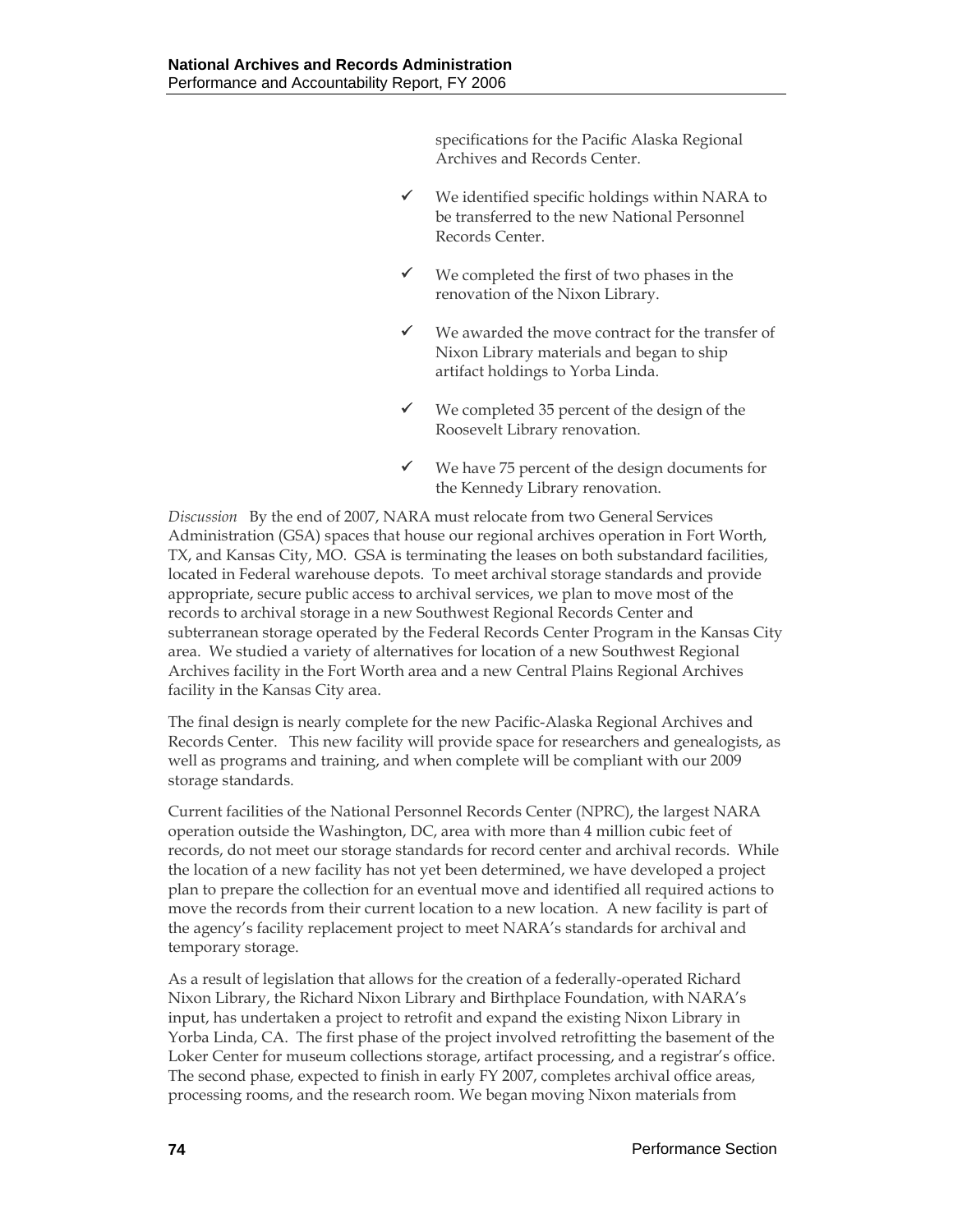storage in Laguna Niguel, CA, and College Park, MD, to the renovated Library in August. Certification of the existing Library and its acceptance into the Presidential Library system that NARA oversees is expected in early FY 2007, and design has begun for an addition to the library.

The renovation of the Roosevelt Library is 35 percent complete. A new exhibit designer has been selected and continued renovation design work must wait until the exhibit design is complete because of its central placement in the renovated building. The design for the Kennedy Library renovation and expansion fell behind schedule while soil testing was conducted at the site of the proposed expansion. Depending on the outcome of these tests, final design will proceed in FY 2007.

Our cost per cubic foot to store our archival holdings this year was \$6.42, roughly the same as last year's cost. As we work to lower our storage costs while bringing more facilities into compliance with our archival storage standards, we face a number of factors that work against that goal, including rising rent costs, higher utility rates, and the costs associated with maintaining security at our facilities. We are following a strategy of leasing storage facilities separate from our public use facilities. We can balance our costs by locating our public use facilities in areas where they reach the greatest number of possible users while leasing facilities designed for long-term storage in lower-cost areas.

| <b>Performance Data</b>                                                         | 2003  | 2004   | 2005   | 2006   |
|---------------------------------------------------------------------------------|-------|--------|--------|--------|
| Percent of archival traditional holdings in appropriate space                   |       | 52     | 53     | 57     |
| Number of archival traditional holdings (in thousands of cubic<br>feet)         | 3.025 | 3.100  | 3.167  | 3,299  |
| Percent of artifact holdings in appropriate space                               |       | 42     | 42     | 42     |
| Number of artifact holdings (in thousands)                                      | 528   | 540    | 544    | 544    |
| Number of electronic holdings in appropriate space                              |       | 100    | 100    | 100    |
| Electronic holdings (in billions of logical data records)                       | 4.7   | 5.6    | 8.1    | 10.5   |
| Cost of archival storage space per cubic feet of traditional<br>holdings stored |       | \$6.11 | \$6.48 | \$6.42 |

*FY 2007 Performance Plan Evaluation*We expect to continue to stay within budget and schedule targets for our facility projects.

| FY 2006 Objectives | ⊠            | Complete move into new records center facility<br>in Atlanta.                           |
|--------------------|--------------|-----------------------------------------------------------------------------------------|
|                    | ⊠            | Complete move into new records center facility<br>in Riverside, California.             |
| <b>Results</b>     | $\checkmark$ | We completed the move into the new records<br>center facility in Atlanta.               |
|                    | $\checkmark$ | We completed the move into the new records<br>center facility in Riverside, California. |

*Discussion* We are in the process of upgrading our records center facilities to meet 2009 regulatory storage standards or relocating to new facilities that are built to meet those standards. These standards are in place to ensure that Federal records are protected whether they are stored by NARA, another Federal agency, or the private sector. We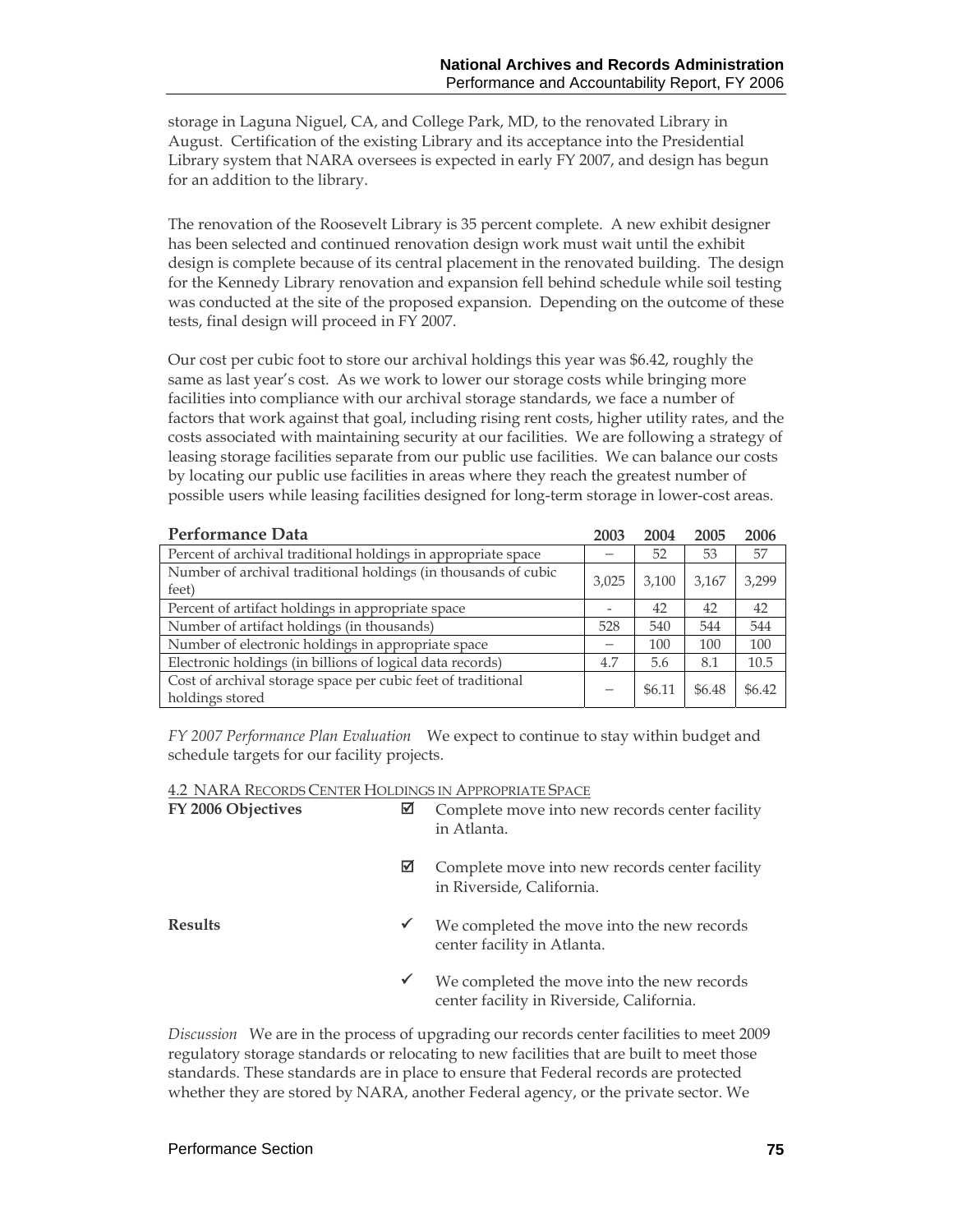developed a facility repair plan to bring our records centers into compliance with regulatory storage standards. This plan included the facility assessments that have been done to certify that space meets required storage standards.

The construction of a new records center facility in Atlanta enabled us to consolidate the records and operations of three facilities in East Point, Birmingham, and Palmetto into one facility with storage space that meets the storage standards for temporary records. Records previously stored in a building constructed as office space in Laguna Niguel, CA, are now stored at the newly opened storage facility in Riverside, California. This building and the facility in Atlanta are the first to meet the environmental, fire protection, and security standards that we set for storage of temporary records. The cost efficiencies of these buildings make it possible for us to charge a very competitive market rate for the storage of Federal records.

| Performance Data                                                                         | 2001   | 2002   | 2003   | 2004   | 2005   | 2006   |
|------------------------------------------------------------------------------------------|--------|--------|--------|--------|--------|--------|
| Percent of NARA records center buildings<br>certified as complying with the October 2009 |        |        |        |        |        |        |
| regulatory storage standards                                                             |        |        |        |        |        |        |
| Volume of records center holdings                                                        | 22.6   | 23.1   | 23.2   | 24.1   | 24.6   | 25.1   |
| (cubic feet in millions)                                                                 |        |        |        |        |        |        |
| Storage price per cubic foot for records center<br>holdings                              | \$1.96 | \$2.00 | \$2.10 | \$2.16 | \$2.16 | \$2.28 |

*FY 2007 Performance Plan Evaluation*We expect to continue to stay within budget and schedule targets for our facility projects. We will continue with certification of NARA records center buildings as we bring them into compliance with October 2009 regulatory storage standards.

#### 4.3 PRESERVATION OF AT-RISK HOLDINGS

| FY 2006 Objectives | ⊠            | Appropriately treat or house 33 percent of<br>NARA's at-risk archival holdings to retard<br>further deterioration.       |
|--------------------|--------------|--------------------------------------------------------------------------------------------------------------------------|
|                    | ⊠            | Inventory and rehouse an additional 30 percent<br>of Official Military Personnel Files (OMPF).                           |
| <b>Results</b>     | ✔            | We appropriately treated or housed 33 percent of<br>NARA's at-risk archival holdings to retard<br>further deterioration. |
|                    | $\checkmark$ | We inventoried and rehoused an additional 35                                                                             |

*Discussion:* To ensure that archival records are preserved for as long as possible, we regularly assess their preservation needs, provide storage conditions that retard deterioration, and treat, duplicate, or reformat records at high risk for deterioration.

percent of OMPFs.

During an internal review of our at-risk preservation metric, we discovered that process improvements were needed to track our progress in addressing the records of highest concern. To get a better picture of our overall preservation challenges, we need to also track those medium and low-risk records that are getting treatment. We developed new measures and targets this year to leverage where resources should be applied and how effectively we are meeting our goals. We exceeded our goal of treating 33 percent of the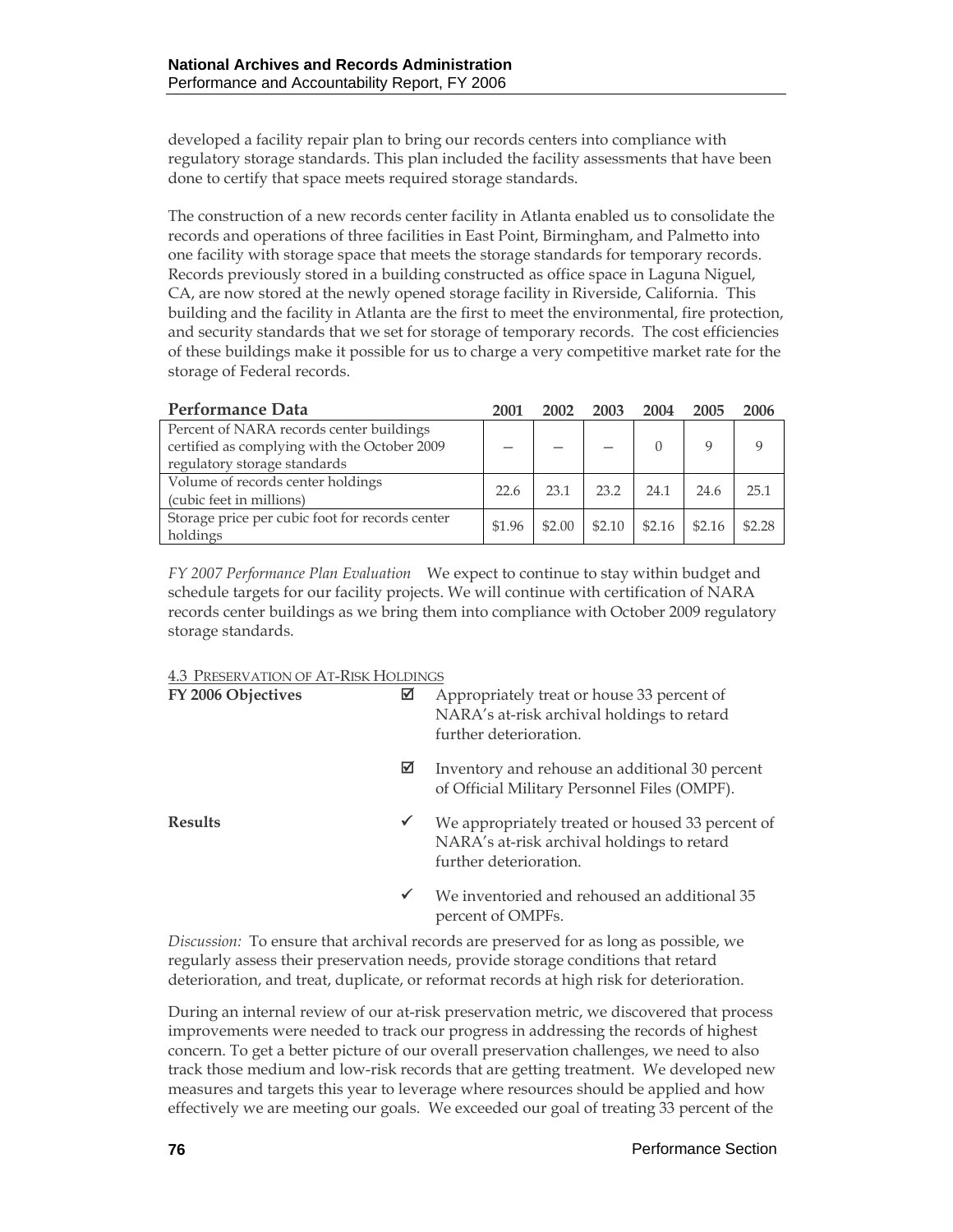at risk records by treating 40 percent of those records which were in danger of being lost forever.

At our National Personnel Records Center in St. Louis, the records of the service of our 20th century military veterans require immediate preservation attention. These records comprise more than 3 billion pages in 1.5 million cubic feel of space, and represent the records of more than 56 million service men and women since 1885. In a 2003 assessment of OMPF's in St. Louis, we learned that 85 percent of the OMPF's contain paper-based formats that deteriorate very quickly. In addition, we discovered that these files contained more than 30 other types of media or information formats, including metal dog tags, hair samples, blood strips, rifle targets, and plastic ID cards. The majority also have some type of damage, such as tears, embrittlement, burns, mold, and folding. As a result, reformatting these records to ensure their long-term preservation is a massive challenge. As we accession these important records into the National Archives as permanent records, we are treating them to preserve their life. The first 20,000 cubic feet of records were accessioned in 2004. To date, we have treated 41 percent of the collection, including the most fragile of these files, a collection of military service records that dates from 1885 and contains service records prior to World War II.

| <b>Performance Data</b>                                                                                            | 2001 | 2002 | 2003 | 2004 | 2005 | 2006 |
|--------------------------------------------------------------------------------------------------------------------|------|------|------|------|------|------|
| Performance target for percent of cumulative<br>backlog ever treated                                               | 30   | 32   | 36   | 40   | 43   | 33   |
| Percent of cumulative backlog ever<br>treated                                                                      | 28   | 32   | 35   | 41   | 47   | 40   |
| Start-of-year backlog volume of at-risk<br>archival holdings (thousands of cubic feet)                             | 197  | 174  | 189  | 181  | 165  | 287  |
| Volume of at-risk archival holdings that<br>received conservation treatment this year<br>(thousands of cubic feet) | 26   | 11   | 17   | 19   | 27   | 29   |
| Cumulative volume of at-risk archival<br>holdings in cold storage (thousands of<br>cubic feet)                     | 63   | 67   | 74   | 80   | 86   | 90   |
| Percent of start-of-year remaining backlog<br>treated this year                                                    | 16   | 7    | 9    | 10   | 17   | 10   |
| Performance target for cumulative percent of<br>OMPF's inventoried and rehoused.                                   |      |      |      |      | 8    | 35   |
| Cumulative percent of OMPF's<br>inventoried and rehoused.                                                          |      |      |      |      | 5    | 41   |

*FY 2007 Performance Plan Evaluation*Due to the volume and overall poor condition of the first accession of OMPF's, we will count the preservation of the OMPF's separately from the backlog of at-risk holdings waiting for treatment. As a result of significant increases in the cumulative backlog resulting from an assessment we conducted in FY 2006, we have adjusted our long range performance target and our annual targets to reflect these challenges.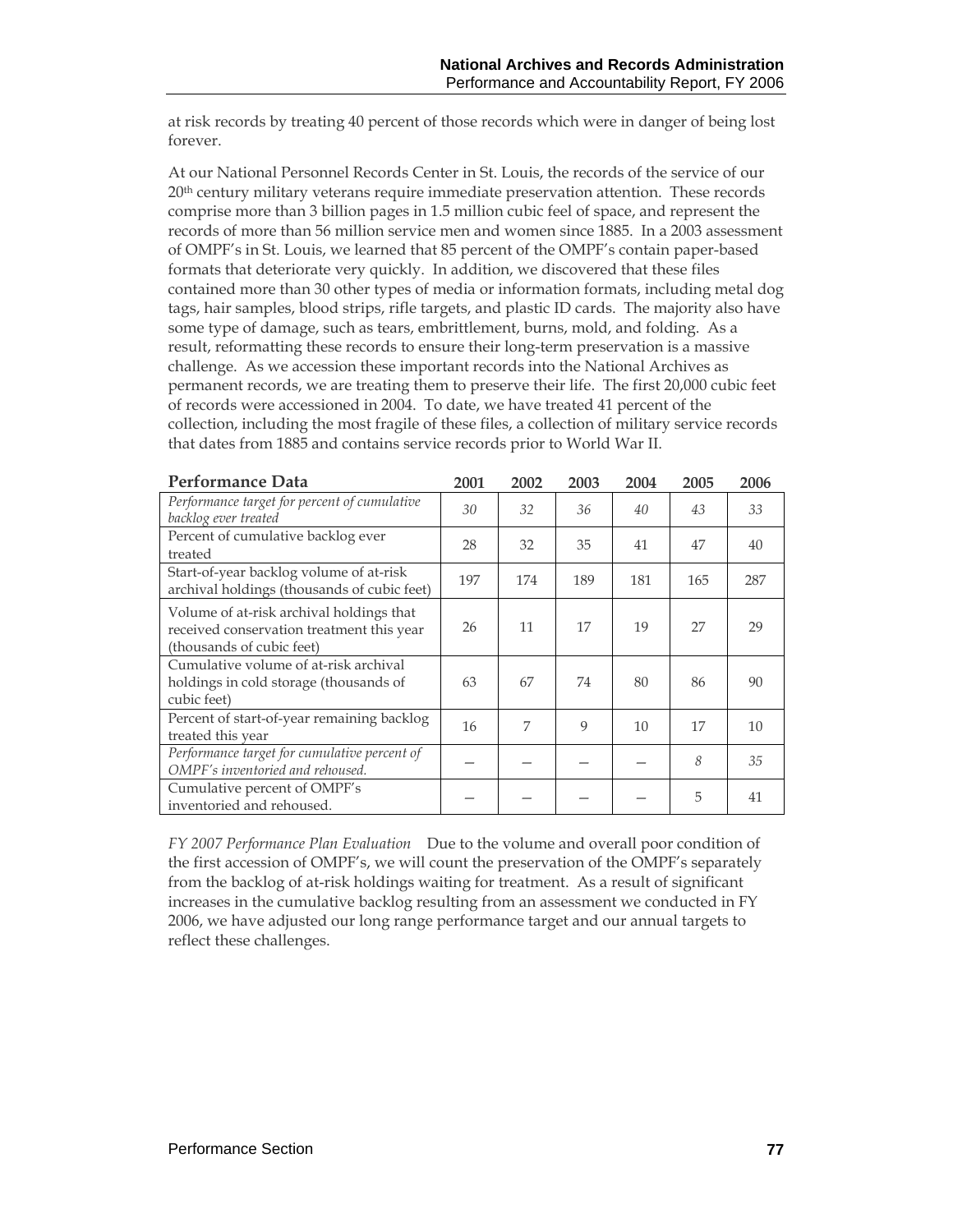## *Strategic Goal 5: Infrastructure*

#### *NARA strategically manages and aligns staff, technology, and processes to achieve our mission.*

| Long-Range                 | 5.1. By 2008, the average time a leadership   |
|----------------------------|-----------------------------------------------|
| <b>Performance Targets</b> | position remains unfilled is 30 days or less. |

5.2. By 2007, the percentages of NARA employees in underrepresented groups match their respective availability levels in the Civilian Labor Force.

5.3. By 2007, NARA accepts 100 percent of the validated legal documents submitted electronically for publication in the *Federal Register*.

5.4. By 2008, all public network applications are available 99.9 percent of the time.

**FY 2006 Resources Available to Meet This Goal:** \$34,274,000; 123 FTE

| 5.1 RECRUITMENT AND DEVELOPMENT |              |                                                                                                                               |
|---------------------------------|--------------|-------------------------------------------------------------------------------------------------------------------------------|
| FY 2006 Objectives              | ☑            | Expand management trainee program to<br>additional NARA records centers.                                                      |
|                                 | ⊠            | Fill leadership positions in an average time of 70<br>days or less.                                                           |
|                                 | ☑            | Create a workforce planning process that enables<br>managers to better plan recruiting for leadership<br>and other positions. |
|                                 | □            | Maintain 95 percent of staff development plans<br>linked to strategic outcomes.                                               |
|                                 | □            | Maintain 95 percent of employee performance<br>plans linked to strategic outcomes.                                            |
| <b>Results</b>                  | $\checkmark$ | We expanded the management trainee program<br>to four additional NARA records centers.                                        |
|                                 | $\checkmark$ | We filled leadership positions in an average time<br>of 42 days.                                                              |
|                                 | $\checkmark$ | We created workforce planning tools, enabling<br>managers to improve recruiting.                                              |
|                                 | ✔            | We linked 76 percent of staff development plans<br>to strategic outcomes.                                                     |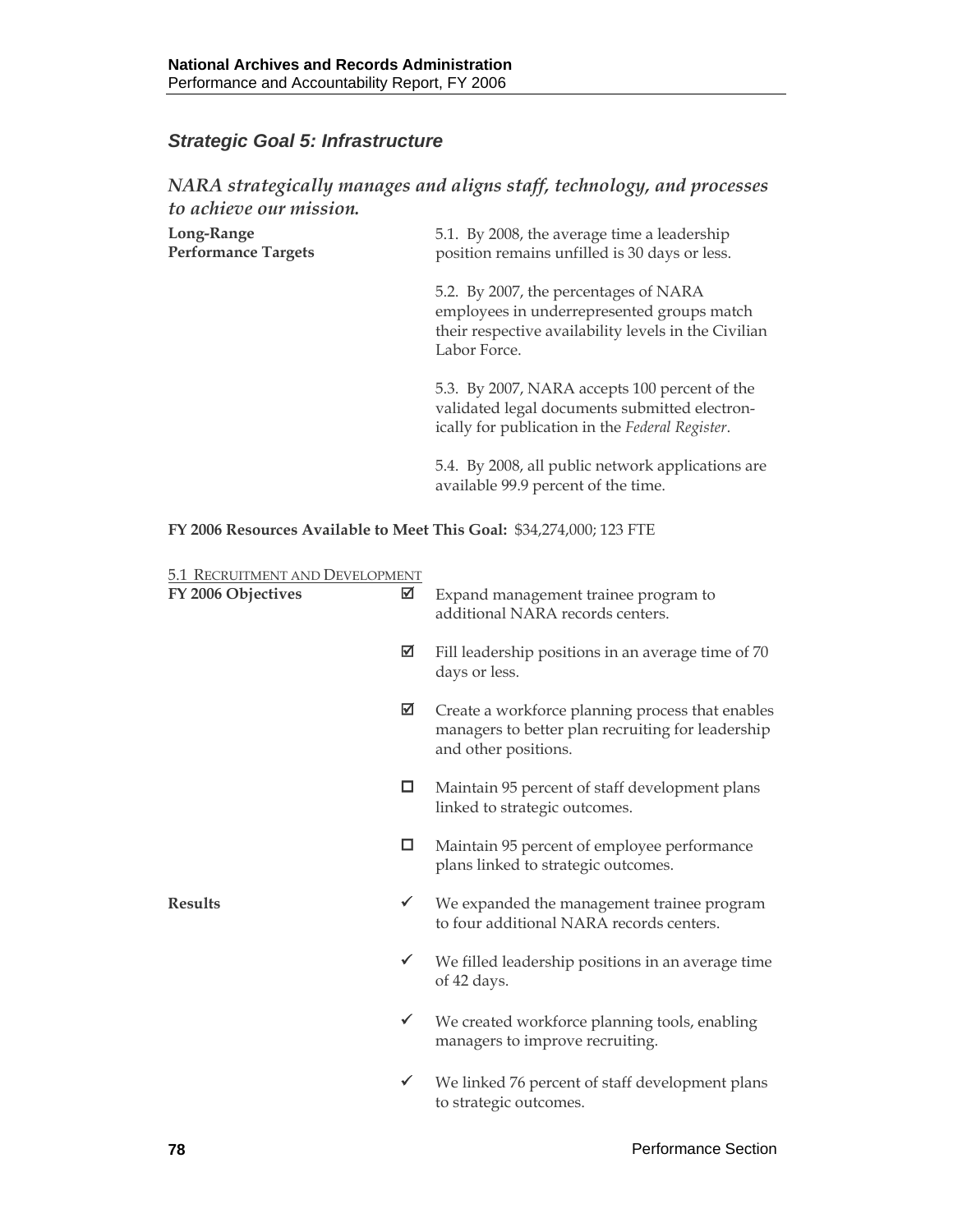We linked 93 percent of employee performance plans to strategic outcomes.

*Discussion:* To address the critical issue of retention of high-performing employees, succession planning, and the need for management training in our records center facilities, we developed a management intern program to train staff for management positions. This three-year program for selected interns provides them with training, increasingly complex assignments in a variety of record center positions, and a rotational assignment. We initially planned to offer this program in four regions. The available slots for the program were filled by the first two regions that participated, and the first of these interns will graduate from the program in 2007. As we assess the future of the program, we may offer it in more regions.

We filled leadership positions in an average time of 43 days, exceeding our goal of 70 days. Compared with 82 days to fill leadership positions in FY 2005, we have made substantial progress in keeping leadership positions filled. To assist staff in conducting interviews, we developed a pilot course on interviewer skills and techniques and posted the final training products on our web site. An Interviewer Skills Guide was designed to bring together, in a single document, the information managers and supervisors need to effectively engage in the interviewing process.

We fell just short of our goal this year, linking 93 percent of NARA employee performance plans directly to our Strategic Plan, but we were slightly ahead of last year. While we also fell short on linking staff development plans to the Strategic Plan, more than three-quarters of our staff chose to create these development plans that will enable them to learn new competencies and broaden their knowledge base. These opportunities are carried out through research or study time, cross-training, short details to other offices, training courses, and other creative approaches that support Strategic Plan strategies and tactics.

| Performance Data                                                                                                    | 2002  | 2003  | 2004  | 2005  | 2006  |
|---------------------------------------------------------------------------------------------------------------------|-------|-------|-------|-------|-------|
| Performance target for average time (in calendar days) to fill<br>a leadership position.                            |       |       |       | 80    | 70    |
| Average time (in calendar days) to fill a leadership<br>position                                                    |       |       | 90    | 82    | 43    |
| Performance target for percent of staff having performance<br>plans that link to strategic outcomes                 | 95    | 95    | 95    | 95    | 95    |
| Percent of staff having performance plans that link to<br>strategic outcomes                                        | 80    | 93    | 91    | 92    | 93    |
| Number of NARA staff having performance plans that<br>link to strategic outcomes                                    | 2.497 | 2,884 | 2,826 | 2,843 | 2,882 |
| Performance target for percent of permanent staff having<br>staff development plans that link to strategic outcomes | 50    | 95    | 95    | 95    | 95    |
| Percent of permanent staff having staff development<br>plans that link to strategic outcomes                        | 1     | 91    | 52    | 78    | 76    |
| Number of NARA staff having staff development<br>plans that link to strategic outcomes                              | 7     | 2,435 | 1,401 | 2,073 | 2,044 |
| Number of NARA permanent staff                                                                                      | 2,733 | 2,682 | 2,704 | 2,671 | 2,680 |

*FY 2007 Performance Plan Evaluation*We anticipate that we will meet our FY 2007 targets and expect to see continued progress toward our ability to move rapidly and effectively fill leadership positions in an average of 30 days.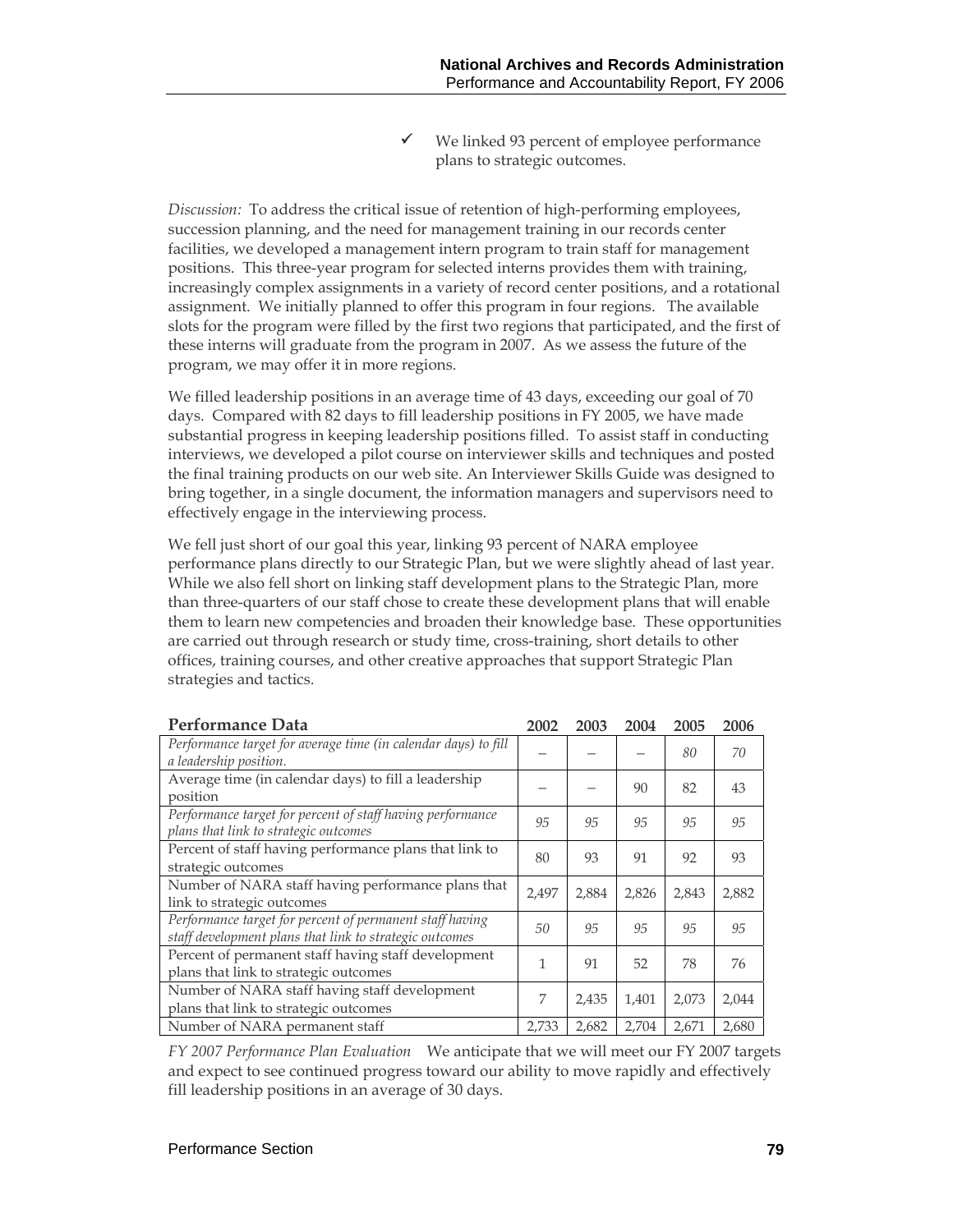| 5.2 EQUAL EMPLOYMENT OPPORTUNITY |              |                                                                                                                                                                                         |
|----------------------------------|--------------|-----------------------------------------------------------------------------------------------------------------------------------------------------------------------------------------|
| FY 2006 Objectives               | □            | Ensure the percentages of NARA employees in<br>underrepresented groups match 90 percent of<br>their respective availability levels in the Civilian<br>Labor Force.                      |
|                                  | □            | Increase the percentage of underrepresented<br>groups in pools of applicants from which to<br>select candidates for positions in grades 13 and<br>above over the percentage in FY 2005. |
| <b>Results</b>                   | $\checkmark$ | We employed people in underrepresented<br>groups so that our percentages matched at least<br>80 percent of the national averages in three out of<br>six underrepresented groups.        |
|                                  | $\checkmark$ | 86 percent of our applicant pools for positions in<br>grades 13 and above contained candidates from<br>underrepresented groups.                                                         |

*Discussion:* Our country's history is a common ground and national treasure for all our citizens. We recognize the need to represent every part of America in our workforce. To accomplish this, we build recruitment strategies based on how our microcosm compares to the nation's workforce. We provide equal opportunities in management by focusing on recruitment to increase the number of applicants from underrepresented groups represented in our applicant pools for positions in grades 13 and above. This year we missed our goal, with 86 percent of our applicant pools containing self-identified minorities. This year we changed how we measured applicants, only counting applicants who submitted complete applications.

Our goal was to reflect at least 90 percent of the diversity of those industry workforce populations that do the same kind of work that we do. We came very close to our target with by reflecting 88 percent of workforce diversity by women. We continue to exceed the industry standard for blacks at 299 percent, but we missed our targets this year for American Indian (51 percent), Asian (61 percent), and Hispanic (8 percent) groups. Our overall minority representation remained well above that in the industry, at 146 percent. In addition, we met our target for reflecting a workforce with targeted disabilities with self-reporting by 1.5 percent of our workforce.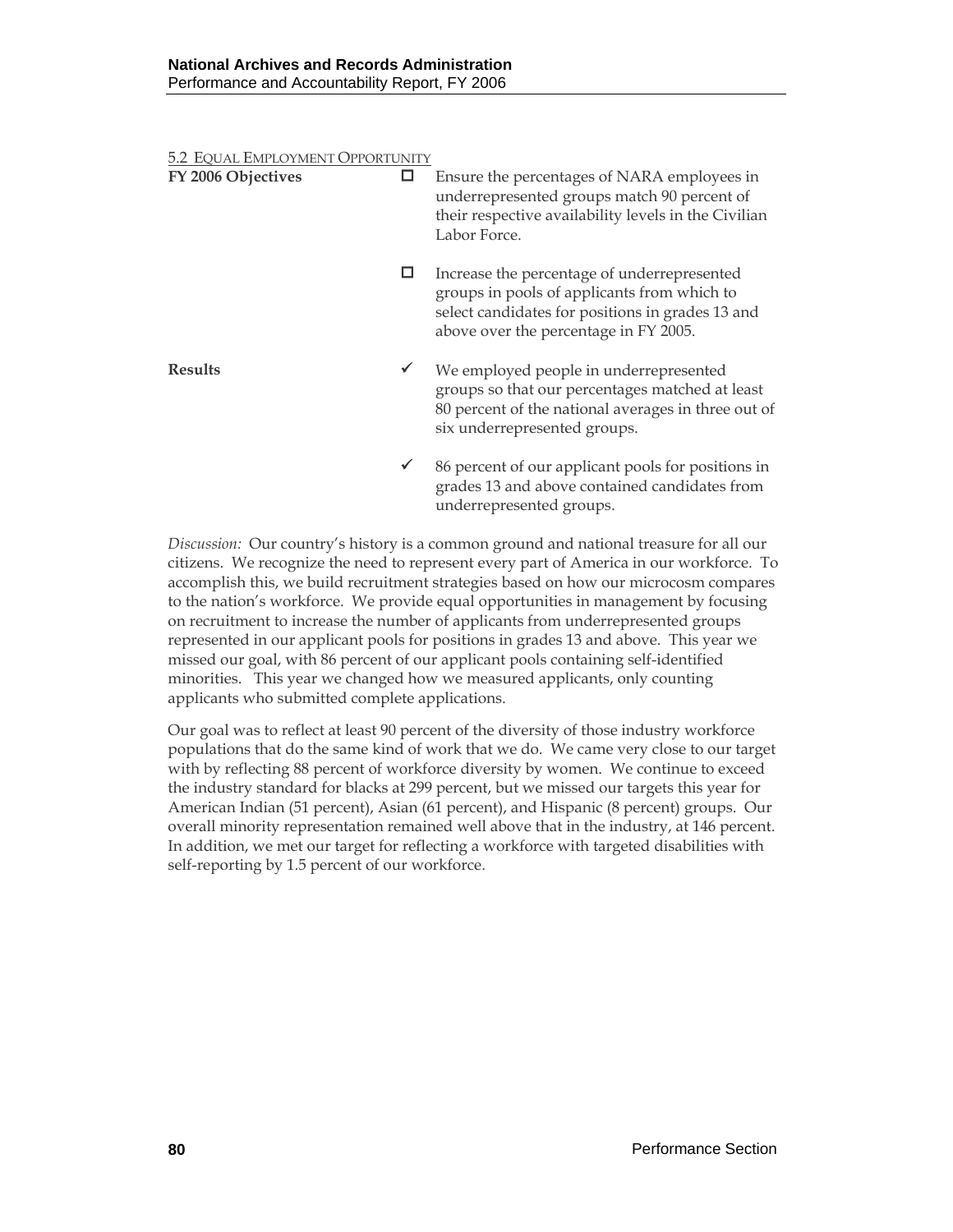| Performance Data                                                                                                                                                                                                             | 2001         | 2002         | 2003  | 2004  | 2005          | 2006 |
|------------------------------------------------------------------------------------------------------------------------------------------------------------------------------------------------------------------------------|--------------|--------------|-------|-------|---------------|------|
| Performance target for percent of applicant<br>pools for positions at grades GS-13 and above<br>that contain people in underrepresented groups                                                                               | 64           | 75           | 79    | 90    | 93            | 95   |
| Percent of applicant pools for positions at<br>grades GS-13 and above that contain<br>people in underrepresented groups                                                                                                      | 74           | 78           | 89    | 92    | 94            | 86   |
| Number of applicants for positions at<br>grades GS-13 and above                                                                                                                                                              |              | 1,779        | 1,177 | 1,783 | 1,725         | 562  |
| Number of applicant pools for positions in<br>grades GS-13 and above                                                                                                                                                         | 53           | 101          | 85    | 143   | 153           | 71   |
| Number of pools for positions in grades<br>GS-13 and above that had self-identified<br>applicants in underrepresented groups                                                                                                 | 39           | 79           | 76    | 132   | 144           | 61   |
| Percent of Civilian Labor Force rate used to<br>determine if underrepresented groups met<br>employment target                                                                                                                | 50           | 60           | 65    | 70    | 80            | 90   |
| Percent of employees who have received<br>diversity training                                                                                                                                                                 | 27           | 52           | 72    | 66    | 62            | 57   |
| Underrepresented groups of employees<br>meeting target (checkmark indicates target<br>met or exceeded)<br>$-Women$<br>$-$ Black<br>-Latino-Hispanic<br>- Asian American/Pacific Islander<br>- American Indian/Alaskan Native | $\checkmark$ | $\checkmark$ |       |       | $\frac{1}{2}$ |      |
| -Targeted disability                                                                                                                                                                                                         |              |              |       |       |               |      |

*FY 2007 Performance Plan Evaluation* Further examination of our processes for announcing vacancies and hiring will help us determine where we are falling short in meeting our targets for certain underrepresented groups.

5.3 *FEDERAL REGISTER* PRODUCTION

| FY 2006 Objectives                                                          | ☑            | Accept validated legal documents submitted<br>electronically for publication in the Federal<br>Register from all agencies. |
|-----------------------------------------------------------------------------|--------------|----------------------------------------------------------------------------------------------------------------------------|
|                                                                             | ⊠            | Manage 75 percent of all Federal Register<br>documents electronically using eDOCS.                                         |
| <b>Results</b><br>"We are eager to participate<br>in $\mathit{eDOCs}$ !"    | $\checkmark$ | Any agency registered may submit documents to<br>the Federal Register electronically.                                      |
| "The e-CFR is the best governmental"<br>code access tool I have ever seen." | $\checkmark$ | By year-end, we managed 75 percent of all<br>Federal Register documents electronically using<br>eDOCS.                     |
|                                                                             | $\checkmark$ | More than 157 million retrievals of Federal<br>Register documents were made in FY 2006.                                    |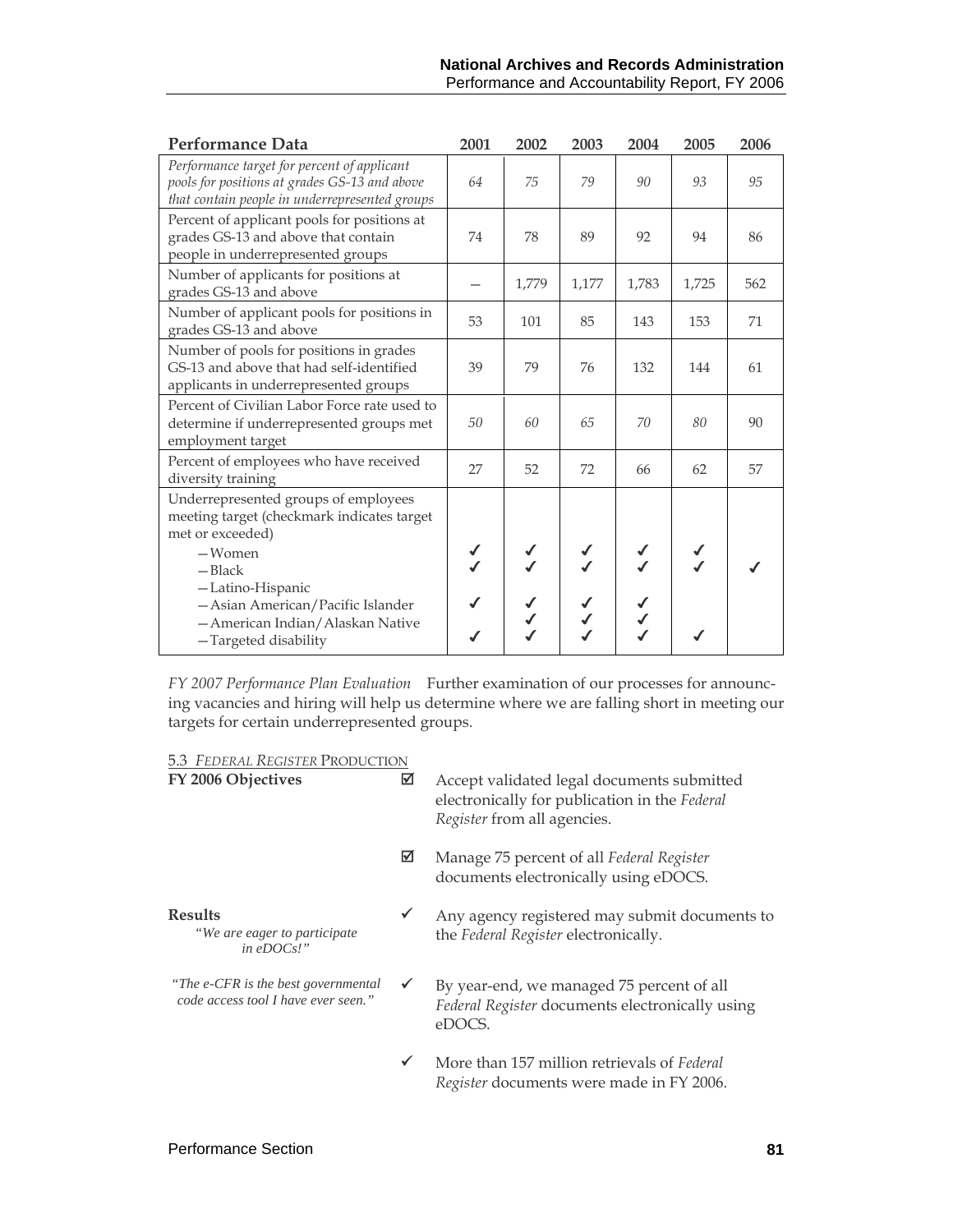*Discussion:* We continued deployment of the *Electronic Editing and Publishing System* (eDOCS) into our daily *Federal Register* publication production operations in FY 2006. We now accept electronic documents from all Federal agencies. This year we received more than 31,000 documents and managed more than 18,000 documents electronically via eDOCS. By the end of the year we were routinely managing about 75 percent of these documents electronically.

| <b>Performance Data</b>                                                                                | 2001   | 2002   | 2003   | 2004   | 2005   | 2006   |
|--------------------------------------------------------------------------------------------------------|--------|--------|--------|--------|--------|--------|
| Performance target for percent of documents<br>Federal Register manages electronically using<br>eDOCS. |        |        |        |        | 50     | 75     |
| Percent of documents Federal Register<br>manages electronically using eDOCS (by<br>year end)           |        |        |        | 15     | 22     | 75     |
| Number of documents NARA manages<br>electronically using eDOCS                                         |        |        |        | 3,032  | 7,066  | 18,316 |
| Number of documents published in the<br>Federal Register                                               | 32,036 | 33,055 | 32,066 | 32,417 | 32,420 | 31,185 |
| Percent of documents submitted for<br>publication electronically                                       |        |        |        | 9      | 13     | 10     |
| Number of documents submitted for<br>publication electronically                                        |        |        |        | 3,032  | 4,142  | 3,258  |
| Number of public inspection documents<br>available to the public electronically                        |        |        |        | 3,032  | 9,173  | 21,179 |
| Number of official Federal Register<br>documents retrieved online (in millions)                        | 163    | 150    | 160    | 208    | 174    | 317    |

*FY 2007 Performance Plan Evaluation*We plan to accept validated legal documents submitted electronically for publication in the *Federal Register* from all agencies and routinely manage at least 75 percent of all *Federal Register* documents electronically using eDOCs. These goals are linked to our ability to cross-certify agencies' Certificate Authorities using the Federal Bridge Certification Authority (FBCA). We will also continue to participate in the development of online rulemaking tools for agencies and the public, and interagency process integration, including partnership with the Government Printing Office (GPO).

#### 5.4 INFORMATION TECHNOLOGY

| FY 2006 Objectives | ☑            | Public network applications are available 98<br>percent of the time.                                       |
|--------------------|--------------|------------------------------------------------------------------------------------------------------------|
|                    | ⊠            | Upgrade physical security of NARA's computer<br>infrastructure at remaining NARA locations.                |
| Results            | $\checkmark$ | We ensured that public network applications<br>were available 98 percent of the time.                      |
|                    | $\checkmark$ | We rolled-out upgrades to physical security of<br>NARA's computer infrastructure at all NARA<br>locations. |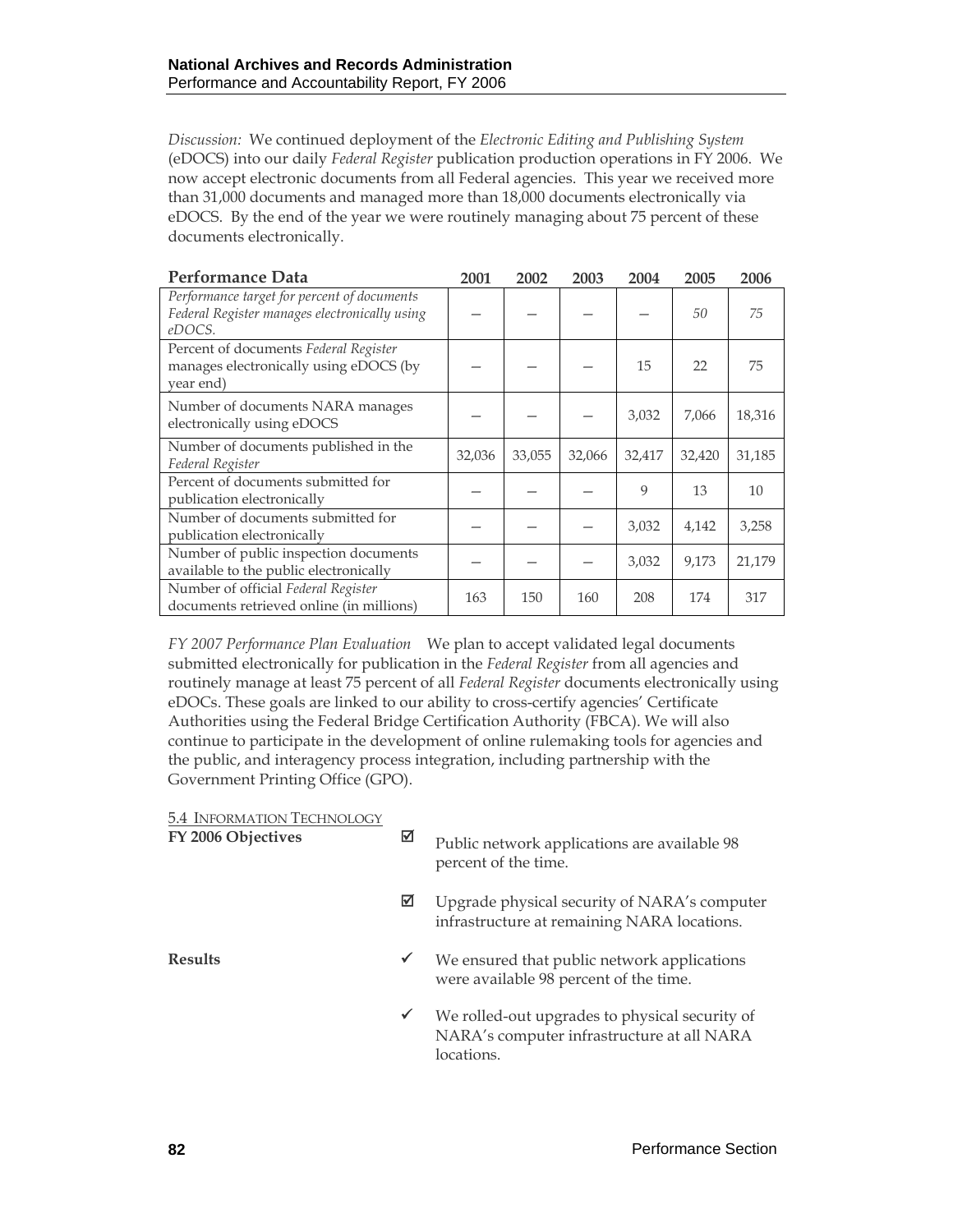*Discussion:* A great deal of our success rides on the performance of our technological resources. In an increasing digital world, our ability to communicate with our customers, provide our nation with access to digital records and research tools, and open "Internet doors" to archival records, all depend on the reliability and security of our IT systems. The growth in customers using our public network applications, nearly doubling in two years, points to the importance of having reliable, secure applications available when the customer wants to use them.

To that end, over the past year we completed a major upgrade of NARANET, our computer network, upgrading our operating system, replacing network servers, and upgrading our e-mail system. In addition, we upgraded server racks and updated procedures for securing them at our College Park facility. We also enforced procedures for securing racks at all NARA regional locations. In addition, we finished a multi-year upgrade of our telecommunications system across the country.

| <b>Performance Data</b>                                                      | 2001 | 2002 | 2003 | 2004   | 2005   | 2006   |
|------------------------------------------------------------------------------|------|------|------|--------|--------|--------|
| Percent of public network availability                                       | 99.9 | 100  | 100  | 100    | 99.9   | 100    |
| Performance target for percent availability of public<br>applications        |      |      |      | 96.5   | 97.0   | 98.9   |
| Percent of public network applications<br>availability                       |      |      |      | 98.7   | 98.9   | 98.9   |
| Number of total hours that any public network<br>application was unavailable |      |      |      | 1,047  | 923    | 830    |
| Number of network users for public<br>applications (in millions)             |      |      |      | 4.4    | 6.6    | 8.7    |
| Cost per network user for public applications                                |      |      |      | \$0.29 | \$0.24 | \$0.27 |

*FY 2007 Performance Plan Evaluation*We will continue to improve the physical security of our computer infrastructure. We will also expand our continuity of operations planning to more functions and sites in our agency.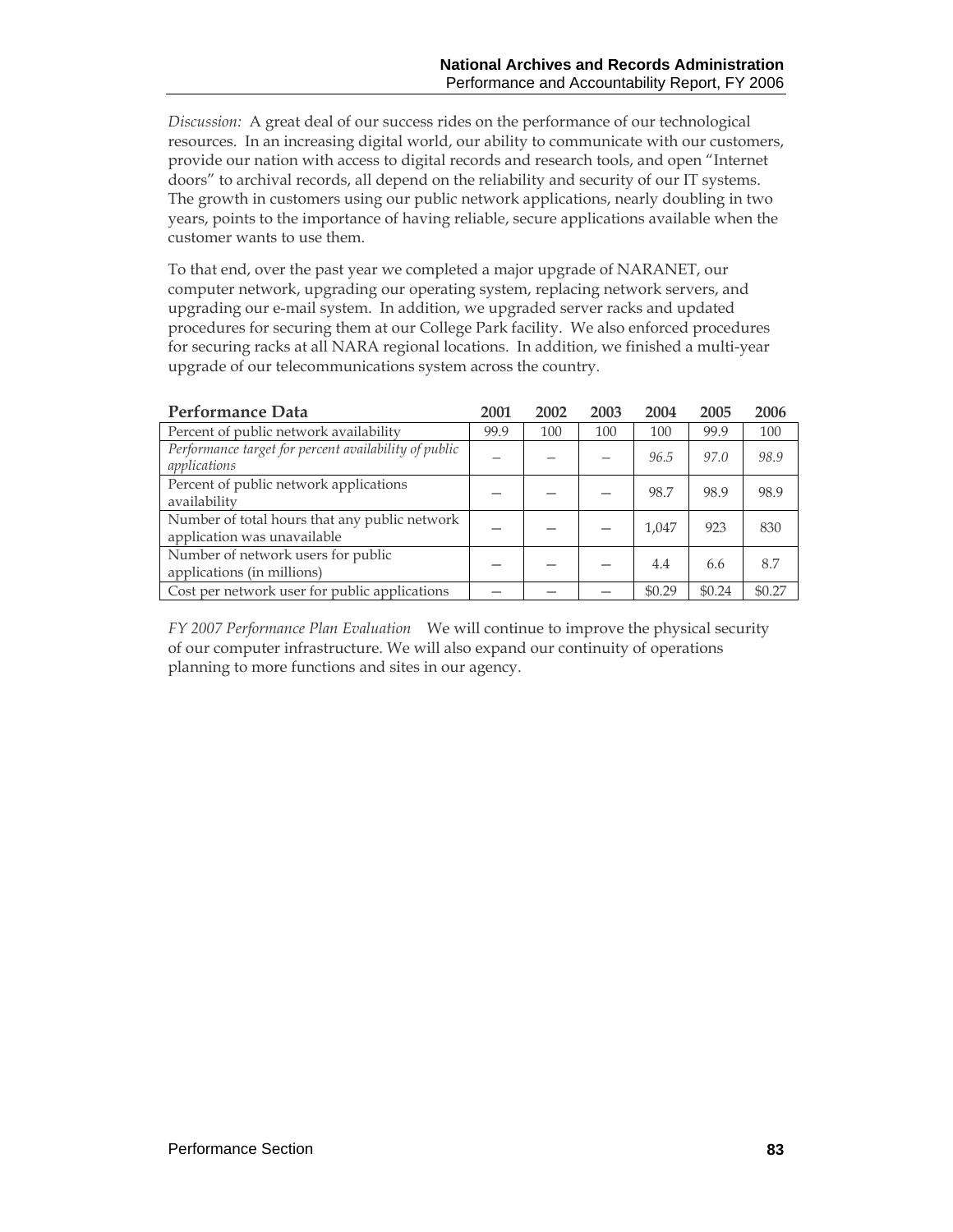# **FY 2006 PROGRAM EVALUATIONS**

## *Strategic Goal 1: Records Management*

There were no program evaluations specific to this strategic goal in FY 2006.

## *Strategic Goal 2: Electronic Records*

Government Accountability Office, GAO-06-906, *Electronic Records Archives: The National Archives and Records Administration's FY 2006 Expenditure Plan,* August 18, 2006.

The GAO objectives in reviewing the plan were to (1) determine whether the plan satisfies the conditions specified in the law, (2) determine the extent to which NARA has implemented prior recommendations, and (3) provide any other observations about the expenditure plan and the ERA acquisition. In summary, GAO found that NARA's expenditure plan fully satisfies three of six legislative conditions, and the agency has fully implemented three of five prior year recommendations and has partially implemented the remaining two.

## *Strategic Goal 3: Access*

Information Security Oversight Office (ISOO), *National Archives and Records Administration Special On-site Review of the Mandatory Declassification Review Program,* March 29, 2006.

ISOO conducted an on-site review of the mandatory declassification review (MDR) program as part of an Executive branch-wide assessment with respect to the effectiveness of MDR provisions outlined in E.O. 12958, as amended, and its implementing directive, 32 CFR Part 2001. NARA's MDR program addresses essential elements of a successful program, but ISOO specified four improvements, all of which have been made.

Office of Inspector General, OIG Management Letter 06-03, *Security Over Holdings in Stack Areas,* October 21, 2005.

This letter was written to formally advise the Archivist regarding status of security over NARA holdings specific to, but not limited to the National Archives Building. The general conditions defined in this management letter were pertinent to other NARA locations as well. The OIG made two suggestions to improve security over holdings at the National Archives Building and the National Archives at College Park, one of which is still open.

Office of Inspector General, OIG Report 06-04, *Review of NARA's Internal Control Procedures for Loan Items,* December 20, 2005.

The objective of this audit was to determine if loans were made in accordance with procedures established in NARA 1701 and 1702 and were protected from loss. The report made five recommendations, three of which are still open.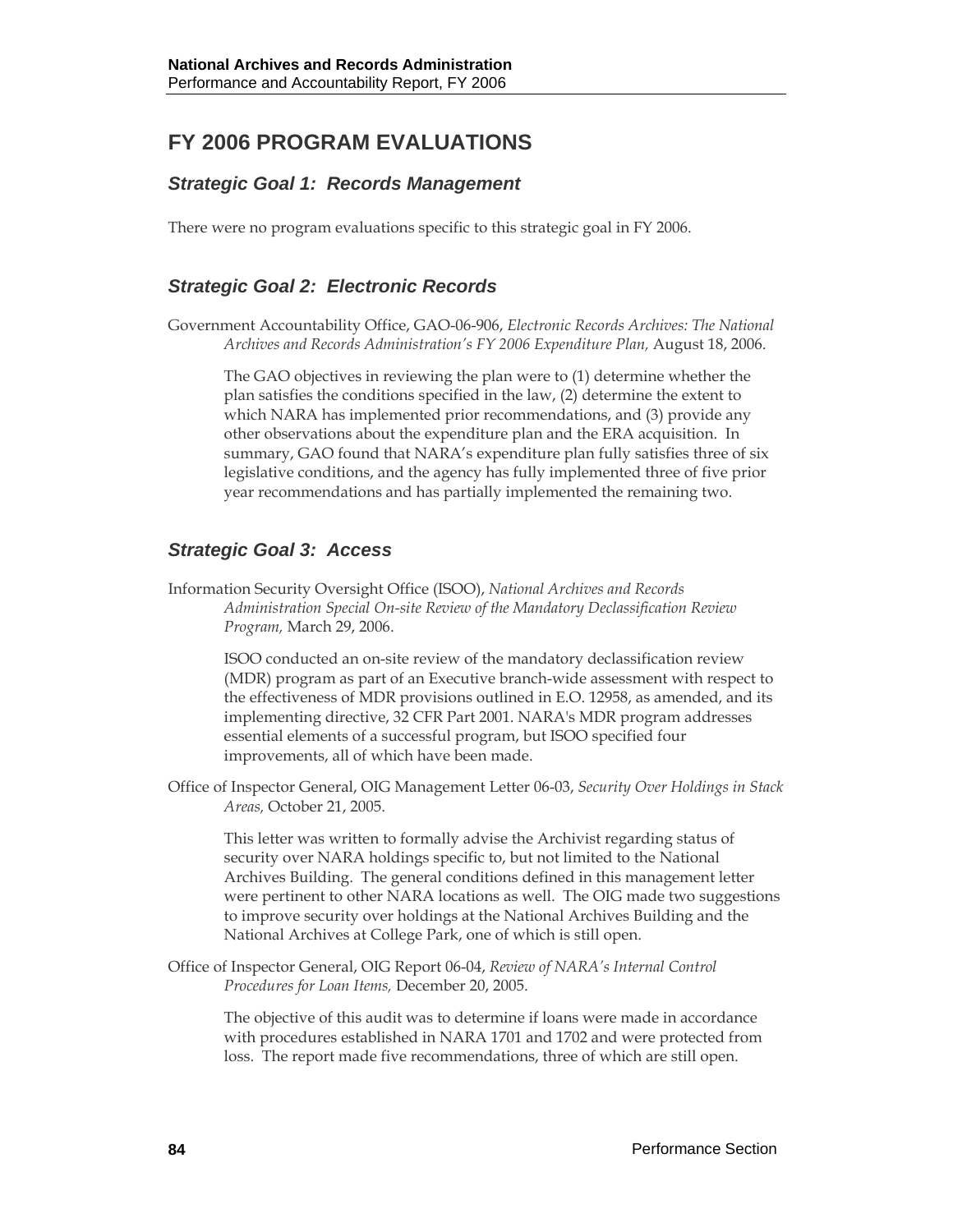#### *Strategic Goal 4: Space and Preservation*

Office of Administrative Services, *Physical Security and Life Safety Review,* July 2006.

The office conducted a review of the Pacific Regional Archives (Laguna Niguel,

CA). One recommendation was made and remains open.

#### *Strategic Goal 5: Infrastructure*

Government Accountability Office, GAO 440485, *Law Enforcement Function Review,* March 13, 2006.

The GAO Homeland Security and Justice Team is collecting data from more than 85 Federal agencies, including NARA. Data collected on the law enforcement function (in OIG) was: (1) job series of law enforcement officers, (2) authority for exercising law enforcement functions, and (3) training requirements for NARA law enforcement officers. Work on this engagement began in April 2006. NARA has responded to the two survey components sent to date. A third component is expected in FY 2007.

Office of Inspector General, OIG Report 06-01, *Audit of NARA's Network Perimeter,* December 15, 2005.

This audit of NARA's network perimeter was to determine whether the controls surrounding the boundary of NARA's network (NARANet) provide reasonable protection from external intruders. It contained seven new recommendations and an eighth recommendation that combined remaining open items from an FY 2004 program review and FY 2002 OIG audit report. Three of these recommendations remain open.

Office of Inspector General, OIG Report 06-09, *Review of NARA's Information Security Program,* August 9, 2006.

The overall objective of this review was to determine if NARA is making satisfactory progress establishing an information security program that includes appropriate controls required by Federal legislation. The report contained 12 recommendations.

Office of Inspector General, OIG Report 06-02, *Review of Modifications Made to the Performance-Based Task Order for Information Technology Support Services*, October 12, 2005.

This audit was undertaken to assess the appropriateness of modifications made to the contract task order awarded by NARA officials to acquire information technology support services. The report contained four recommendations, all are closed.

Office of Inspector General, OIG Management Letter 06-05, *Flawed Contract Performance Work Statement Could Have Adverse Impact on NARA's Budgetary Resources,*  October 26, 2005.

The OIG recommended action to correct a task order statement of work. All actions have been taken.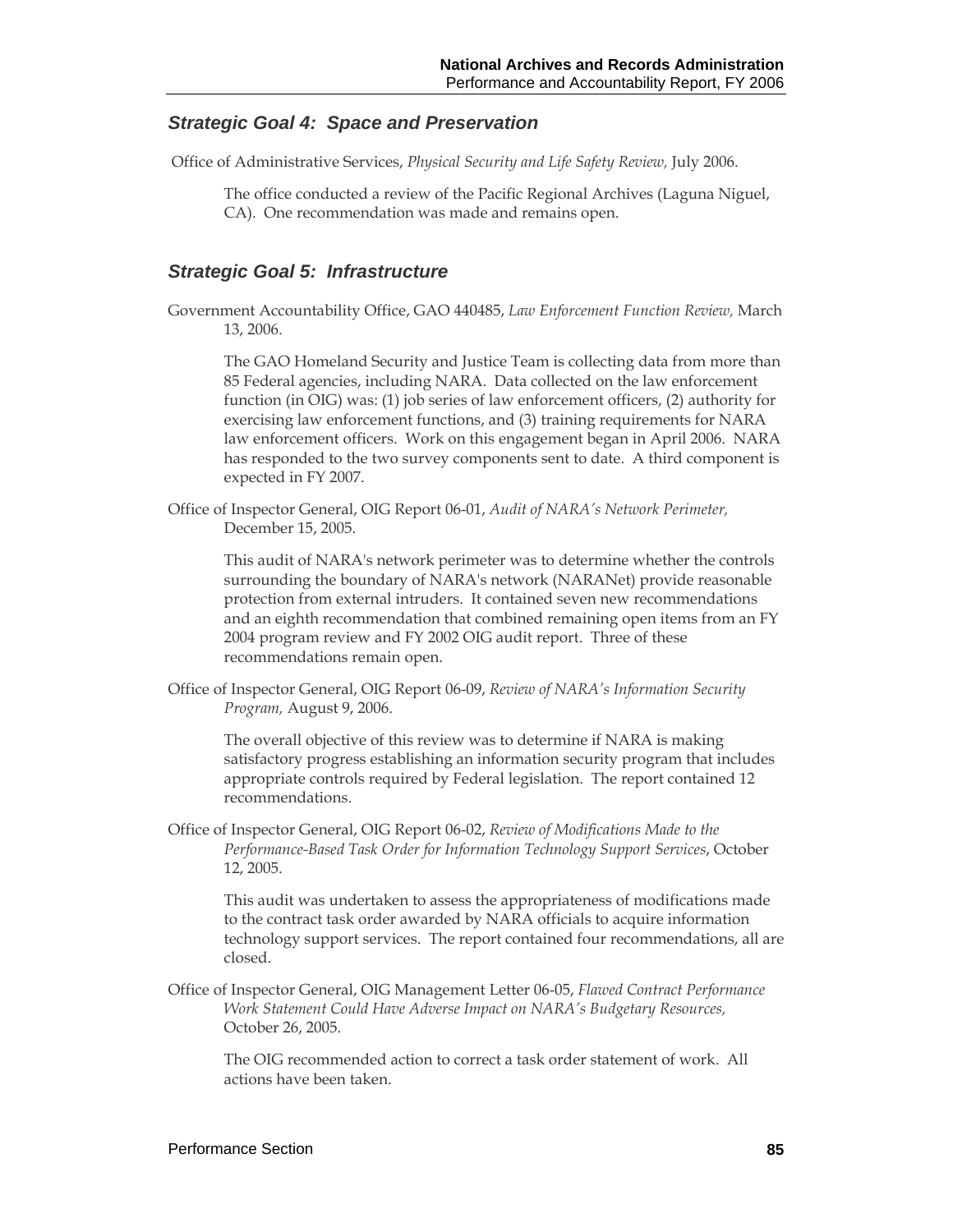Office of Inspector General, OIG Report 06-11, *Audit of NARA's System Administrator Rights and Controls,* July 11, 2006.

The objective of this audit was to determine whether NARA had instituted the appropriate controls, oversight, policies and procedures over system administrator accounts to ensure that NARA systems and information are properly secured. The report contained nine recommendations.

Office of Inspector General, OIG Report 06-14, *OIG Monitoring of the Novell Netware/GroupWise Upgrade Project,* June 20, 2006.

> This advisory report was issued to advise the Archivist of the status of the Novell Netware/Group Wise Upgrade Project. As of June 13, 2006, it was the OIG's opinion that the project was progressing in a satisfactory manner. Also, as of that date, the OIG noted three unresolved issues that were being addressed by project personnel. There were no recommendations associated with this advisory report.

Office of Inspector General, OIG Report 06-15, *OIG Monitoring of the Novell Netware/GroupWise Upgrade Project,* September 11, 2006.

> This is the second advisory report issued to advise the Archivist of the status of the Novell Netware/Group Wise Upgrade Project. It is the OIG's opinion that since their first report issued on June 20, the project has continued to progress in a satisfactory manner. The OIG notes that the project has encountered no major technical problems and may be completed ahead of the scheduled date of October 31, 2006. There are no recommendations associated with this advisory report.

## *Multi-Goal Evaluations*

Office of Inspector General, OIG Report 06-06, *Clifton-Gunderson LLP (CG) Audit of the National Archives and Records Administration FY 2005 Financial Statements,*  December 9, 2005.

The Inspector General contracted with Clifton Gunderson (CG) to review financial statements as well as internal controls and operations. CG made 25 recommendations, for which complete documentation has been provided to the auditors for 15 recommendations, and partial documentation provided for an additional six recommendations.

Office of Inspector General, OIG Report 06-07, *Evaluation of Management Control Program for FY 2005,* December 21, 2005.

The Inspector General reviewed NARA's FY 2005 Management Control Program. No recommendations were made.

Office of the Inspector General, OIG Report 06-10, *Evaluation of NARA's Affiliated Archives Program*, August 9, 2006.

The overall objective of this project was to determine whether the Affiliated Archives Program was meeting its intended goal and function. The report contained six recommendations.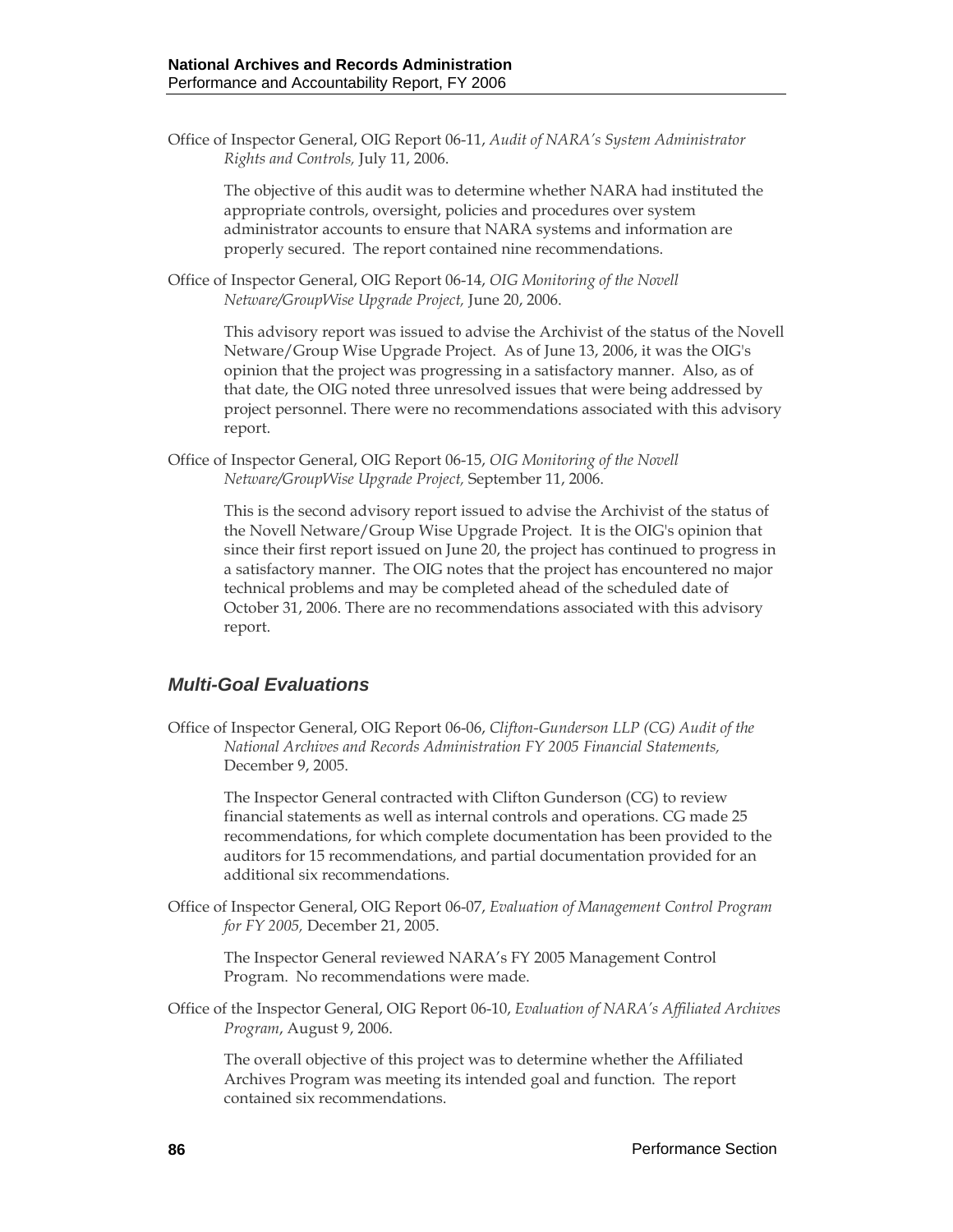Office of Presidential Libraries, *Program Review*, November 28-30, 2005.

The office conducted a program review at the John F. Kennedy Library in Boston, MA. Of the eleven recommendations made, two remain open.

Office of Presidential Libraries, *Program Review*, April 4-5, 2006.

The office conducted a program review at the Ronald Reagan Library in Simi Valley, CA. The final report was issued in September 2006. There were 23 recommendations in this review, all of which remain open.

Office of Regional Records Services, *Program Review*, January 2006.

The office conducted a program evaluation of the Pacific Region the weeks of January 16 (Laguna Niguel, CA, and Riverside, CA) and January 23 (San Bruno, CA). There were five findings in these reviews, two of which remain open.

Office of Regional Records Services, *Program Review*, May 2006.

The office conducted a program evaluation of the Southeast Region. The one finding in this review remains open.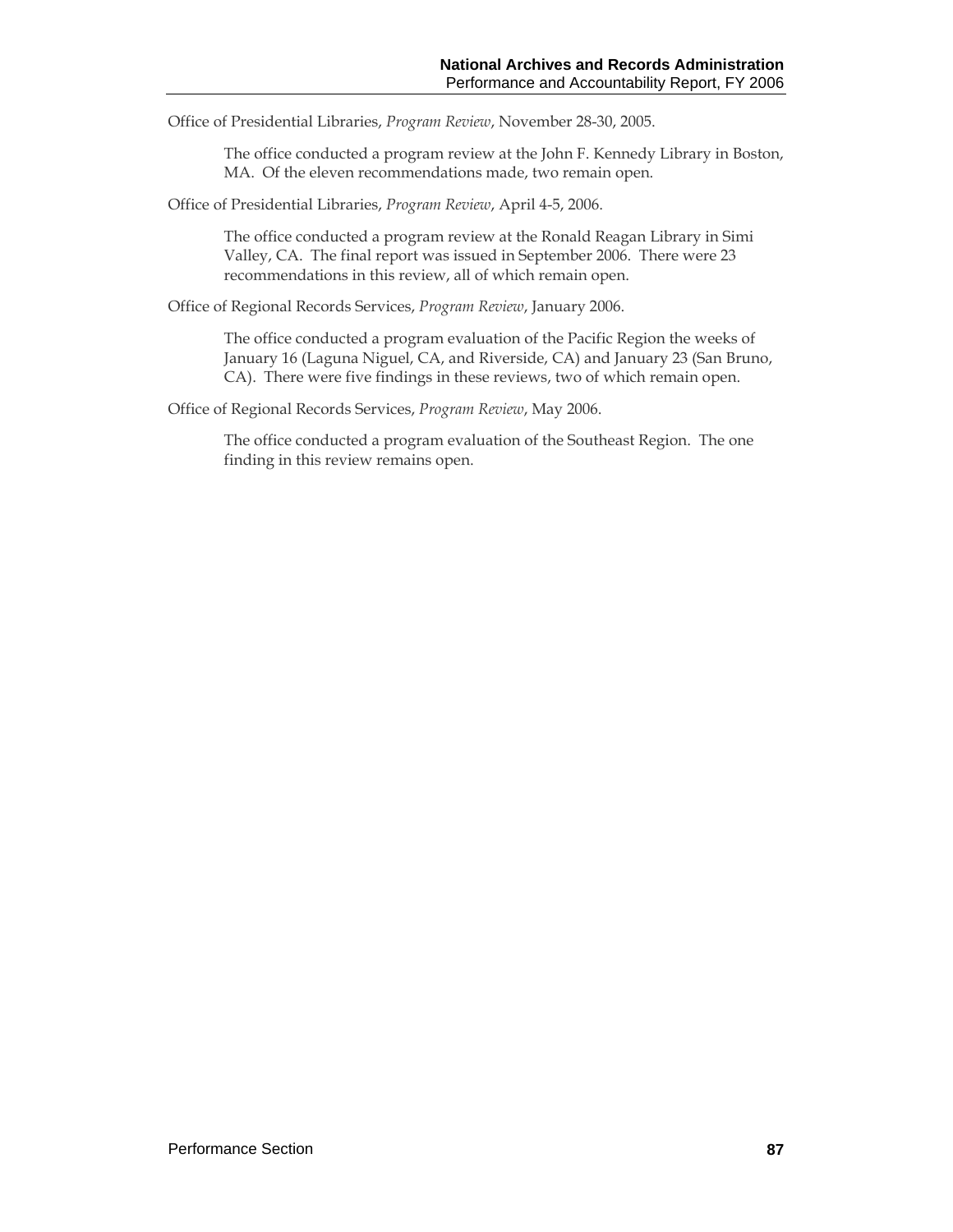# **Status of NARA Records Management Initiatives**

In FY 2006, we made substantial progress in further implementing the strategies documented in NARA's FY 2003 issuance of *Strategic Directions for Federal Records Management.* The following table provides a brief description of the strategies and specific examples of how these strategies have benefited Federal agencies in the past fiscal year.

| <b>Specific Strategy:</b><br>Appraisal | <b>Description:</b> The policy documents the strategic framework, objectives,<br>and guidelines used to determine archival value. The policy provides<br>general appraisal guidelines as well as guidelines for specific categories<br>of records including personal data records, observational data from the<br>physical sciences, and environmental health and safety records. |
|----------------------------------------|-----------------------------------------------------------------------------------------------------------------------------------------------------------------------------------------------------------------------------------------------------------------------------------------------------------------------------------------------------------------------------------|
|----------------------------------------|-----------------------------------------------------------------------------------------------------------------------------------------------------------------------------------------------------------------------------------------------------------------------------------------------------------------------------------------------------------------------------------|

**FY 2006 Benefits to Agencies:** We issued revisions to the Appraisal policy to define and address records with intrinsic value. We also updated the appendixes to include special considerations for R&D records to provide more detail to the criteria for Environmental Health and Safety records.

| <b>Specific Strategy: Custody</b> | <b>Description:</b> The policy addresses the authority and responsibility of the<br>Archivist for physical and legal custody of permanent Federal records.                                                                            |
|-----------------------------------|---------------------------------------------------------------------------------------------------------------------------------------------------------------------------------------------------------------------------------------|
|                                   | FY 2006 Benefits to Agencies: We continued to pursue affiliated relationships with a focus on major Federal<br>الاستحصار المارا والمستحقق والمتحاولة والمتحاولة والمستحقق والمستحقق والمستحيل والمستحيل والمستحيل والمستحيل والمستحيل |

scientific agencies that collect, maintain, and disseminate scientific and technical information (STI) documenting Federal research and development projects. These collaborative relationships allow NARA and agencies to preserve, manage, and provide access to digital data collections with long-term retention periods.

We continued to work closely with the National Technical Information Service (NTIS) to assist with the preservation of their microfiche and microfilm STI collections.

| <b>Specific Strategy:</b><br>Advocacy | <b>Description:</b> We are actively engaging senior Federal agency officials in<br>discussions and meetings on the importance of records management in<br>the Federal government. |
|---------------------------------------|-----------------------------------------------------------------------------------------------------------------------------------------------------------------------------------|
|                                       |                                                                                                                                                                                   |

**FY 2006 Benefits to Agencies:** We advocated records management from the highest level of the organization to Federal agency executives and senior leaders. The Archivist and the CIO Council hosted an agency forum to stress the importance of embedding records management into agency processes. This collaborative effort with speakers from OMB, FBI, and NARA highlighted efforts such as the FEA Records Management Profile and other e-records initiatives developed to improve the efficiency and productivity of agency business processes.

Senior agency representatives throughout NARA organizations led or participated in more than 120 meetings, discussions, presentations, and conferences in FY 2006 to advocate and inform agency senior officials about the importance of records management at all levels of an organization.

| <b>Specific Strategy: Training</b><br>and Certification                                                       | <b>Description:</b> NARA has developed a national training program in<br>Federal records management. The program broadens our venue for<br>offering training and offers a certificate of training in Federal records<br>management to recognize participants' achievements in understanding<br>core records management knowledge areas. |  |  |  |
|---------------------------------------------------------------------------------------------------------------|-----------------------------------------------------------------------------------------------------------------------------------------------------------------------------------------------------------------------------------------------------------------------------------------------------------------------------------------|--|--|--|
| FY 2006 Benefits to Agencies: We developed and offered nationwide, for the first time, new standard curricula |                                                                                                                                                                                                                                                                                                                                         |  |  |  |
|                                                                                                               | for IT professionals, Program Managers, General Counsels, and Records Managers. More than 1,900                                                                                                                                                                                                                                         |  |  |  |
| government personnel completed our online training course "Records Management for Everyone" hosted on         |                                                                                                                                                                                                                                                                                                                                         |  |  |  |
| OPM's GoLearn.gov website. More than 160 agency personnel received the Certificate of Federal Records         |                                                                                                                                                                                                                                                                                                                                         |  |  |  |
| Management training. The certificates were issued to personnel who have successfully completed training and   |                                                                                                                                                                                                                                                                                                                                         |  |  |  |
| tests in five core knowledge areas of Federal records management training.                                    |                                                                                                                                                                                                                                                                                                                                         |  |  |  |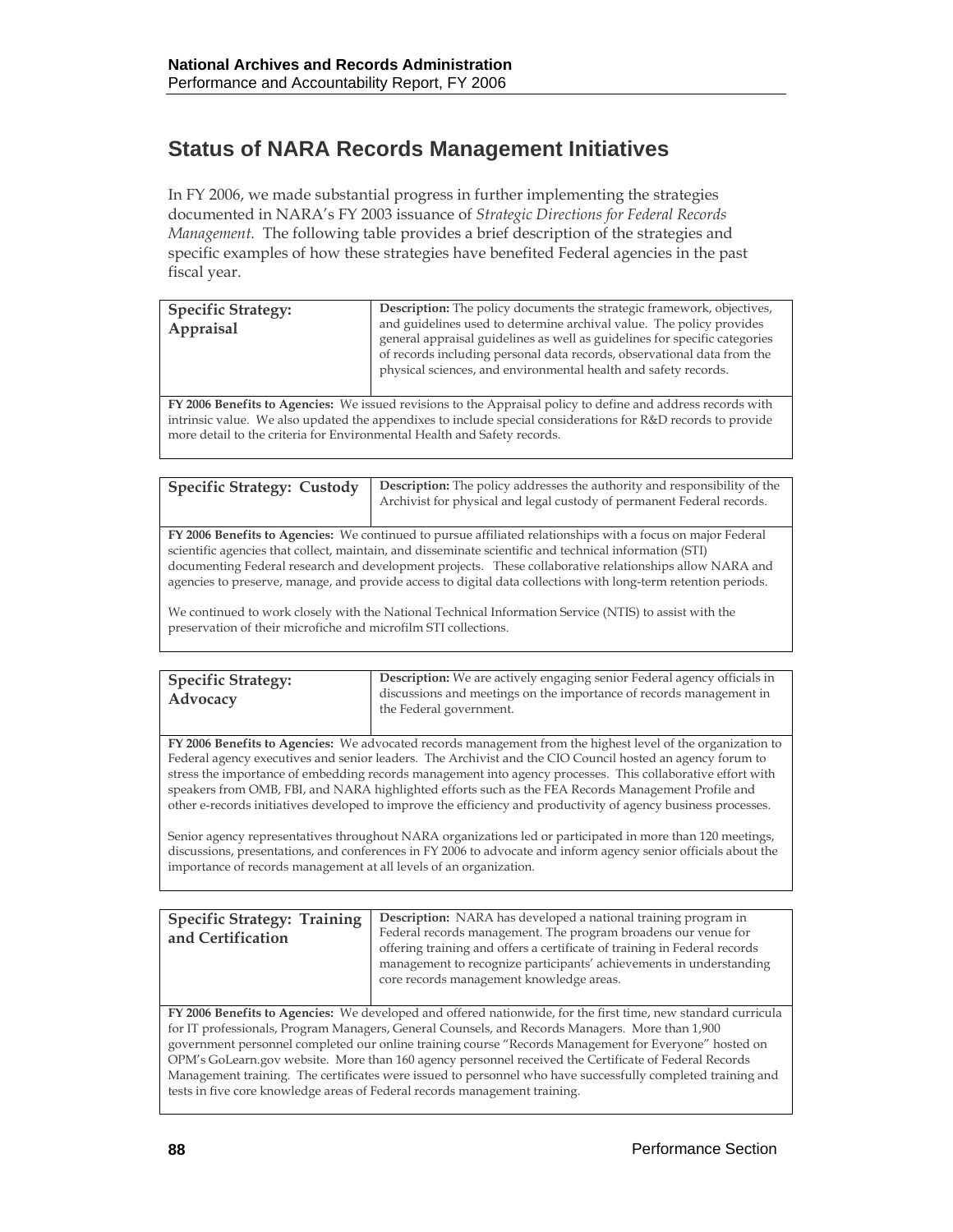We procured and configured a learning management system (LMS). The LMS provides a convenient, seamless approach for agencies to register for training, participate in training and take certification tests. It facilitates our delivery of Virtual Instructor-led training to a widely distributed audience across the country.

| <b>Specific Strategy: Federal</b> | <b>Description:</b> The Electronic Records Services team is establishing |
|-----------------------------------|--------------------------------------------------------------------------|
| <b>Records Center Program</b>     | scanning and electronic media storage services for agency customers.     |
| and Electronic Records            |                                                                          |
| <b>Services</b>                   |                                                                          |
|                                   |                                                                          |

**FY 2006 Benefits to Agencies:** We continued to progress with e-media storage and scanning services as viable, cost-effective options for Federal agencies. Our Federal Records Center Program (FRCP) actively piloted an e-Media storage program in Kansas City and moved forward with plans for similar storage capabilities at other sites. In the Rocky Mountain Region, we developed plans to provide electronic media storage and services with adjacent space available to customers to use as alternate COOP sites. Scanning projects, both for large-scale production and on-demand jobs, were also underway or operational in Fort Worth and St. Louis.

| <b>Specific Strategy: Flexible</b> | <b>Description:</b> A proposed approach to scheduling piloted among five                                                                           |
|------------------------------------|----------------------------------------------------------------------------------------------------------------------------------------------------|
| Scheduling                         | agencies. This approach allows agencies to schedule temporary records<br>in schedules at any level of aggregation that meets their business needs. |

**FY 2006 Benefits to Agencies:** We developed flexible schedules and completed appraisal reports and the review processes for the mission and policy functions of the Congressional Research Service. We achieved similar progress with the administration and dissemination functions of the U.S. Patent and Trademark Office.

Agency customers indicated that (continued) use of the "big bucket" approach within the concept of the flexible schedule, although time-consuming due to the requirement for extensive analysis, is beneficial for the proper management of agency records. It is especially useful as part of implementing electronic recordkeeping systems and in aligning work processes and records management with the FEA Business Reference Model.

We continued to assist GAO, HUD, the Department of Education, and other agencies in the development of flexible schedules.

| <b>Specific Strategy: General</b> | <b>Description:</b> The General Records Schedules (GRS) efforts are designed                     |
|-----------------------------------|--------------------------------------------------------------------------------------------------|
| <b>Records Schedules</b>          | to identify and develop additional GRS's for records that are common<br>across Federal agencies. |
|                                   |                                                                                                  |

**FY 2006 Benefits to Agencies:** We continued to develop and update our GRS's to ensure comprehensive coverage of records common to many agencies. We incorporated a major revision to GRS 10 (Motor Vehicles) pertaining to the management of records related to ownership, operation and maintenance of Government aircraft The GRS will be issued in FY 2007. We vetted a draft GRS for the records of Chief Financial Officers among the CFO Council and Federal agency Records Managers. We also continued to develop major revisions to GRS 1 (Personnel) relating to Employee Assistance Programs, Flexiplace, and Flexitime activities.

| <b>Specific Strategy:</b><br><b>Guidance and Regulations</b> | <b>Description:</b> We are continuing efforts at NARA to align our guidance<br>and regulations with changes resulting from the redesign of Federal<br>records management. |
|--------------------------------------------------------------|---------------------------------------------------------------------------------------------------------------------------------------------------------------------------|

**FY 2006 Benefits to Agencies:** We revised the regulatory framework for Federal records management and began rewriting the regulations in 36 CFR 12, subchapter B. The revision reorganizes the existing regulations and incorporates new standards resulting from changes in our recordkeeping environment and the strategies and initiatives NARA has undertaken in our redesign of Federal records management. Due to other priority ERA and records management initiatives that required diverting staff resources from this project, we did not make as much progress as anticipated in FY 2006. We issued several significant guidance products for agencies in that align to our strategic directions, including the Records Management Profile of the Federal Enterprise Architecture, the remaining enterprise-wide ERM guidance products for implementing ERM, the Toolkit for Managing Electronic Records, and NARA's policies implementing section 207(e) of the E-Government Act.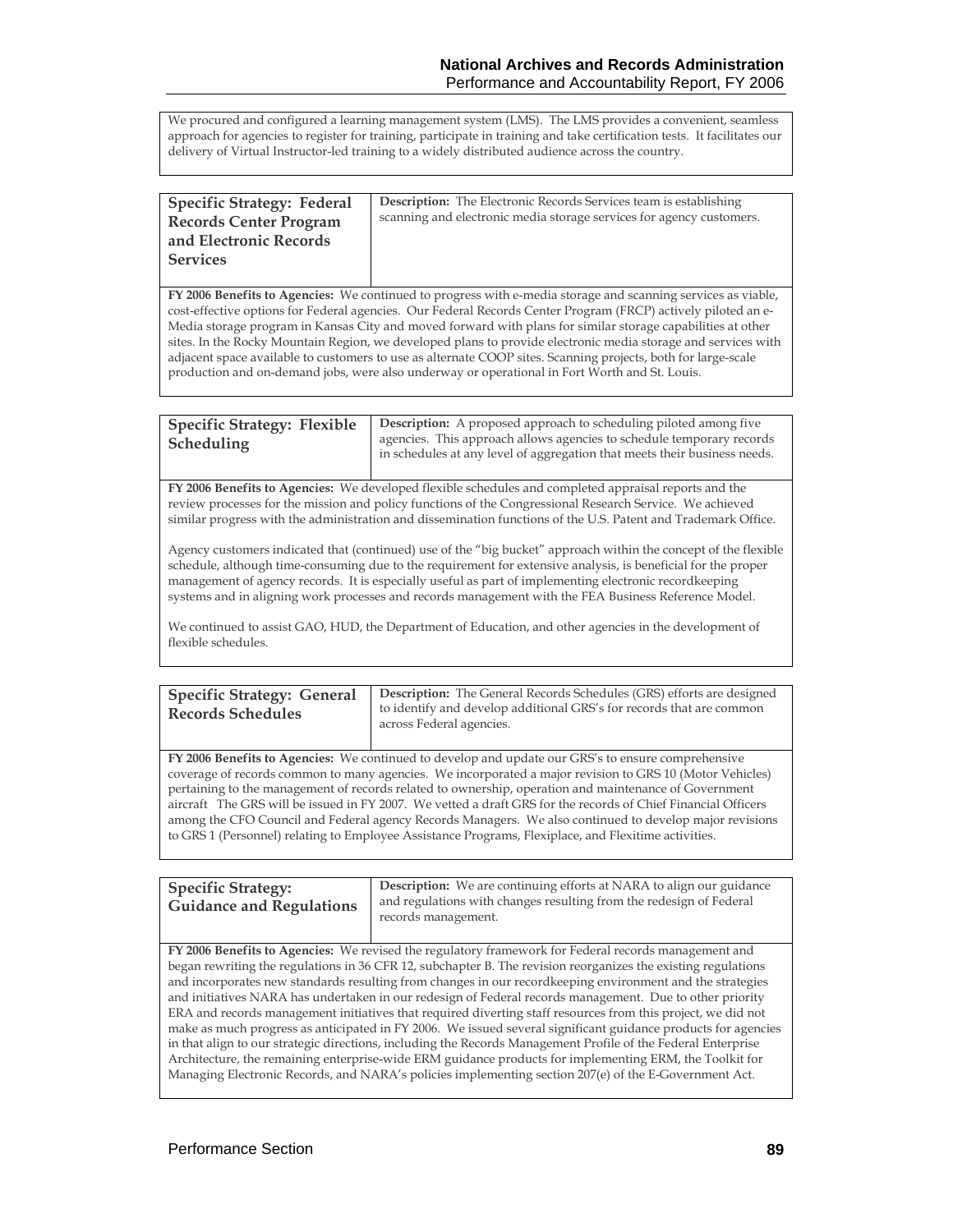| <b>Description:</b> Inspections are reviews of agency record keeping practices<br><b>Specific Strategy:</b><br>that focus on serious management problems. Studies are reviews of<br><b>Inspections and Studies</b><br>records management practices in the Federal government. |  |
|-------------------------------------------------------------------------------------------------------------------------------------------------------------------------------------------------------------------------------------------------------------------------------|--|
|-------------------------------------------------------------------------------------------------------------------------------------------------------------------------------------------------------------------------------------------------------------------------------|--|

**FY 2006 Benefits to Agencies:** We completed two studies in FY 2006. We funded a study by the University of Maryland on recordkeeping practices in twenty-one Federal agencies and three non-Federal organizations. We also conducted a study of the Department of Energy (DOE) disposition schedule for research and development (R&D) records maintained by DOE national laboratories.

| <b>Specific Strategy:</b>                          | <b>Description:</b> The resource allocation methodology provides a way for                                                                                                                                                                                                                                                                                                     |  |  |  |  |
|----------------------------------------------------|--------------------------------------------------------------------------------------------------------------------------------------------------------------------------------------------------------------------------------------------------------------------------------------------------------------------------------------------------------------------------------|--|--|--|--|
| <b>Resource Allocation</b><br>(Focusing Resources) | NARA to best use its scarce resources to provide assistance to agencies<br>with records that are at high risk of inappropriate disposition, records<br>with high permanent value, and records that are rated high to protect<br>rights of citizens and accountability of the Federal government. The<br>benefit of the resource allocation methodology is that NARA is able to |  |  |  |  |
|                                                    | concentrate its records management assistance and other resources in<br>high priority, high visibility Federal programs or sub-functions that are<br>of concern to NARA's public customers.                                                                                                                                                                                    |  |  |  |  |

**FY 2006 Benefits to Agencies:** We continued to pursue the e-records initiative, using Resource Allocation methods and ratings established in 2004 to appraise and schedule important mission critical information systems in high priority agencies. National teams were created to identify, schedule and appraise, and acquire these permanent records.

| Assistance | Specific Strategy: Targeted   Description: We have established partnerships with other agencies to<br>solve specific records management problems. |
|------------|---------------------------------------------------------------------------------------------------------------------------------------------------|
|            |                                                                                                                                                   |

**FY 2006 Benefits to Agencies:** We continued to partner with Federal agencies to resolve clearly defined records management challenges. In FY 2006, projects often focused on electronic information systems and the challenges of maintaining and protecting information over time. The projects frequently required that we develop and deliver agency-specific leader-led or computer-based records management training to agencies.

| <b>Specific Strategy:</b><br><b>Reporting</b>                                                                                                                                                                                                                                                                                                                                | <b>Description:</b> We will report to Congress and OMB regarding problems<br>and recommended practices discovered as part of targeted assistance<br>projects or inspections and studies that we conduct. |  |
|------------------------------------------------------------------------------------------------------------------------------------------------------------------------------------------------------------------------------------------------------------------------------------------------------------------------------------------------------------------------------|----------------------------------------------------------------------------------------------------------------------------------------------------------------------------------------------------------|--|
| FY 2006 Benefits to Agencies: We surveyed Federal Records Officers to determine how to improve our records<br>scheduling and appraisal services. In addition, we surveyed Chief Information Officers to gauge the impact of<br>NARA's advocacy efforts. We will use the information collected to develop ways to improve scheduling and<br>communication with our customers. |                                                                                                                                                                                                          |  |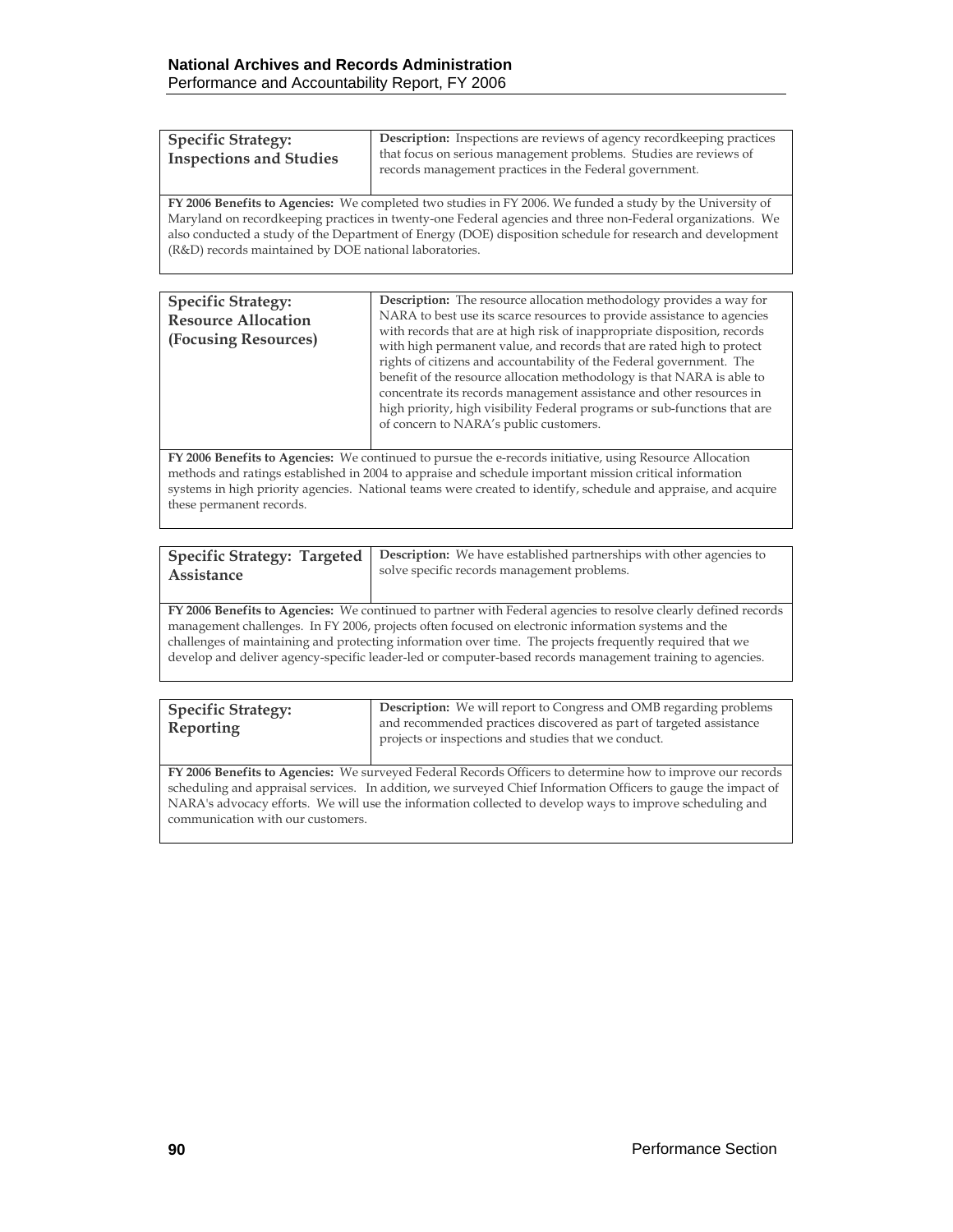# **Federal Records Management Evaluations**

Under 44 U.S.C. 2904(c)(8), the Archivist of the United States is required to report to Congress and OMB annually on the results of records management activities. NARA fulfills this requirement through the Performance and Accountability Report. Through this report, we also highlight the progress of individual agencies in managing and preserving the documentation necessary to protect the legal and financial rights of the Government and citizens.

In FY 2005, we began to use our Resource Allocation methodology and the OMB Business Reference Model (BRM) to target our assistance to Federal agencies. We performed an analysis of business processes, sub-functions, and agency activities across the Government, based on the OMB BRM, to identify those that are the most significant to protect legal rights, document government accountability, and preserve records that document the national experience.

In FY 2006 we used this analysis to target 124 critical electronic records systems in 31 Federal agencies. The goal of the effort was to describe and appraise the records in these systems to ensure they were adequately maintained to meet agency business needs, protect the legal and financial rights of the Government and its citizens, and preserve those of permanent value. The agencies that owned these systems were generally very supportive, and through agency/NARA partnerships, 163 electronic records systems in 18 agencies were appraised and scheduled, more than 30 percent over our target.

NARA commends these agencies for making significant progress in managing their critical electronic records systems:

Department of Agriculture, Agricultural Marketing Service Department of Agriculture, Food Safety and Information Service Department of Commerce, U.S. Patent and Trademark Office Central Intelligence Agency Department of Defense, Defense Threat Reduction Agency Department of Defense, Department of the Air Force Department of Defense, Department of the Army Department of Homeland Security, Customs and Border Protection Department of Homeland Security, Transportation Security Administration, Federal Air Marshal Service Department of Homeland Security, U.S. Citizenship and Immigration Service Department of Homeland Security, U.S. Secret Service Department of Health and Human Services, Food and Drug Administration Department of Housing and Urban Development Department of Justice, Alcohol, Tobacco, Firearms and Explosives Department of Justice, Drug Enforcement Agency Department of Justice, Federal Bureau of Investigation Department of Justice, Office of Justice Programs Department of State

We also recognize the following Federal agencies for transferring critical electronic records to the legal custody of the National Archives for permanent preservation: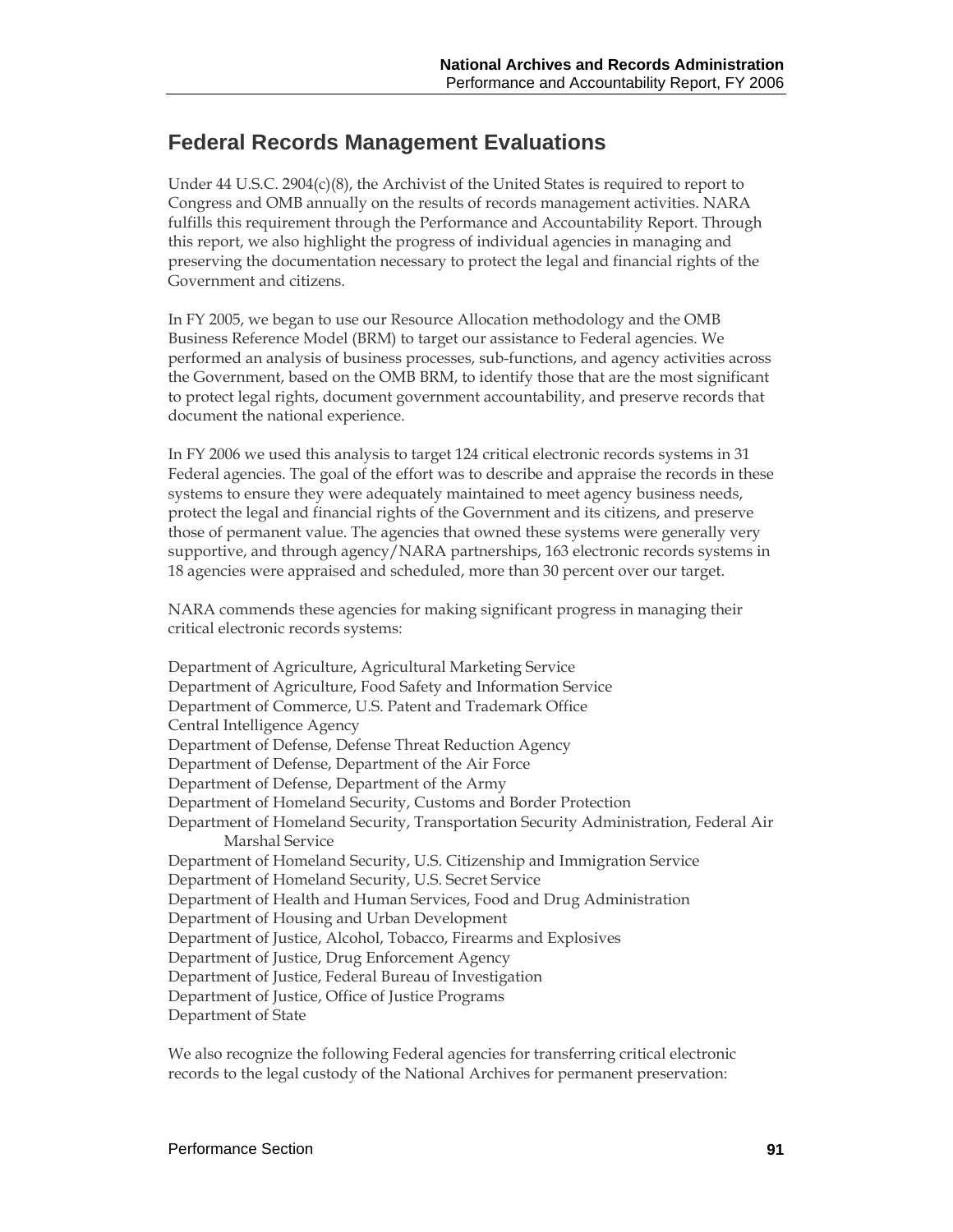Department of Commerce, U.S. Patent and Trademark Office Department of Defense, Defense Intelligence Agency Department of Homeland Security, Customs and Border Protection Department of Justice, Civil Division and Civil Rights Division Department of Justice, Alcohol, Tobacco, Firearms and Explosives National Aeronautics and Space Administration

In addition, we are reporting on several Federal programs that have shown significant progress in preserving and assuring timely maximum access to the American people of our governmental records:

## *NOAA, National Marine Fisheries Service, Southeast Regional Office (SERO)*

SERO developed and implemented a scanning project and an electronic recordkeeping system that provides enhanced risk management, efficiencies in handling FOIA and litigation responses, and integration of records management with agency business processes.

#### *TRICARE Management Activity (TMA) Records Management Program, Aurora, Colorado*

TMA is the Military Health System's health care program for active duty military, active duty service families, retirees and their families, survivors, and other beneficiaries. TMA has done an exemplary job of communicating good records management practices through its guidance and continuous training of TMA managers, custodians, and contractor records managers who generate and control TMA records. Training has included email, Privacy Act and Health Insurance Portability and Accountability Act (HIPAA) recordkeeping issues. TMA also conducts regular site visits and evaluations of its nationwide records management program resulting in model records programs in the field.

## *Department of the Interior, Office of the Special Trustee for American Indians- Office of Trust Records (DOI OST)*

DOI OST demonstrated a strong commitment to improving their records management program by committing to train all of their records management staff to earn the NARA Certificate of Federal Records Management Training. The Department of Interior addressed records management improvement on several levels and fronts that include 1) training, 2) establishing a special Office of Trust Records, 3) submitting records schedules (10 in FY 2006) to NARA to receive disposition authorization for the permanent retention of records pertaining to Indian Fiduciary Trust, 4) establishment of the American Indian Records Repository, and 5) a degree emphasis in records management and archives in the American Indian Studies program at Haskell Indian Nations University.

*Small Business Administration (SBA)*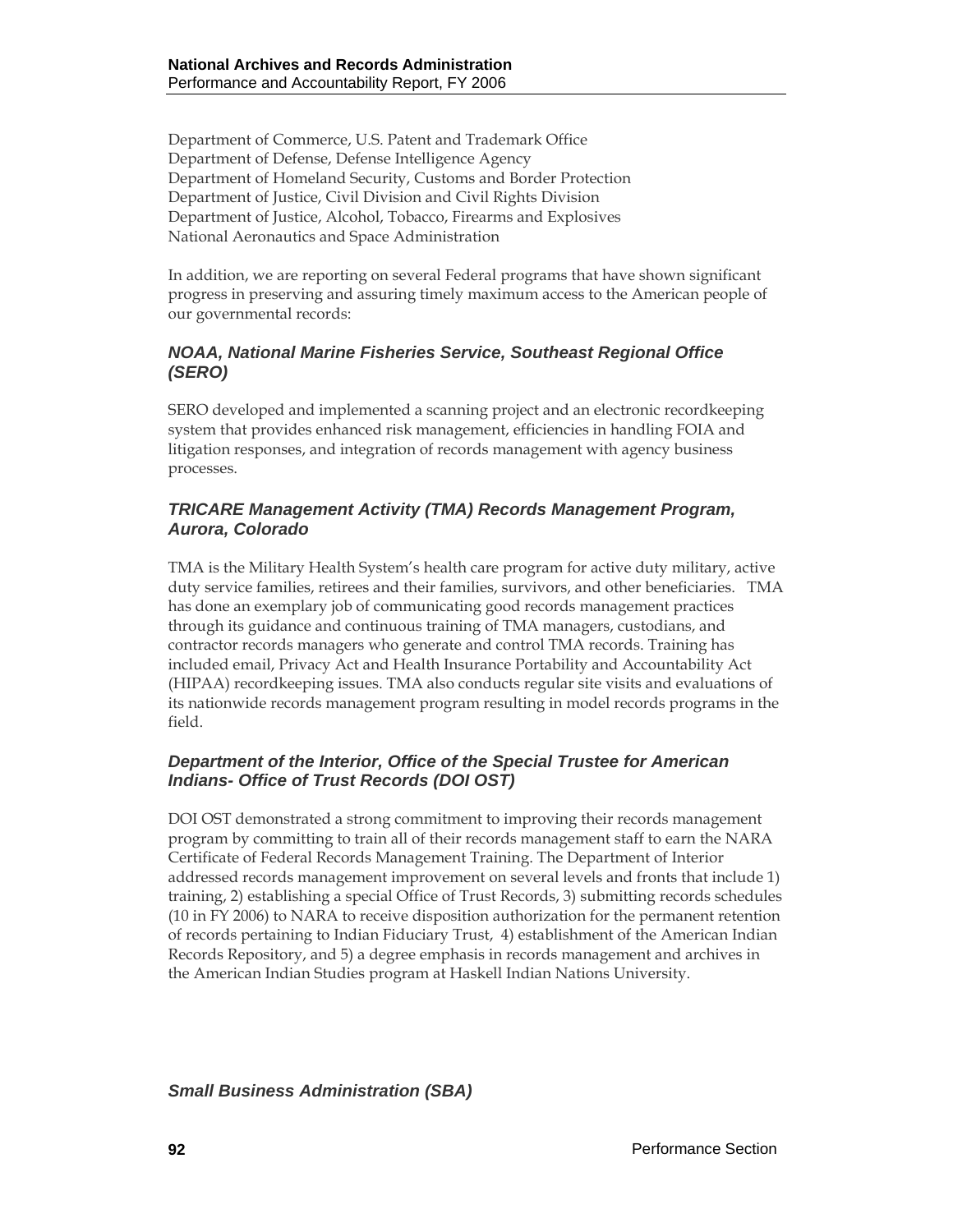SBA made significant progress in managing its critical electronic records systems by identifying, describing and obtaining NARA approval for six electronic records schedules covering 289 items including the Loan Accounting System.

#### *Department of Housing and Urban Development (HUD)*

HUD has broken new ground in aligning its records scheduling activities with IT capital planning activities using the Federal Enterprise Architecture as a model for scheduling certain records.

#### *Social Security Administration (SSA)*

SSA moved from a fully paper-based claims process to an electronic process while maintaining the integrity of the claims file record. Electronic claim processing for Title II Retirement, Survivors and Disability claims, Title XVI Supplemental Security Income for the Aged, Blind and Disabled claims and Title XVIII Medicare claims is a significant SSA program milestone.

#### *Department of Transportation Research and Innovative Technology Administration (RITA)*

RITA began preparation for a move to a new building with a major records management initiative. RITA began comprehensively scheduling their records, completing more than 40 schedules. RITA was able to dispose of more than 500 cubic feet of records eligible for destruction. They also transferred more than 200 boxes to the Washington National Records Center.

## *Defense Threat Reduction Agency (DTRA)*

DTRA consolidated approximately 1,400 people, and their records, from multiple locations into their new Defense Threat Reduction Center. Through a partnership with the Security and Counterintelligence Directorate and CIO staff the records program developed posters, brochures, and videotapes, as well as classroom and online training, to get the word out and to make training readily available. DTRA records management was able to successfully move the 1,400 people, plus 600,000 pages of records and make an additional 700,000 pages readily available as scanned images.

#### *Transportation Security Administration (TSA)*

TSA was established by Congress on November 19, 2001, in the aftermath of the September 11th attacks. Confronting the overwhelming documentation created by the new high-profile agency and its need to hire a completely new security-related workforce, TSA put together the fundamental elements of a successful records management program. The agency developed records schedules, which NARA approved, and issued a formal records disposition manual. Additionally, TSA issued policy, directives and guidance relating to records management, forms, reports and directives management, file classification, vital records, electronic records, treatment of records containing SSI, and personal papers.

## *Federal Aviation Administration (FAA)*

Performance Section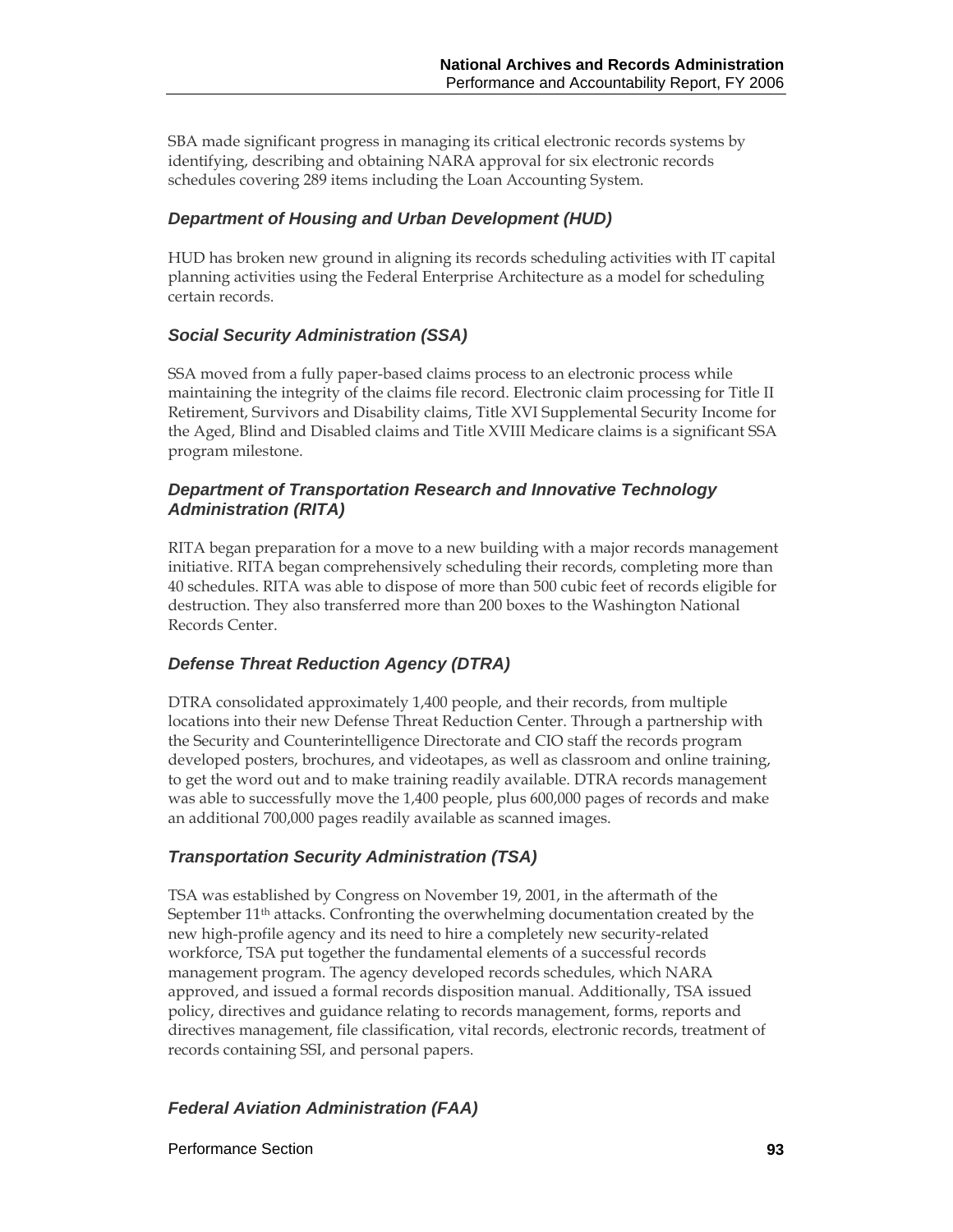FAA recognized the critical need to collect and preserve all of the agency's records relating to the events of September 11, 2001. The FAA established a strict process to ensure that they collected all of the records from a large number of facilities over a wide geographic area. They created digital copies of all the original records and created indices down to the individual item level to ensure enhanced access. FAA requested and received an approved schedule for these records in 2005. They were appraised as permanent. A significant portion of the original records have already been transferred to the National Archives as a pre-accession.

## *Department of Defense, Office of the Secretary of Defense (DOD OSD)*

DOD OSD transferred electronic copies of the records of the Coalitional Provisional Authority-Iraq to NARA for "pre-accessioning." These records will remain under the legal control of the DOD but will be archivally processed and preserved so that they will be accessible when accessioned into the permanent custody of the Archives in 25 years.

## *U.S. Patent and Trademark Office (PTO)*

PTO transferred an electronic copy of the Automated Patent Search system to NARA for "pre-accessioning." This file contains records for 25,220,394 patents from July 1790 to August 2006. PTO retains access control and will continue to offer these patents to the public in a fee-product. The records are eligible for transfer to NARA's legal custody in September 2010.

We also want to recognize the **Environmental Protection Agency**, the **Government Accountability Office**, the **National Aeronautics and Space Administration**, and the **U.S. Patent and Trademark Office** for pioneering with NARA on new, more flexible ways to schedule records.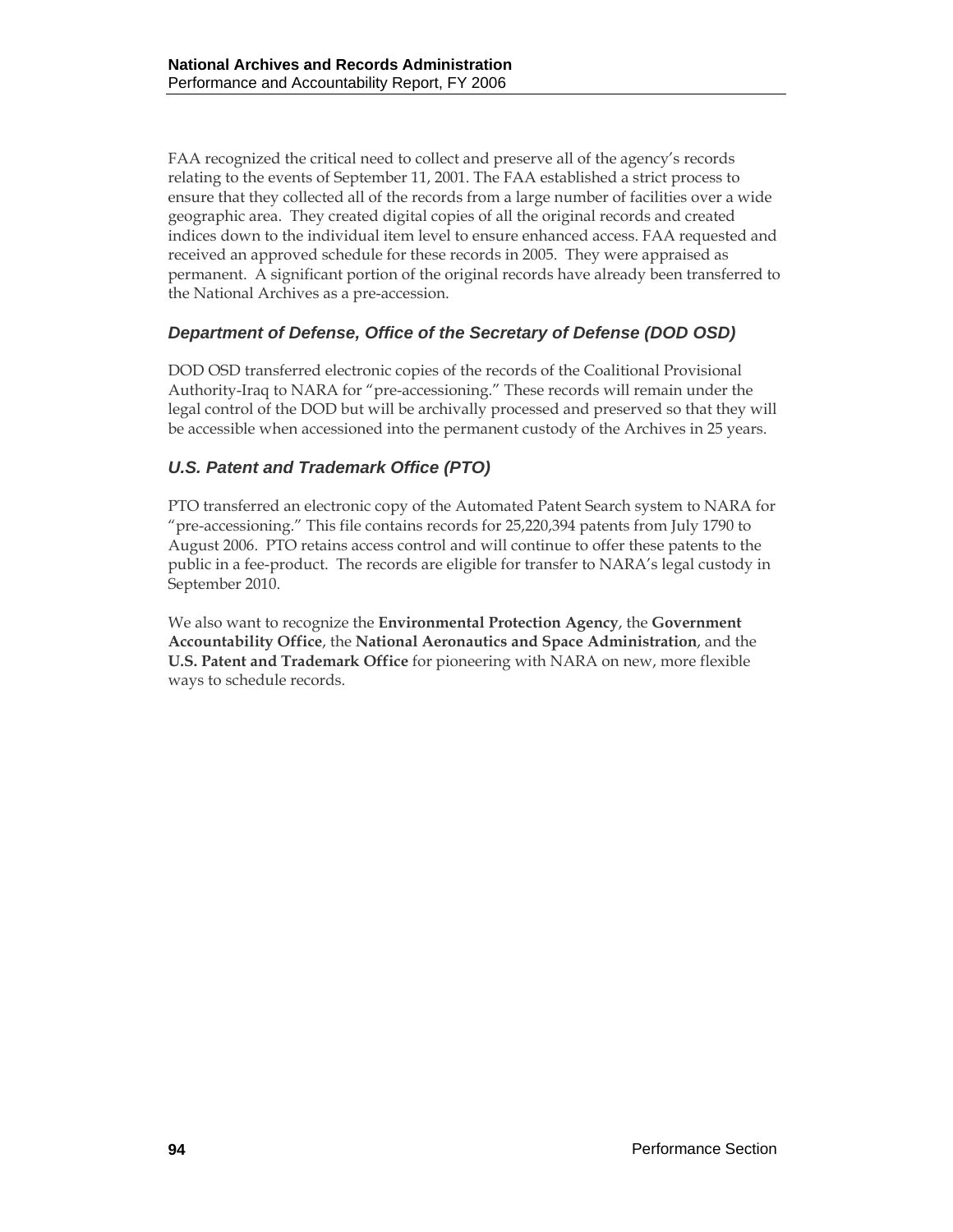# **Performance Assessment Rating Tool Summary**

## *Records Services Program*

As part of the FY 2005 budget formulation, OMB evaluated NARA's records services program using the Program Assessment Rating Tool (PART). PART was established to provide a process for rating the performance of programs across the Federal Government. The chart below summarizes OMB's findings, NARA's responses, and the status of our progress in implementing the recommendations as well as FY 2006 results for PART measures.

| <b>OMB</b> Recommendation                                                                                         | <b>NARA's Response to OMB's</b> |      |                                                                                                                                                                                                                                                                                             | <b>Status of Progress</b>                                                                                                                                                                                                                                                                                                               |
|-------------------------------------------------------------------------------------------------------------------|---------------------------------|------|---------------------------------------------------------------------------------------------------------------------------------------------------------------------------------------------------------------------------------------------------------------------------------------------|-----------------------------------------------------------------------------------------------------------------------------------------------------------------------------------------------------------------------------------------------------------------------------------------------------------------------------------------|
|                                                                                                                   |                                 |      | Finding                                                                                                                                                                                                                                                                                     |                                                                                                                                                                                                                                                                                                                                         |
| 1. Develop targets for newly<br>created unit-cost measures.<br>2. Produce audited financial<br>statements.        | tested.                         |      | NARA developed a standard<br>methodology for collecting unit cost<br>measures in FY 2004. Data was<br>collected for the first time for many<br>new cost measures in FY 2004 and FY<br>2005. Targets will be set where<br>appropriate after-measurement<br>methodologies are established and | NARA included 13 new cost<br>metrics in the FY 2004 perfor-<br>mance plan and developed a<br>methodology for collecting the<br>data for the first time in FY<br>2004. These data are reported in<br>the Performance section of this<br>report. We are monitoring<br>trends to determine where<br>targets are appropriate.<br>Completed. |
| <b>Selected PART Measures</b>                                                                                     |                                 | Year | <b>Target</b>                                                                                                                                                                                                                                                                               | <b>Actual</b>                                                                                                                                                                                                                                                                                                                           |
| Annual cost of archival storage space<br>per cubic feet of traditional holdings                                   |                                 | 2006 | No annual target                                                                                                                                                                                                                                                                            | \$6.42                                                                                                                                                                                                                                                                                                                                  |
| By 2005, 95 percent of requests for<br>military service separation records are<br>answered within 10 working days |                                 | 2006 | 95%                                                                                                                                                                                                                                                                                         | 91%                                                                                                                                                                                                                                                                                                                                     |
| By 2009, 100 percent of NARA's<br>archival holdings are in appropriate<br>space                                   |                                 | 2006 | No annual target                                                                                                                                                                                                                                                                            | 57% traditional holdings,<br>100% electronic holdings,<br>42% artifact holdings                                                                                                                                                                                                                                                         |
| By 2009, 100 percent of NARA records<br>centers comply with the October 2009<br>regulatory storage standards      |                                 | 2006 | No annual target                                                                                                                                                                                                                                                                            | 9%                                                                                                                                                                                                                                                                                                                                      |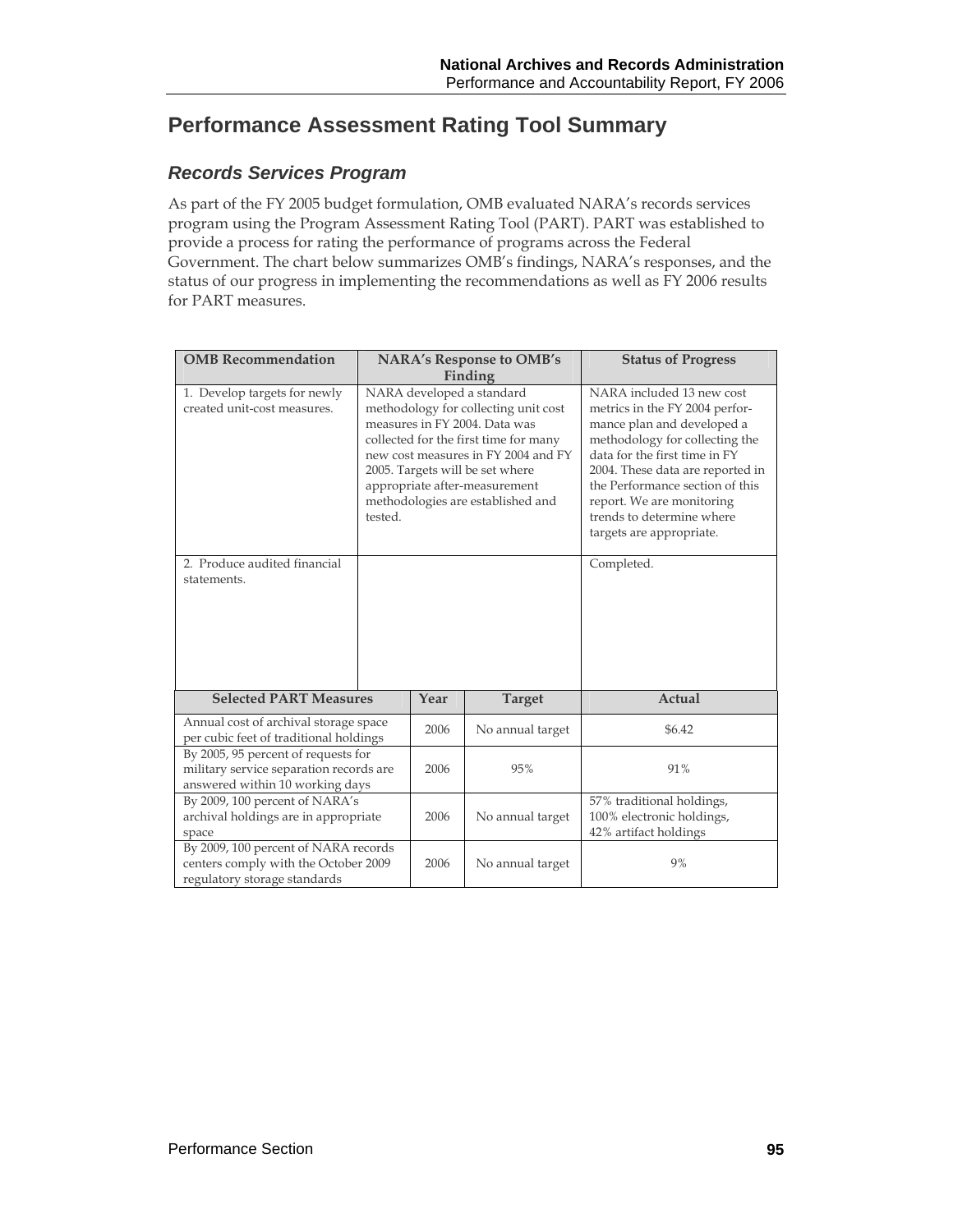# *Electronic Records Services Program*

As part of the FY 2006 budget formulation, OMB evaluated NARA's electronic records services program using the PART. The chart below summarizes OMB's findings, NARA's responses, and the status of our progress in implementing the recommendations, as well as FY 2006 results for PART measures.

| <b>OMB</b> Recommendation                                                                                                                                                                                                                                                 | <b>NARA's Response to OMB's</b><br>Finding                                                                                                                                                                                                    |      |                                            | <b>Status of Progress</b>                                                                                                                                                                                                                                                                                                                                   |
|---------------------------------------------------------------------------------------------------------------------------------------------------------------------------------------------------------------------------------------------------------------------------|-----------------------------------------------------------------------------------------------------------------------------------------------------------------------------------------------------------------------------------------------|------|--------------------------------------------|-------------------------------------------------------------------------------------------------------------------------------------------------------------------------------------------------------------------------------------------------------------------------------------------------------------------------------------------------------------|
| 1. Work on resolving the basis<br>for its material weakness in IT<br>security.                                                                                                                                                                                            | We plan to complete all actions to<br>resolve this material weakness during<br>FY 2005.                                                                                                                                                       |      |                                            | This material weakness was<br>resolved during FY 2005.                                                                                                                                                                                                                                                                                                      |
| 2. Implement and utilize earned<br>value management for acquisi-<br>tion of the Electronic Records<br>Archives.                                                                                                                                                           | We plan to fully implement earned<br>value management for ERA in FY 2004.                                                                                                                                                                     |      |                                            | EVM is used in day-to-day<br>management of the ERA<br>program. The development<br>contractor also is held to<br>EVM standards and reports<br>to NARA on a monthly<br>basis.                                                                                                                                                                                 |
| 3. Refine its records manage-<br>ment policies and strategies and<br>engage with Federal agencies to<br>continue methods of improving<br>records management across the<br>Federal Government.                                                                             | We plan to continue implementing the<br>strategies identified in Strategic<br>Directions for Federal Records<br>Management to guide, advocate, and<br>lead the improvement of records<br>management methods across the<br>Federal Government. |      |                                            | See progress made in FY<br>2006 on page 88 of this<br>report.                                                                                                                                                                                                                                                                                               |
| <b>Selected PART Measures</b>                                                                                                                                                                                                                                             |                                                                                                                                                                                                                                               | Year | <b>Target</b>                              | Actual                                                                                                                                                                                                                                                                                                                                                      |
| Percentage of archival electronic records<br>accessioned by NARA at the scheduled time.                                                                                                                                                                                   |                                                                                                                                                                                                                                               | 2006 | 40%                                        | <b>TBD</b>                                                                                                                                                                                                                                                                                                                                                  |
| The per megabyte cost of managing archival<br>electronic records through the Electronic<br>Records Archives will decrease each year                                                                                                                                       |                                                                                                                                                                                                                                               | 2006 | Target<br>pending<br>development<br>of ERA | N/A                                                                                                                                                                                                                                                                                                                                                         |
| Milestone measures for development of the<br>Electronic Records Archives in 2006 included<br>completing Preliminary Design Review for<br>Increment 1, Release 1 of the ERA system and<br>complete Critical Design Review for<br>Increment 1, Release 1 of the ERA system. |                                                                                                                                                                                                                                               | 2006 | Annual<br>measures                         | In FY 2006 we completed<br>application-related software<br>specifications for ERA's<br>Ingestion, Dissemination,<br>Preservation, and Records<br>Management functions. We<br>also designed business<br>processes and business<br>objects that contributed to<br>the completion of the<br>Critical Design Review<br>(CDR) for the first<br>Increment of ERA. |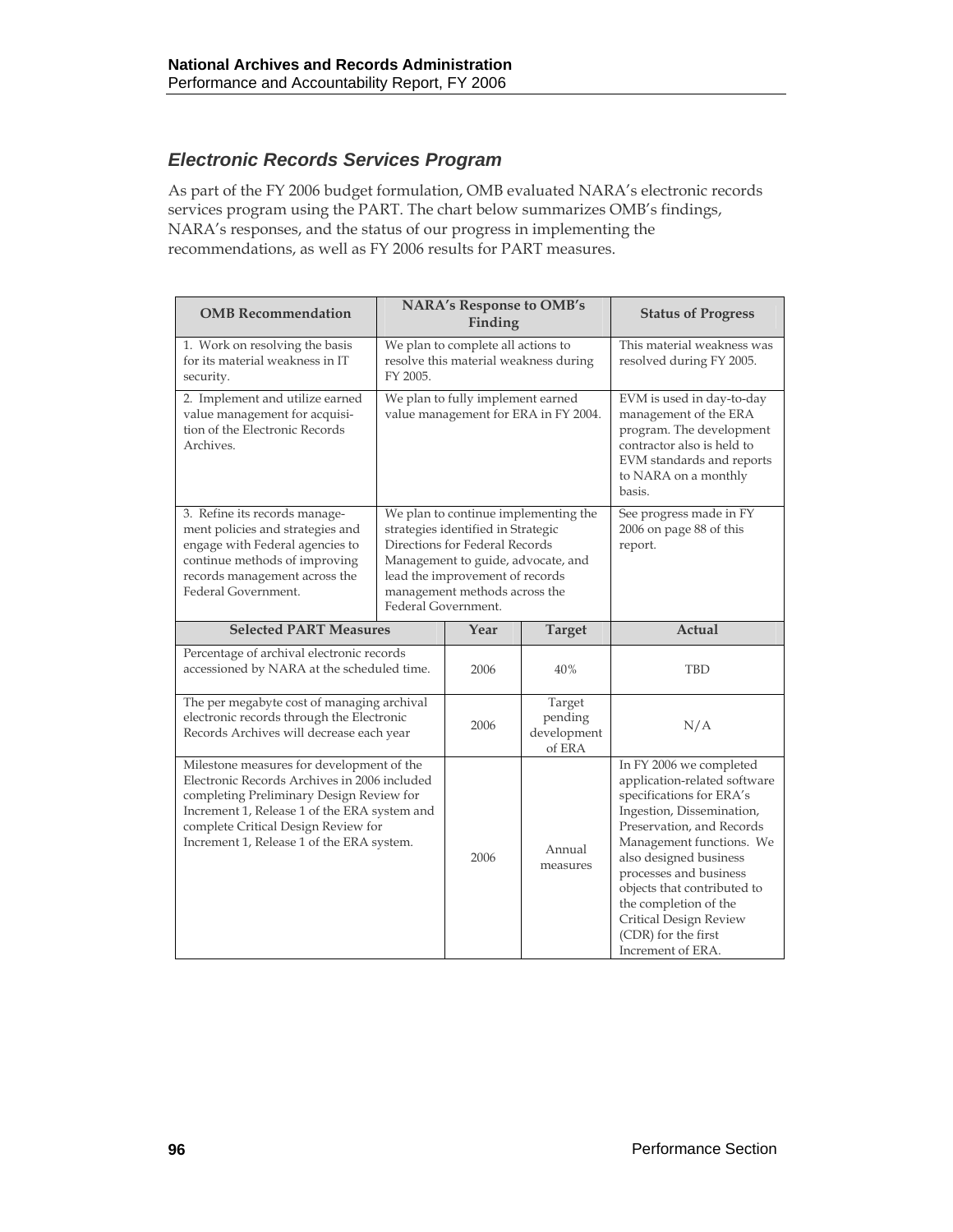# **Definitions**

The following provides definitions for many of the terms and concepts used in this Performance section.

| Goal 1                              | <b>Records Management</b>                                                                                                                                                                                                                                                                                                                                                                                                                                                                                                                                                                                   |
|-------------------------------------|-------------------------------------------------------------------------------------------------------------------------------------------------------------------------------------------------------------------------------------------------------------------------------------------------------------------------------------------------------------------------------------------------------------------------------------------------------------------------------------------------------------------------------------------------------------------------------------------------------------|
| Targeted assistance<br>partnership  | Established with an underlying written agreement between NARA and a<br>Federal agency to identify and agree upon a specific project or projects to<br>solve the agency's records management problems. The agreement must<br>take the form of a project plan, memorandum of understanding (MOU),<br>or similar written documentation that performs the same function as a<br>project plan. The agreement has mutually agreed-upon criteria for<br>successful completion of the targeted assistance project or projects. An<br>agreement can include several projects, each with its own success<br>criteria. |
| Asset and risk<br>management        | Determining the value of information as a business asset in terms of its<br>primary and secondary uses in the business process; identifying<br>potential risks to the availability and usefulness of the information;<br>estimating the likelihood of such risks occurring; evaluating the<br>consequences if the risk occurs; and managing the information based on<br>that analysis.                                                                                                                                                                                                                      |
| Records management<br>service (RMS) | An application or system software that incorporates interfaces for<br>interacting with other programs and is shared with all Federal agencies<br>for use in their enterprise architectures. The RMS will provide the ability<br>to embed records management functionality in the IT structure of the<br>enterprise.                                                                                                                                                                                                                                                                                         |
| Records schedule                    | A document, having legally binding authority when approved by<br>NARA, that provides mandatory instructions (i.e., disposition authority)<br>for what to do with records no longer needed for current business.                                                                                                                                                                                                                                                                                                                                                                                             |
| Schedule item                       | Records subject to a specific disposition authority that appear on a<br>records schedule.                                                                                                                                                                                                                                                                                                                                                                                                                                                                                                                   |
| Goal <sub>2</sub>                   | <b>Electronic Records</b>                                                                                                                                                                                                                                                                                                                                                                                                                                                                                                                                                                                   |
| Accession                           | Archival materials whose legal custody is transferred to NARA.                                                                                                                                                                                                                                                                                                                                                                                                                                                                                                                                              |
| File units                          | Data files of electronic records, most often in the form of a database.                                                                                                                                                                                                                                                                                                                                                                                                                                                                                                                                     |
| Logical data record                 | A set of data processed as a unit by a computer system or application<br>independently of its physical environment. Examples: a word processing<br>document; a spreadsheet; an e-mail message; each row in each table of a<br>relational database or each row in an independent logical file database.                                                                                                                                                                                                                                                                                                      |
| Preserved                           | Electronic file preservation requires that (1) the physical file containing<br>one or more logical data records has been identified and its location,<br>format, and internal structure(s) specified; (2) logical data records within<br>the file are physically readable and retrievable; (3) the media, the<br>physical files written on them, and the logical data records they contain<br>are managed to ensure continuing accessibility; and (4) an audit trail is<br>maintained to document record integrity.                                                                                         |
| Online visits                       | One instance in which a person uses our web site is counted as one<br>"visit." It is a count of the number of times our web site is accessed and<br>is similar to counting the number of people who walk through our front                                                                                                                                                                                                                                                                                                                                                                                  |

I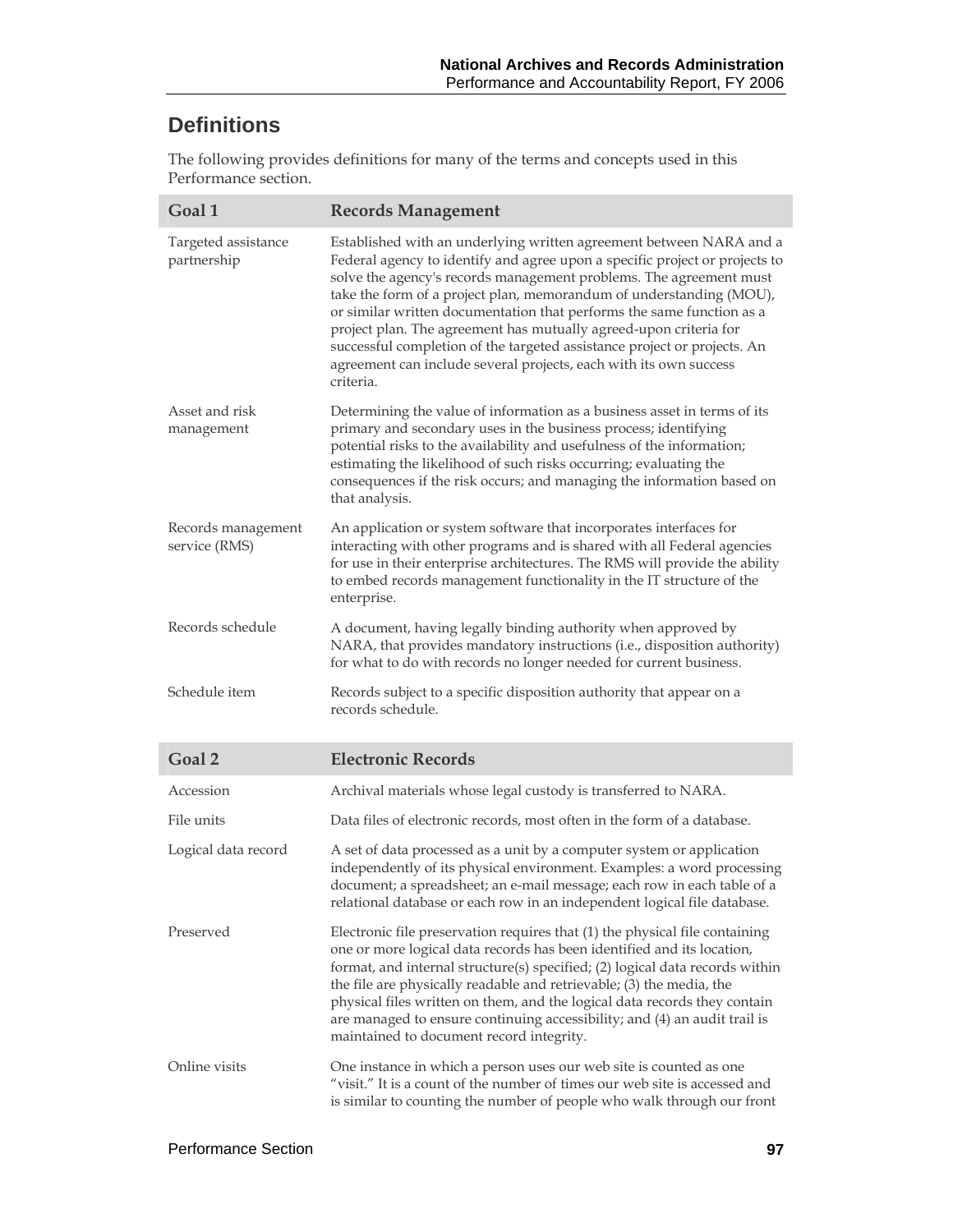|                                     | door. In contrast, it does not count "hits," which refer to the number of<br>files used to show the user a web page. A session in which a user<br>accessed a web page comprising 35 files would count as one visit and 35<br>hits. Counting visits is a more accurate way of showing use of our web<br>site.                                                                                                                                            |
|-------------------------------------|---------------------------------------------------------------------------------------------------------------------------------------------------------------------------------------------------------------------------------------------------------------------------------------------------------------------------------------------------------------------------------------------------------------------------------------------------------|
| Megabyte                            | A measure of computer data storage capacity. A megabyte is 2 to the<br>20th power, or approximately a million bytes.                                                                                                                                                                                                                                                                                                                                    |
| Gigabyte                            | A measure of computer data storage capacity. A gigabyte is 2 to the 30th<br>power, or approximately a billion bytes (that is, thousand megabytes).                                                                                                                                                                                                                                                                                                      |
| Terabyte                            | A measure of computer data storage capacity. A terabyte is 2 to the 40th<br>power, or approximately a trillion bytes (that is, a thousand gigabytes).                                                                                                                                                                                                                                                                                                   |
| Goal <sub>3</sub>                   | <b>Access</b>                                                                                                                                                                                                                                                                                                                                                                                                                                           |
| <b>ARC</b>                          | Archival Research Catalog, NARA-wide online catalog.                                                                                                                                                                                                                                                                                                                                                                                                    |
| User hits                           | The number of files used to show the user a web page. This is not the<br>preferred method for measuring web usage. Counting online visits is<br>more accurate and became available for ARC in 2004.                                                                                                                                                                                                                                                     |
| <b>Traditional holdings</b>         | Books, papers, maps, photographs, motion pictures, sound and video<br>recordings, and other documentary material that are not stored on<br>electronic media.                                                                                                                                                                                                                                                                                            |
| Artifact holdings                   | Three-dimensional objects made, modified, or used by humans.                                                                                                                                                                                                                                                                                                                                                                                            |
| Electronic holdings                 | Records on electronic storage media.                                                                                                                                                                                                                                                                                                                                                                                                                    |
| Inventory                           | A listing of the volume, scope, and complexity of an organization's<br>records.                                                                                                                                                                                                                                                                                                                                                                         |
| Written requests                    | Requests for services that arrive in the form of letters, faxes, e-mail<br>messages, and telephone calls that have been transcribed. Excludes<br>Freedom of Information Act requests, personnel information requests at<br>the National Personnel Records Center, Federal agency requests for<br>information, fulfillment of requests for copies of records, requests for<br>museum shop products, subpoenas, and special access requests.              |
| Federal agency<br>reference request | A request by a Federal agency to a records center for the retrieval of<br>agency records. Excludes personnel information requests at the National<br>Personnel Records Center.                                                                                                                                                                                                                                                                          |
| Classified document<br>review       | A review by the Information Security Oversight Office (ISOO) of an<br>Executive branch agency to identify inconsistencies in the application of<br>classification and marking requirements of Executive Order 12958, as<br>amended. The results of the review along with any appropriate<br>recommendations for improvement are reported to the agency head or<br>agency senior official for the program.                                               |
| Program review                      | An evaluation of selected aspects of an executive branch agency's<br>security classification program to determine whether an agency has met<br>the requirements of Executive Order 12958, as amended. The review may<br>include security education and training, self-inspections, declassification,<br>safeguarding, and classification activity. The results of a review, along<br>with any appropriate recommendations for improvement, are reported |